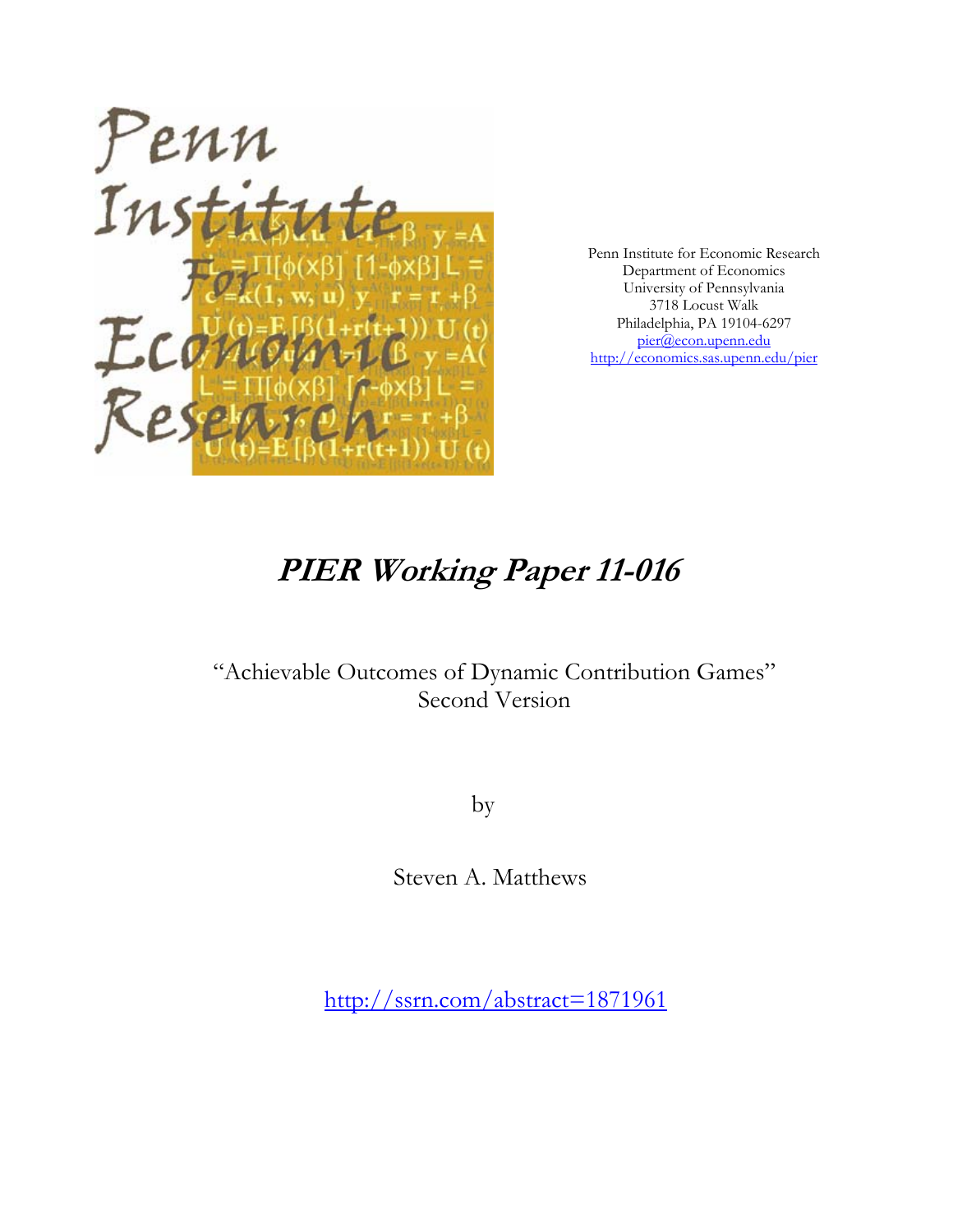# Achievable Outcomes of Dynamic Contribution Games

Steven A. Matthews

June 20, 2011

#### **Abstract**

This paper concerns multistage games, with and without discounting, in which each player can increase the level of an action over time so as to increase the other players' future payoffs. An action profile is *achievable* if it is the limit point of a subgame perfect equilibrium path. Necessary conditions are derived for achievability under relatively general conditions. They imply that any efficient profile that is approximately achievable must be in the core of the underlying coalitional game. In some but not all games with discounting, the necessary conditions for achievability are also sufficient for a profile to be the limit of achievable profiles as the period length shrinks to zero. Consequently, in these games when the period length is very short, (i) the set of achievable profiles does not depend on the move structure; (ii) an efficient profile can be approximately achieved if and only if it is in the core; and (iii) any achievable profile can be achieved almost instantly.

**KEYWORDS:** *dynamic games, monotone games, core, public goods, voluntary contribution, gradualism*

**JEL NUMBERS:** C7

R

Department of Economics, University of Pennsylvania, Philadelphia, PA 19104. stevenma@econ.upenn.edu. This paper extends and replaces "Achievable Outcomes in Smooth Dynamic Contribution Games," PIER Working Paper No. 08-028. I thank Leslie Marx for conversations and joint work on which this paper builds. I thank for their comments Parkash Chander, Prajit Dutta, Douglas Gale, George Mailath, Andrew Postlewaite, Larry Samuelson, Peyton Young, and several seminar audiences. I am grateful for the hospitality of the Eitan Berglas School of Economics, where some of this work was done. Partial support was received from NSF Grant No. 0079352.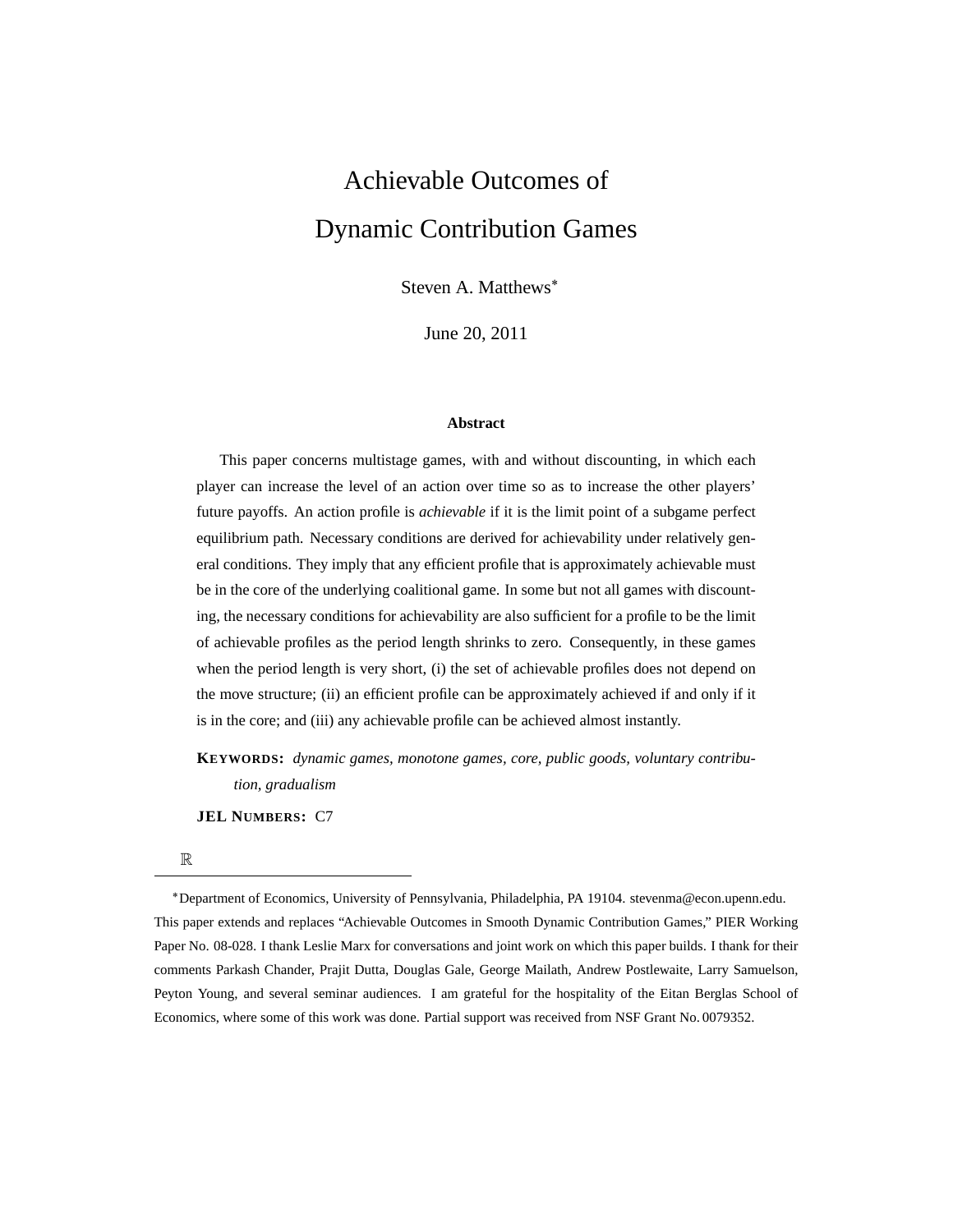# **1. Introduction**

A dynamic contribution game is defined broadly here to be a multiperiod game in which each player can increase the level of an action incrementally, thereby increasing the other players' future payoffs. Such games exhibit positive spillovers that do not diminish with time. A leading application is one in which the actions are cumulative contributions of a private good to the production of a durable public good. The game is then a model of a fund drive, or sequence of fund drives, such as those held to finance church or university building projects or public radio programs.[1](#page-2-0) Another application is to adoption and entry: agents decide when to invest in a new technology, and the future returns from adoption increase as the number of adopters grows.<sup>[2](#page-2-1)</sup> Another application is to holdup: a seller and buyer make pre-trade investments over time in an asset's quality, and perhaps periodic payments to each other.<sup>[3](#page-2-2)</sup> Yet another is to partnership: partners contribute effort over time in order to increase a common capital stock.

Some dynamic contribution games have unique equilibria that can be characterized by backwards induction. For example, this is true in Admati and Perry (1991) and Compte and Jehiel (2003) because of their restriction to a binary public good – backward induction starts in the period in which the threshold provision point is reached. If instead the payoff functions are smooth, backwards induction generally cannot be used and multiple equilibria exist. Results in this case have been fragmentary. Typically, for example, the existence of an equilibrium that achieves an (approximately) efficient outcome is established by construction, as in Marx and Matthews (2000), Lockwood and Thomas (2002), and Pitchford and Snyder (2004), without a systematic exploration of other equilibria.

The goal of this paper is to characterize as fully as possible the set of equilibrium outcomes of a range of dynamic contribution games. Even the size of this set of outcomes is an issue. As in a repeated game, it might be large because current deviations may by severely punished by triggering a decrease in the future contributions of the other players.<sup>[4](#page-2-3)</sup> On the other hand, it might be small because the ability to punish deviations is diminished once sunk contributions

<span id="page-2-0"></span><sup>&</sup>lt;sup>1</sup>Bagnoli and Lipman (1989), Fershtman and Nitzan (1991), Admati and Perry (1991), Marx and Matthews (2000), Compte and Jehiel (2003), Yildirim (2006), Duffy, Ochs, and Vesterlund (2007), and Battaglini, Nunnari, and Palfrey (2010) study dynamic contribution games to fund a public project.

<span id="page-2-1"></span><sup>&</sup>lt;sup>2</sup>Gale (1995), Choi, Gale, and Kariv (2008), and Ochs and Park (2010) study dynamic adoption games.

<span id="page-2-3"></span><span id="page-2-2"></span><sup>3</sup>Pitchford and Snyder (2004) and Che and Sakovics (2004) study dynamic holdup games.

<sup>4</sup>The folk theorem of Dutta (1995) for stochastic games does not apply to the games of this paper because they do not satisfy its "asymptotic state independence" assumptions, (A1) and (A2). Indeed, we shall see that a folk theorem does not hold for them.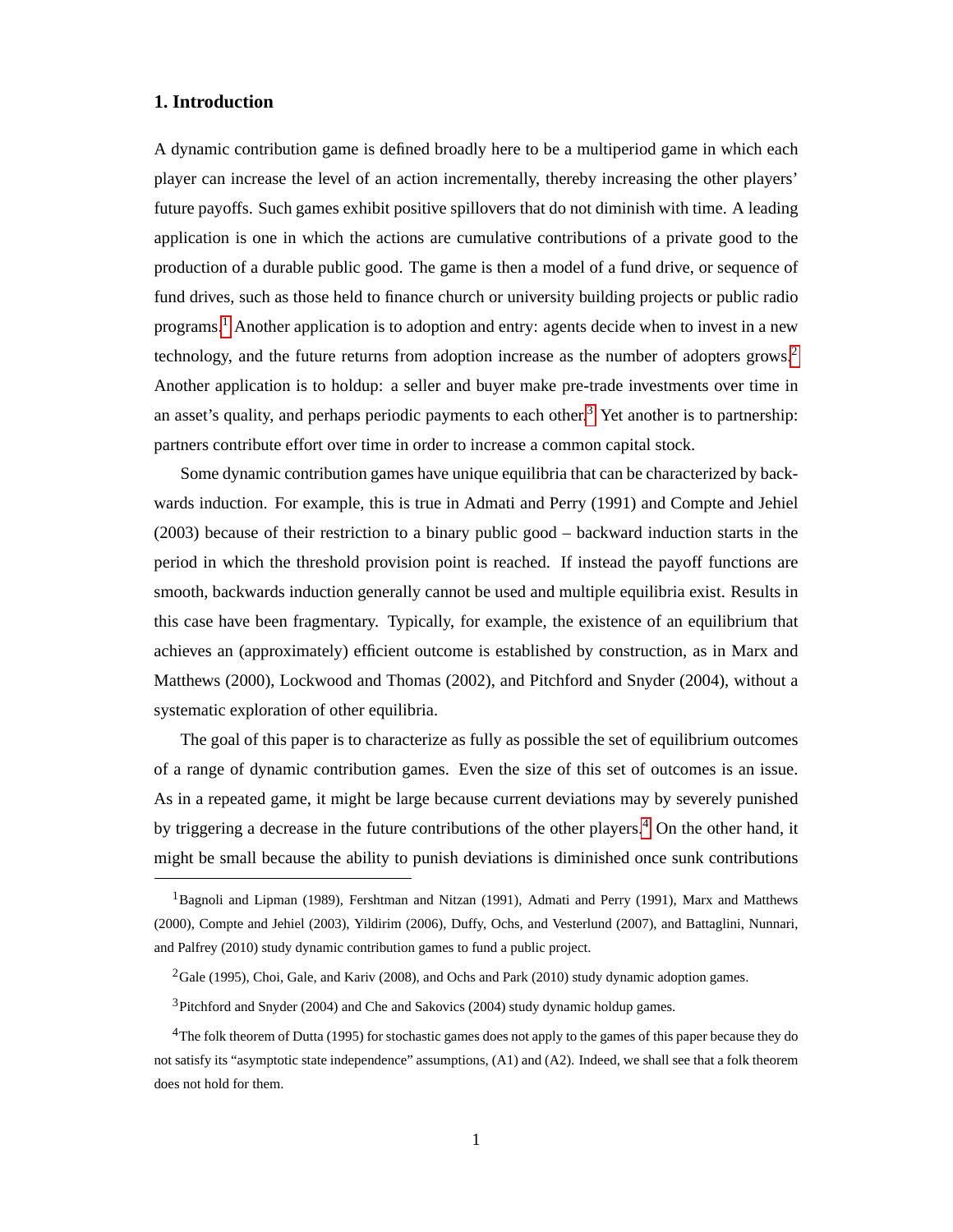have become large. This effect of prior actions on security payoffs is not present in a repeated game, and it can result in "strategic gradualism," the property that contributions must be raised slowly over time in equilibrium.<sup>[5](#page-3-0)</sup>

#### **Overview of the Model and Results**

A player's action/contribution in the games to be studied is a nonnegative real number that can be raised in any period in which the player can move. The only maintained assumption on the move structure is that each player can move in an infinite number of periods. Payoffs are given by either a discounted sum of stage game payoffs or, in the no-discounting case, by the lower limit of the sequence of stage game payoffs. Payoffs exhibit a weak positive spillovers property, and may have discontinuities due to the presence of thresholds in the provision of discrete public goods. All past actions are observable.

Every pure strategy subgame perfect equilibrium generates a convergent path of contribution profiles. The profile to which the path converges is said to be *achieved* by the equilibrium. The first set of results consists of necessary conditions that equilibrium paths and achievable profiles must satisfy.

The most novel necessary condition is that any achievable profile must be in a particular set, the *undercore*. Its definition is similar to that of the core, and does not depend on the dynamic structure of the game. A profile  $x$  is said to be *underblocked* by a coalition of players if there exists a smaller profile  $z \leq x$  that prescribes zero contributions for the non-coalition players, and that each coalition member *i* prefers to  $x$  once she raises  $z_i$  to the level she most prefers, holding  $z_{-i}$  fixed. A *satiation profile* is preferred by each player to any other profile obtained by raising just her contribution. The undercore is then the set of satiation profiles that are not underblocked. Theorem [1](#page-15-0) establishes that all achievable profiles are in the undercore.

An interpretation of Theorem [1](#page-15-0) is that an achievable profile must satisfy a certain fairness property: it must not require any coalition's contribution to be too large. Proposition [1](#page-17-0) establishes that the core, as typically defined in similar settings (e.g., Foley (1970)), is precisely the set of efficient profiles in the undercore. Theorem [1](#page-15-0) thus tells us that any efficient profile that is not in the core is unachievable.

Theorem [2](#page-16-0) establishes another necessary condition for achievability. In the discounting case, if the stage game payoff functions are differentiable and satisfy a strict positive spillovers property, then all achievable profiles are inefficient. In these games a core profile can at best be

<span id="page-3-0"></span><sup>5</sup>Strategic gradualism has been explored, e.g., in Marx and Matthews (2000), Lockwood and Thomas (2002), and most generally in Compte and Jehiel (2004).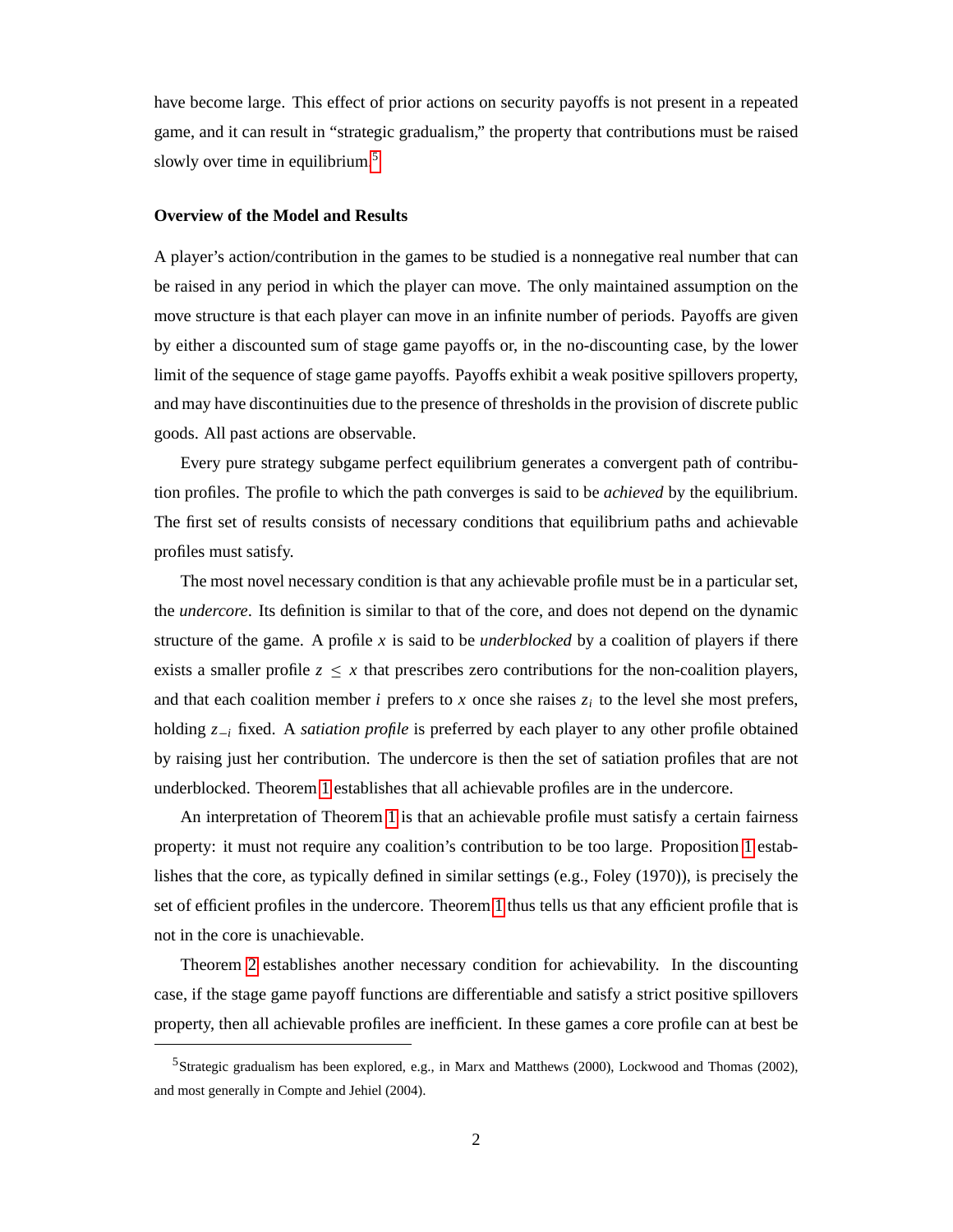the limit of achievable profiles as the discount factor converges to one.

In some games with discounting, many undercore and core profiles are neither achievable nor limits of achievable profiles as the discount factor converges to one. This is dramatically illustrated by the binary public good game of Compte and Jehiel (2003). This game has a unique achievable profile, given a sufficiently large discount factor, even though the undercore and core are continua of profiles. However, all undercore profiles are achievable in the no-discounting version of the game. Thus, in some games the set of achievable profiles expands discontinuously at  $\delta = 1$ .

Theorem [3](#page-23-0) identifies a familiar class of games in which this discontinuity is absent. In these games the aggregate contribution determines a public good quantity, and each player's payoff is quasilinear in her own contribution and smooth and strictly concave in the public good. Furthermore, a *prisoners' dilemma* (PD) property holds: starting from any profile, not raising her contribution further is each player's dominant strategy in the stage game. Lastly, the move structure is assumed to satisfy a weak cyclicity property which is satisfied by all commonly assumed move structures, such as the simultaneous and round robin ones. Under these assumptions, Theorem [3](#page-23-0) shows that any neighborhood of any undercore profile contains a profile that is achievable if the discount factor is sufficiently large. The undercore is thus equal to both the closure of the set of profiles that are achievable for some  $\delta$  < 1, and to the closure of the set of profiles that are achievable for  $\delta = 1$ . Since the definition of the undercore is independent of the move structure, this result implies that in this class of games, the limiting set of achievable profiles is independent of the move structure.

The proof of Theorem [3](#page-23-0) shows that any neighborhood of almost any undercore profile contains the limit of a sequence of profiles that is an equilibrium path for all large discount factors. Thus, if the period length is small, it takes very little actual time for the path of contributions to reach any neighborhood of the profile being achieved. Strategic gradualism may be necessary in the sense that contributions cannot be raised to the ultimate goal in a finite number of periods, but it is not necessary in the sense that it must take a long time to approximately reach the goal.

The final result is Corollary [2,](#page-24-0) which derives three implications of the previous results for equilibrium payoffs. The first one is that any equilibrium payoff is weakly Pareto dominated by an undercore payoff. The second is that any equilibrium payoff that is efficient must be the payoff generated by a core profile. The third implication is that under the conditions of Theorem [3,](#page-23-0) any neighborhood of an undercore (and hence core) payoff contains an equilibrium payoff.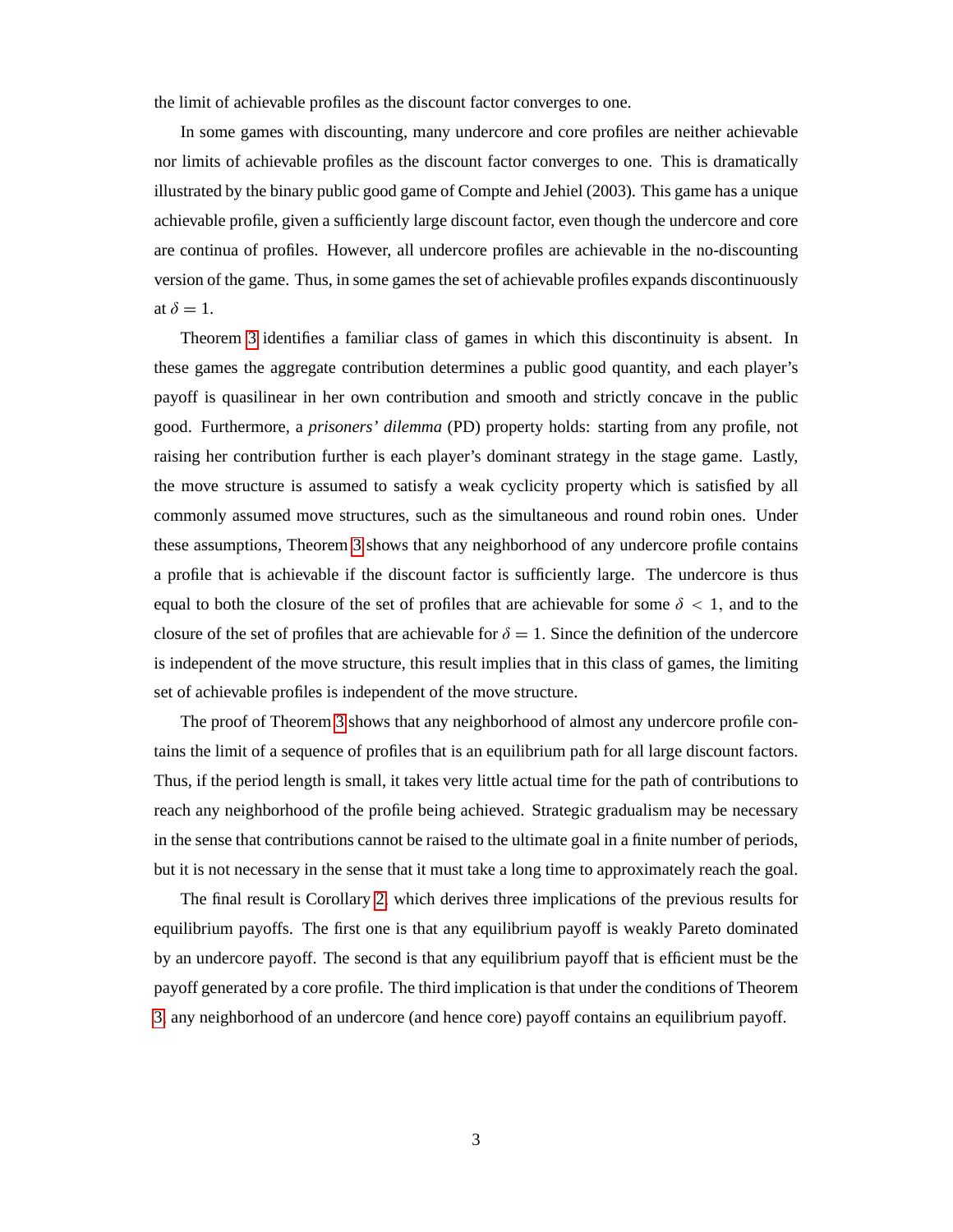#### **Related Literature**

Gale (2001) studies dynamic contribution games in which the players do not discount. These games differ from those of this paper in that the stage-game payoff functions are assumed to be continuous and the actions multidimensional. The main result, Theorem 1, is that a profile is achievable if and only if it is "approachable", i.e., it is the limit of a feasible path of profiles and gives each player at least as large a payoff as she can obtain on her own starting from any point on the path. Two lemmas in the present paper extend Gale's result to cases with discounting and discontinuous payoffs. Lemma [2](#page-14-0) shows that approachability is necessary for achievability, and Lemma [5](#page-20-0) shows that a generalization of approachability is sufficient for achievability if the prisoners' dilemma property holds.

Gale (2001) also has a sufficient condition for a profile to be achievable that does not refer to a path: any "strongly minimal positive satiation point" is achievable. Proposition [4](#page-22-0) of this paper establishes conditions under which the same is true in the discounting case as the discount factor goes to one.

Also related is Lockwood and Thomas (2002), which considers two-player games with discounting and continuous symmetric payoff functions satisfying the prisoners' dilemma property. When payoffs are differentiable, the profile achieved by the most efficient symmetric equilibrium is shown to be inefficiently small. Our Theorem [2](#page-16-0) generalizes this result to any equilibrium, multiple players, and non-symmetric payoff functions. Lockwood and Thomas (2002) also show, in the differentiable case, that the most efficient symmetric equilibrium outcome converges to the symmetric efficient outcome as the discount factor goes to one, whether the players move simultaneously or alternately. (Pitchford and Snyder (2004) obtain a similar result.) This is a small hint of Corollary [2](#page-24-0) *(iii)*, that under the conditions of Theorem [3,](#page-23-0) any core payoff is the limit of equilibrium payoffs as the discount factor goes to one, regardless (almost) of the move structure.

Lastly, Bagnoli and Lipman (1989) is somewhat related. It describes a mechanism that fully implements the core in a discrete public good setting, via a refinement of subgame perfect equilibrium. The mechanism is similar to the dynamic contribution games studied here, except that it refunds the contributions each period that exceed the largest threshold point reached so far, and it stops the game in the first period in which the next threshold is not reached.

#### **Organization**

The model is set out in Section [2.](#page-6-0) Examples that motivate the questions and results are collected in Section [3.](#page-9-0) Necessary conditions for a path to be an equilibrium path and for a profile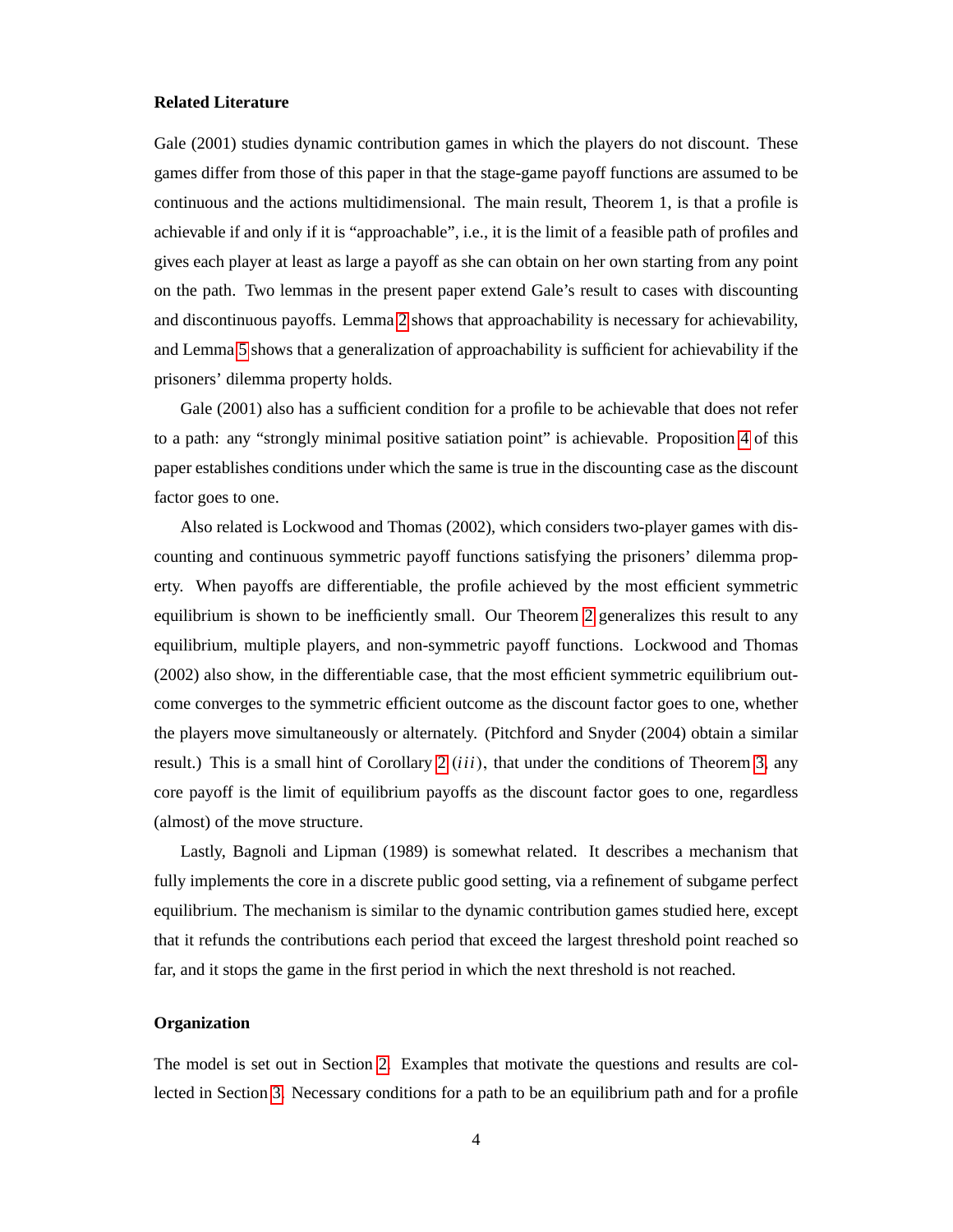to be achievable are derived in Section [4.](#page-13-0) The structure of the undercore and core are delineated in Section [5.](#page-16-1) Sufficient conditions for a profile to be achievable are derived in Section [6.](#page-20-1) Implications for equilibrium payoffs are in Section [7,](#page-24-1) and concluding comments in Section [8.](#page-25-0) Appendices A-D contains proofs missing from Sections  $4 - 7$ , respectively.

# <span id="page-6-0"></span>**2. Model**

The set of players is  $N = \{1, \ldots, n\}$ , with  $n \ge 2$ . At each date  $t = 1, 2, \ldots$ , player *i* chooses a number,  $x_i^t \in \mathbb{R}_+$ . For concreteness, we refer to  $x_i^t$  as the player's (*cumulative*) *contribution*. The contribution profile chosen in period *t* is denoted  $x^t$ . A path,  $\vec{x} = \{x^t\}_{t=0}^{\infty}$ , is a sequence starting with  $x^0 = (0, \ldots, 0)$ . Past actions are publicly observed.

The game satisfies a monotonicity property: for  $t \ge 1$  and any previously chosen  $x^{t-1}$ , the players in period *t* can only choose a profile  $x^t$  for which  $x^t \ge x^{t-1}$  holds.<sup>[6](#page-6-1)</sup>

The *move structure* is a sequence of subsets of players,  $N = \{N_t\}_{t=1}^{\infty}$ . Only players in  $N_t$ can raise their contributions in period *t*. The move structure is assumed to satisfy  $\bigcup_{\tau \geq t} N_{\tau} = N$ for all  $t \geq 1$ , so that each player is able to move infinitely often. A path is *feasible* if it is nondecreasing and satisfies  $x_i^t = x_i^{t-1}$  for all  $t \ge 1$  and  $i \notin N_t$ .

The stage-game payoff function is  $u : \mathbb{R}^n_+ \to \mathbb{R}^n$ . Both discounting and no-discounting cases are considered. In the discounting case, a path  $\vec{x}$  generates a continuation payoff in period *t* that is the usual weighted average of present and future stage-game payoffs:

<span id="page-6-2"></span>
$$
U^t(\vec{x}, \delta) := (1 - \delta) \sum_{s \ge t} \delta^{s-t} u(x^s), \tag{1}
$$

where  $\delta \in (0, 1)$  is the common discount factor. In the no-discounting  $(\delta = 1)$  case, payoffs are given by

<span id="page-6-3"></span>
$$
U^t(\vec{x}, 1) := \lim_{s \to \infty} \inf u(x^s). \tag{2}
$$

Payoffs for the game as a whole are denoted without a superscript:  $U(\vec{x}, \delta) := U^1(\vec{x}, \delta)$ . If the discount factor is not explicitly mentioned in a result, the result holds for all  $\delta \in (0, 1]$ .

The maintained assumptions about *u* begin with it taking the form

$$
u(x) = \hat{u}(f(X), x),
$$

where  $X = \sum_{i \in N} x_i$  is the *aggregate* contribution,  $\hat{u} : \mathbb{R}^{n+1}_+ \to \mathbb{R}^n$ , and  $f : \mathbb{R}_+ \to \mathbb{R}_+$ . An interpretation is that  $f$  is a production function that uses the aggregate  $X$  to produce an amount  $y = f(X)$  of a public good that may have threshold provision points. Accordingly, *f* 

<span id="page-6-1"></span><sup>&</sup>lt;sup>6</sup>Here,  $x \ge x'$  means  $x_i \ge x'_i$  for all  $i; x > x'$  means  $x \ne x'$  and  $x \ge x'$ ; and  $x \gg x'$  means  $x_i > x'_i$  for all  $i$ .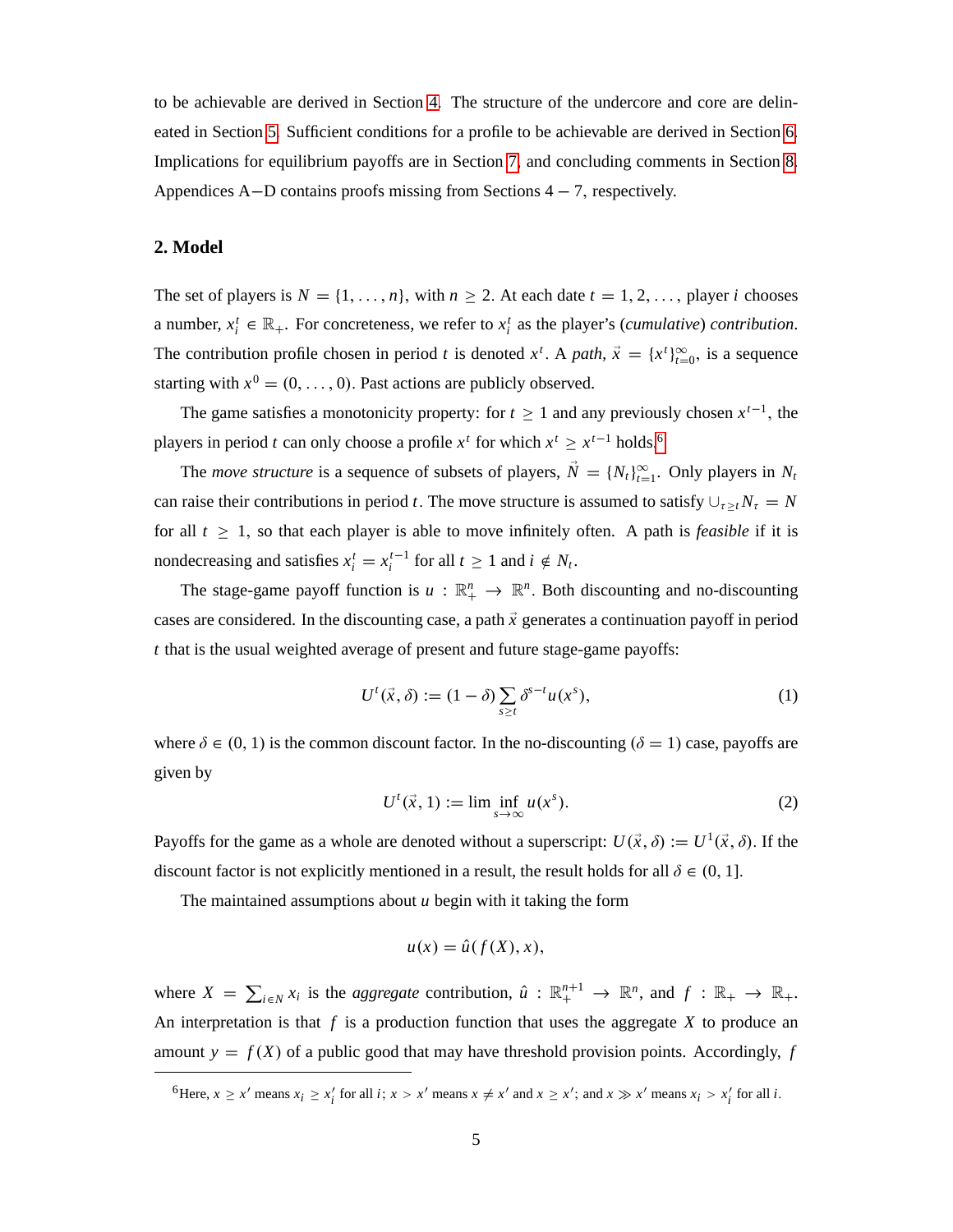is assumed to be nondecreasing and right continuous. Refer to a profile that has an aggregate at which *f* is discontinuous as a *threshold profile*.

The function  $\hat{u}$  is assumed to be continuous, with each  $\hat{u}_i(y, x_i, x_{-i})$  strictly increasing in *y* and strictly decreasing in *x<sup>i</sup>* : (These assumptions, together with *f* nondecreasing and right continuous, imply that  $u_i$  is upper semicontinuous.) In general  $\hat{u}_i$  may increase or decrease in  $x_{i}$ , representing positive or negative direct externalities. However, the sum of the direct and indirect (via  $y = f(X)$ ) effects is assumed to be nonnegative, and hence *u* satisfies a weak *positive spillovers* property:

(PS)  $u_i(\cdot)$  is nondecreasing in  $x_j$ , for all  $i \neq j \in N$ .

A profile  $x \in \mathbb{R}_+^n$  is *efficient* if no  $z \in \mathbb{R}_+^n$  satisfying  $u(z) > u(x)$  exists. The origin,  $x = 0$ , is assumed to be inefficient. For convenience we make the mild assumption that  $u(x) \neq u(\hat{x})$ for any two efficient profiles  $x$  and  $\hat{x}$ .

Lastly, in order to insure that best replies exist and equilibrium paths converge, *u* is taken to satisfy a mild *boundedness assumption:*

(BA) for any unbounded 
$$
\{x^k\}_{k=1}^{\infty} \subset \mathbb{R}_+^n
$$
,  $u_i(x^1) > \lim_{k \to \infty} \sup u_i(x^k)$  for some  $i \in N$ .

The assumptions made so far are maintained throughout the paper. The resulting extensive form game is denoted as  $\Gamma(\delta, \vec{N})$ .

At times attention shall be restricted to payoffs that arise in a public good setting in which direct externalities are absent, i.e.,  $\hat{u}_i(y, x_i, x_{-i})$  does not actually depend on  $x_{-i}$ . Two such settings that are of particular interest are the following:

- *Binary setting.* For all  $i \in N$ ,  $u_i(x) = 0$  if  $X < X^*$ , and  $u_i(x) = V_i$  if  $X \ge X^*$ , where  $X^*$  is a threshold provision point. When referring to this setting,  $0 < V_i < X^*$  for each *i*, and  $0 < X^* < \sum_i V_i$ , shall always be assumed.
- *Neoclassical setting.* For all  $i \in N$ ,  $u_i(x) = v_i(X) x_i$ , where the valuation function  $v_i$  satisfies  $v_i(0) = 0$  and is continuously differentiable, strictly increasing, and strictly concave. When referring to this setting,

<span id="page-7-1"></span>
$$
\lim_{X \to \infty} \sum_{i \in N} v'_i(X) < 1 < \sum_{i \in N} v'_i(0). \tag{3}
$$

shall always be assumed. Both (BA) and (PS) hold in this setting, the latter strictly.<sup>[7](#page-7-0)</sup>

<span id="page-7-0"></span><sup>7</sup> To prove (BA) holds, note that concavity and [\(3\)](#page-7-1) imply that for any unbounded  $\{x^k\}$ ,  $\sum_i u_i(x^k) = \sum_i v_i(X^k)$  –  $X^k \to -\infty$  as  $k \to \infty$ . Hence, *i* exists such that  $u_i(x^k) \to -\infty$ , and so  $u_i(x^1) > \lim_{s \to \infty} \sup u_i(x^s)$ .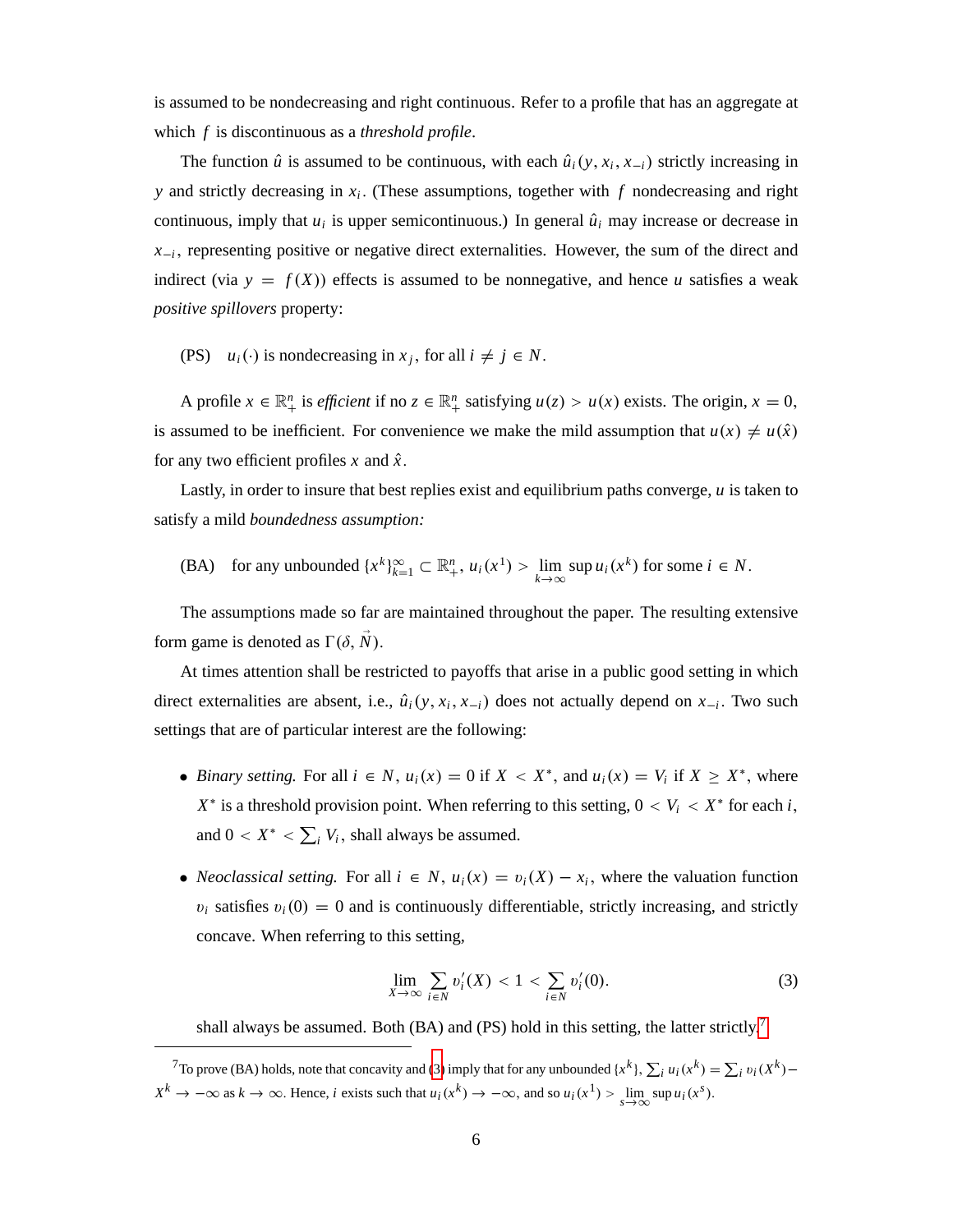A range of timing and economic scenarios give rise to games with the formal structure of  $\Gamma(\delta, N)$ . The following three are illustrative.

#### **Scenario 1: Random Terminal Date**

In this scenario the game ends at a random date  $\tilde{T}$ , where  $Pr(\tilde{T} = T) = (1 - \delta)\delta^{T-1}$ . Consumption occurs only at the terminal date. At date *t* a player's expected continuation payoff is  $\sum_{s \geq t} Pr(\tilde{T} = s | \tilde{T} \geq t) u(x^s)$ , which is precisely as shown in [\(1\)](#page-6-2). This scenario arises by allowing the players of the static normal form game defined by *u* to raise their actions incrementally period by period, subject to the specified random stopping rule that determines when the payoffs will be realized.

#### **Scenario 2: Endogenous Terminal Date**

In this scenario the terminal date is determined by the history of play. A preeminent example is contribution to a binary public project by impatient players, studied by, e.g., Admati and Perry (1991) and Compte and Jehiel (2003). The project is completed once the aggregate reaches a threshold  $X^*$ , at which date player *i* receives a value  $V_i$ . Players bear the cost of each incremental contribution,  $x_i^t - x_i^{t-1}$ , when it is made in period *t*. A path  $\vec{x}$  that completes the project at date *T* gives player *i* the payoff

$$
\delta^{T-1}V_i - \sum_{s=1}^{\infty} \delta^{s-1} (x_i^s - x_i^{s-1}) = (1 - \delta) \sum_{s=1}^{\infty} \delta^{s-1} [v_i(X^s) - x_i^s],
$$

where  $v_i(X) = V_i 1_{\{X \ge X^*\}}$ . This yields our binary setting.<sup>[8](#page-8-0)</sup>

An equivalent formulation is for the project to generate a flow of benefits,  $(1 - \delta)V_i$  per period, subsequent to completion, rather than the one-period benefit  $V_i$  upon completion. This brings us to the next scenario.

#### **Scenario 3: Public Capital**

Contributions in this scenario become the non-depreciating capital of one or more projects that produce a flow of future benefits over the infinite future. For example, suppose contributions can be made at dates  $\Delta$ ,  $2\Delta$ , ..., where  $\Delta > 0$ . At date *t*  $\Delta$  player *i* contributes  $x_i^t - x_i^{t-1} \ge 0$ , which is instantly converted into capital on a one-to-one basis. So  $x<sup>t</sup>$  is the vector of capital available to produce benefits in the time interval  $[t\Delta, (t+1)\Delta)$ . Player *i* values these benefits at rate  $\hat{v}_i(x^t)$ . The players discount payoffs at rate  $r > 0$ , and their discount factor is  $\delta = e^{-r\Delta}$ .

<span id="page-8-0"></span><sup>&</sup>lt;sup>8</sup>In Admati and Perry (1991) the cost of contributing  $x_i^s - x_i^{s-1}$  in period *s* is  $w_i(x_i^s - x_i^{s-1})$ , where  $w_i$  is strictly convex. This convexity generates a non-incentive reason for contributions to be made incrementally. Only if  $w_i$  is linear is the Admati-Perry game of the form  $\Gamma(\delta, N)$ .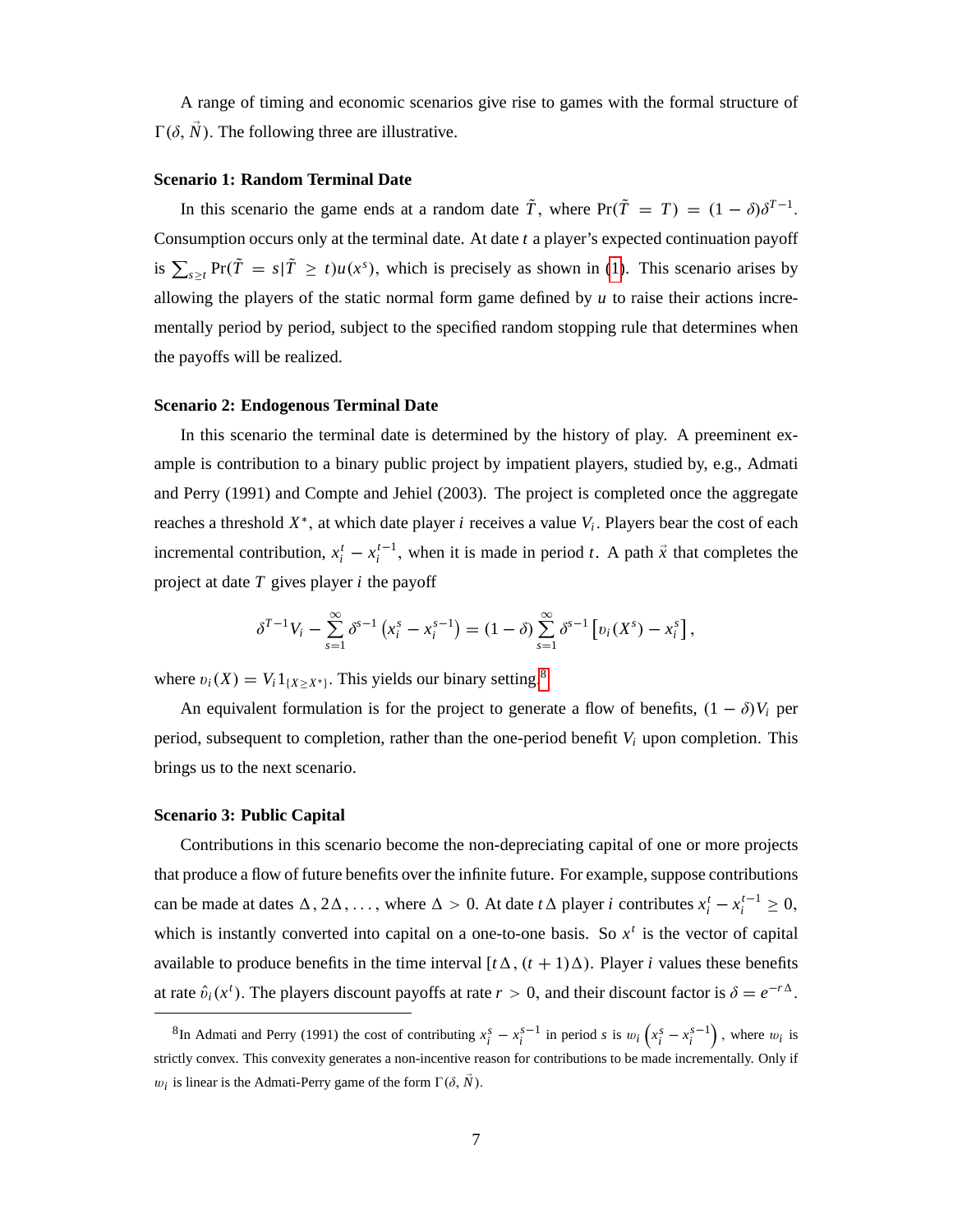Letting  $v_i(x) = r^{-1}\hat{v}_i(x)$ , the continuation payoff of player *i* at date  $t\Delta$  is then

<span id="page-9-2"></span>
$$
\sum_{s \geq t} \delta^{s-t} \left[ \int_0^{\Delta} \hat{v}_i(x^s) e^{-r\tau} d\tau - (x_i^s - x_i^{s-1}) \right] = (1 - \delta) \sum_{s \geq t} \delta^{s-t} \left[ v_i(x^s) - x_i^s \right] - x_i^{t-1}.
$$
 (4)

This payoff is as in [\(1\)](#page-6-2), with  $u_i(x) = v_i(x^s) - x_i^s$ , less the constant (at time *t*)  $x_i^{t-1}$ .

Another application within this scenario is to relational contracting in a firm.<sup>[9](#page-9-1)</sup> Suppose player 1 owns a firm and players  $i > 1$  are the workers. Each worker chooses a non-contractible effort level each period. The quality of the firm's productive assets in a period increases in the cumulation of the workers' prior efforts. The rate of flow of revenue in period *t* to the owner is thus an increasing function of the workers' cumulative efforts,  $\hat{v}_1(x_{-1}^t)$ . The owner pays the workers  $x_1^t - x_1^{t-1}$  in period *t*. The owner's continuation payoff is then as shown in [\(4\)](#page-9-2), with  $v_i(x^s) = r^{-1}\hat{v}_1(x_{-1}^s)$ . A worker's stage-game payoff in a period is a share  $\alpha_i \in [0, 1]$ of the wages paid in that period, less the effort she takes. (The shares  $\alpha_i$  sum to one, and are determined ex ante.) A worker's continuation payoff is then

$$
\sum_{s\geq t} \delta^{s-t} \left[ \alpha_i (x_1^s - x_1^{s-1}) - (x_i^s - x_i^{s-1}) \right] = (1-\delta) \sum_{s\geq t} \delta^{s-t} u_i(x_1^s, x_i^s) - u_i(x_1^{t-1}, x_i^{t-1}),
$$

where  $u_i(x_1, x_i) = a_i x_1 - x_i$ . This payoff is as in [\(1\)](#page-6-2), modulo the constant (at time t)  $u_i(x_1^{t-1}, x_i^{t-1})$ .

If a scenario like this is the one of interest, it is important to interpret  $\delta \rightarrow 1$  as taking the period length rather than the discount rate to zero, since  $v_i = r^{-1}\hat{v}_i$ . If *r* were taken to zero, the present value of future benefits would go to infinity and the free rider problem would vanish.

## <span id="page-9-0"></span>**3. Equilibrium Examples**

In this paper, an unmodified "equilibrium" always denotes a pure strategy subgame perfect equilibrium. Refer to the outcome of an equilibrium is an *equilibrium path*. A profile is *achievable* if it is the limit of an equilibrium path. The examples of this section are intended to motivate and illustrate upcoming results and arguments.

#### **Example 1. Binary Threshold**

Consider the binary setting with two players and  $V_1 < V_2$ . The efficient individually rational profiles satisfy  $X = X^*$  and  $x_i \leq V_i$ . Let the move structure be the alternating one in which only player  $1(2)$  is able to move in odd (even) numbered periods.

<span id="page-9-1"></span><sup>9</sup>This is somewhat similar to the hold-up model of Pitchford and Snyder (2004), although the discounting there is the result of a random terminal date as in the first scenario described above.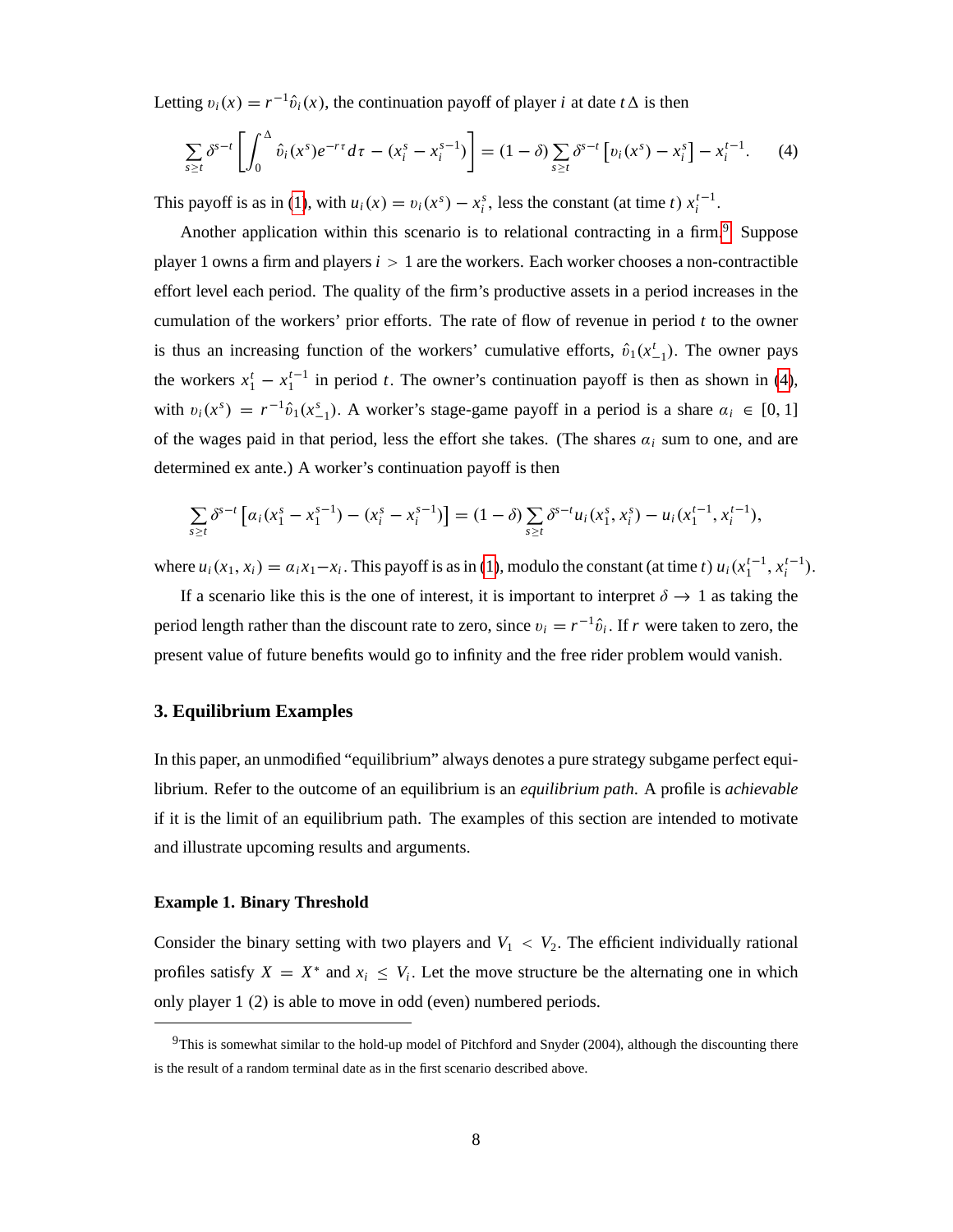Whether there is discounting makes a radical difference in this example. In the no-discounting case, any efficient individually rational profile is achievable. For instance, let *x* be such a profile, and define a Markovian strategy profile as follows: if player *i* can move in period *t*, she plays  $x_i^t = \sigma_i(x^{t-1})$ , where

$$
\sigma_1(x^{t-1}) := \begin{cases} x_1 - x_2^{t-1} & \text{if } X^{t-1} \in [0, x_1] \\ 0 & \text{if } X^{t-1} \notin [0, x_1] \end{cases},
$$
\n
$$
\begin{cases} 0 & \text{if } X^{t-1} \notin [x_1, x^{*1}] \end{cases}
$$
\n(5)

<span id="page-10-2"></span>:

$$
\sigma_2(x^{t-1}) := \begin{cases} 0 & \text{if } X^{t-1} \notin [x_1, X^*] \\ X^* - x_1^{t-1} & \text{if } X^{t-1} \in [x_1, X^*] \end{cases}
$$

These strategies are characterized by two contribution goals. Player 1 is responsible for bringing the aggregate from 0 up to the first goal,  $x_1$ , and until she does so player 2 does nothing. Player 2 is then responsible for bringing the aggregate up to the second and final goal,  $X^*$ . The equilibrium path is  $x^1 = (x_1, 0)$  and  $x^t = x$  for  $t > 1$ .<sup>[10](#page-10-0)</sup>

In stark contrast, the discounting game with a sufficiently large  $\delta$  has a unique equilibrium, the one just described with  $x = (X^* - V_2, V_2)$ . This is the result of Compte and Jehiel (2003).<sup>[11](#page-10-1)</sup> The set of achievable profiles in this binary setting thus expands discontinuously at  $\delta = 1$ .

**Remark 1.** This discontinuity can even occur if payoffs are continuous. Suppose  $u_i(x)$  =  $v_i(X) - x_i$ , where  $v_i(X) = V_i - V_i \sqrt{1 - (X/X^*)}$  for  $X \le X^*$ , and  $v_i(X) = V_i$  for  $X > X^*$ . The extreme nonconcavity at  $X^*$  acts like a threshold. An argument like that of Compte and Jehiel (2003) shows that the game has a unique equilibrium if  $\delta$  is large enough,  $V_1 < V_2 < X^*$ , and  $(V_1)^2/X^* + V_2 > X^*$ .

#### **Example 2. Gradualism**

Consider a two-player game in a neoclassical setting, with each  $v_i' < 1$  and the alternating move structure. Under these assumptions, in the no-discounting case, any *x* satisfying individual rationality,  $x_i \le v_i(X)$ , and no over-production,  $v'_1(X) + v'_2(X) \le 1$ , is achievable. This closed

<span id="page-10-0"></span><sup>&</sup>lt;sup>10</sup>Note that  $\sigma$  gives a payoff of 0 to player 1 if  $x = (V_1, X^* - V_1)$ , and a payoff of 0 to player 2 if  $x =$  $(X^* - V_2, V_2)$ . A strategy profile that requires both players to contribute zero and punishes any unilateral deviation by the play of the appropriate one of these punishing equilibria is thus an equilibrium that achieves  $x = 0$ .

<span id="page-10-1"></span><sup>&</sup>lt;sup>11</sup>If  $\delta$  < 1, the strategy  $\sigma$  defined by [\(5\)](#page-10-2) for any efficient individually rational *x* with  $x_2$  <  $V_2$  is not subgame perfect. For, in a subgame starting in an even period *t* and  $x^{t-1} = (x_1 - \varepsilon, 0)$ , player 2 would deviate by raising  $X^{t-1}$  to  $X^*$  immediately instead of waiting two periods to do so, provided  $\varepsilon < (1 - \delta^2)(V_2 - x_2)$ .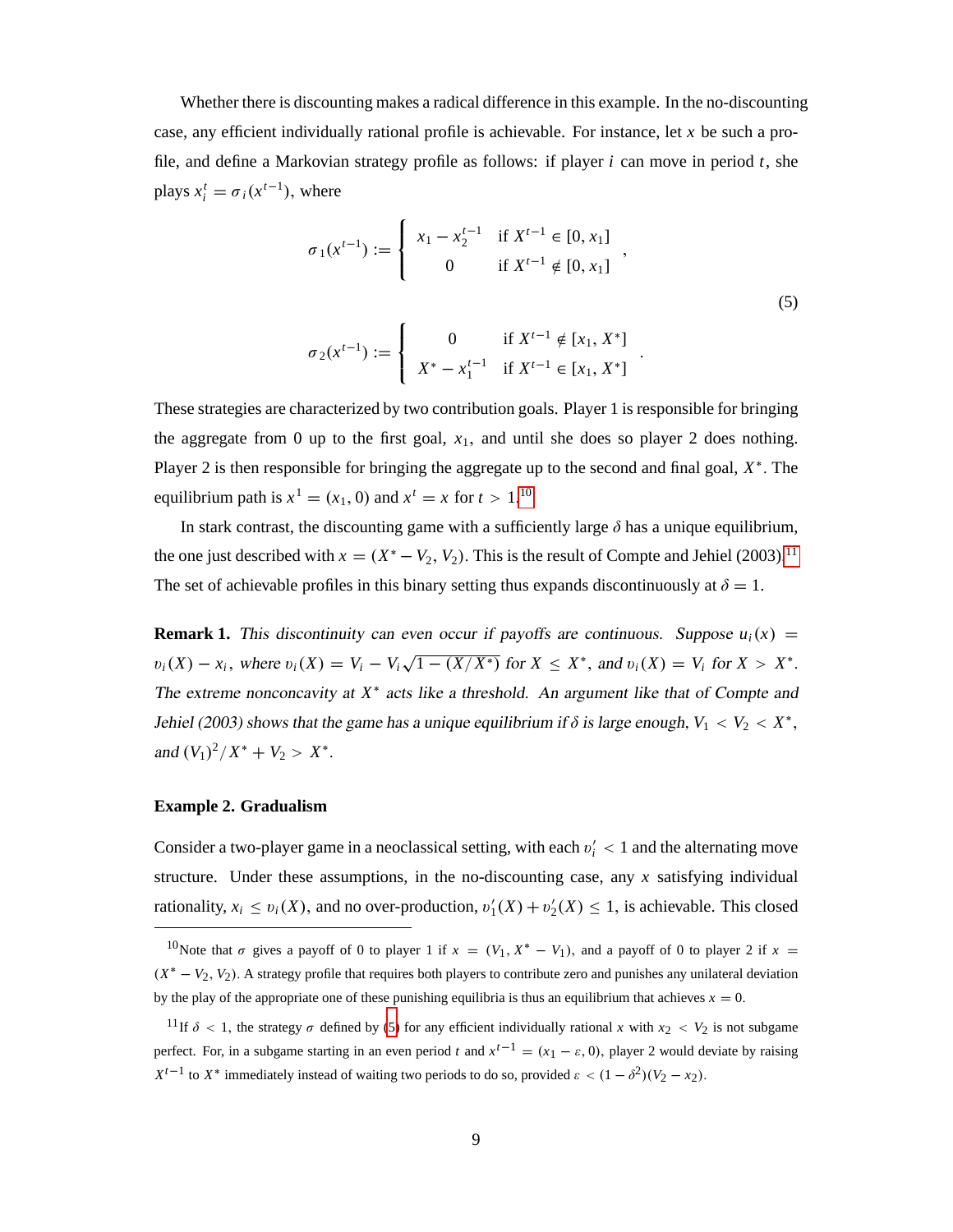



Figure 1 (a). The closed shaded region is the set of achievable profiles if  $\delta = 1$ .

Figure 1 (b). An equilibrium path that achieves an efficient profile if  $\delta = 1$ .

set of profiles is the shaded region in Figure 1 (a). (The labelings will be explained later.) Any feasible individually rational payoff is thus an equilibrium payoff of this game.

For instance, consider the efficient individually rational profile shown in Figure 1 (b). The shaded region is the set of all profiles below  $x$  that are worse for both players than  $x$ . It contains the origin because *x* is individually rational. The indicated path  $\vec{x}$  converges to *x*. It is constructed by first having player 1 raise her contribution enough so that the resulting profile,  $x^1 = (x_1^1, 0)$ , gives player 2 the payoff *u*<sub>2</sub>(*x*). Then player 2 raises hers enough to give player 1 the payoff  $u_1(x)$ , and so on. The trigger strategy profile in which any deviation from this path triggers the play of the passive strategies, which are those that call for each player to never raise her contribution after any history, is an equilibrium when  $\delta = 1$ . Obviously, no player can gain by deviating from the path. Off the path, the passive strategy profile is an equilibrium because neither player can gain by unilaterally raising her contribution.[12](#page-11-0)

Any equilibrium path that achieves the *x* of Figure 1 (b) must exhibit gradualism in the sense that it achieves *x* only asymptotically. Neither player can increase her contribution too much in any period because doing so would result in a profile that the other player prefers to *x*, and thus that player could profitably deviate by never raising her contribution again. Any equilibrium path achieving *x* must therefore stay in the shaded region, ensuring gradualism. Note, however, that this gradualism has no welfare cost because of the lack of discounting.

In contrast to the binary Example 1, discounting creates no discontinuity in this neoclassical

<span id="page-11-0"></span><sup>&</sup>lt;sup>12</sup>The equilibrum path in Figure 1 (b) is also generated by a Markov perfect equilibrium, a contribution goal equilibrium defined as in [\(5\)](#page-10-2) but with an infinite sequence of goals.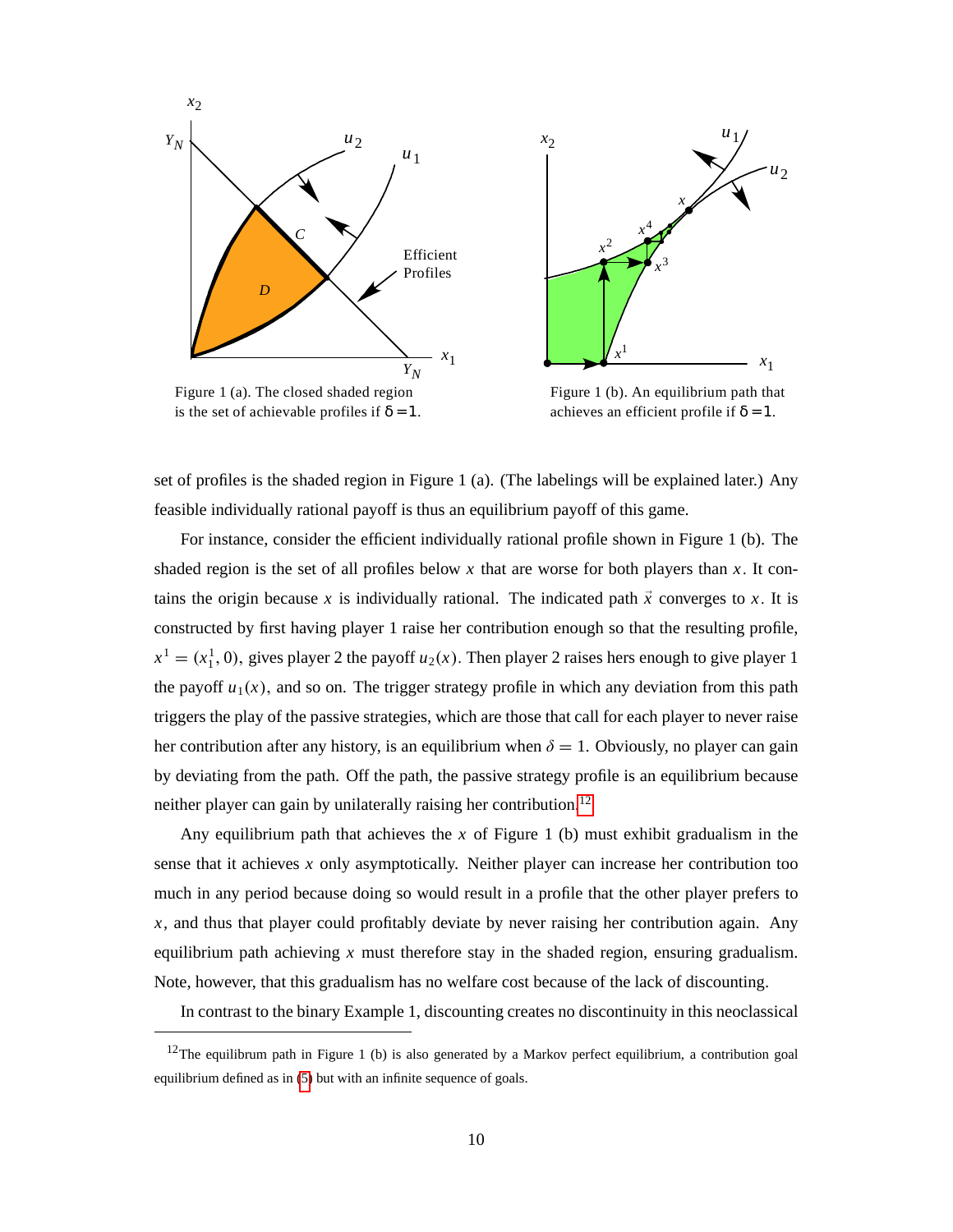example. As shall be shown, discounting shrinks the set of achievable profiles in a continuous way – there is no discontinuity at  $\delta = 1$ . While no efficient profile is achievable if  $\delta < 1$ , every neighborhood of an individually rational efficient profile contains an achievable profile if  $\delta$  is sufficiently large.

#### **Example 3. No Folk Theorem**

The previous example suggests that under its payoff assumptions, any individually rational payoff vector should be achievable if  $\delta = 1$ , and be the limit of achievable payoff vectors as  $\delta \rightarrow 1$ . This conjecture is false, however, if the number of players is larger than two.

To construct a counterexample, let  $n = 3$  and  $v_i(X) = 1 - (X + 1)^{-1}$ . Note that the maximizer of  $v_1(Y) + v_2(Y) - Y$  is  $Y_{\{1,2\}} := \sqrt{2} - 1$ . Let *x* be any efficient and strictly individually rational profile satisfying  $x_3 = 0$  and  $X > Y_{\{1,2\}}$ .<sup>[13](#page-12-0)</sup> We claim *x* is unachievable. To prove this, suppose  $\vec{x}$  is an equilibrium path achieving *x*. If  $X^{t-1} < X^t = X$  for some  $t < \infty$ , then a player *i* for whom  $x_i^{t-1} < x_i^t$  would gain by not raising her contribution in period *t* or thereafter: she would then obtain a continuation payoff of at least  $u_i(x_i^{t-1}, x_{-i}^t) = u_i(x_i^{t-1}, x_{-i})$ , and this exceeds her continuation payoff of  $u_i(x)$  from not deviating because  $v'_i < 1$ . The convergence is therefore asymptotic. This implies that for some *t*,  $Y_{\{1,2\}} < X^t < X$ . The definition of  $Y_{\{1,2\}}$ and strict concavity imply that

$$
u_1(x^t) + u_2(x^t) = v_1(X^t) + v_2(X^t) - X^t
$$
  
> 
$$
v_1(X) + v_2(X) - X = u_1(x) + u_2(x).
$$

We conclude that  $u_i(x^i) > u_i(x)$  for some  $i \in \{1, 2\}$ . Fixing this *i* and letting  $x^{\tau}$  be the largest maximizer of  $u_i$  in the set  $\{x^s\}$ , we have  $u_i(x^{\tau}) > u_i(x^s)$  for all  $s > \tau$ . Therefore, the continuation payoff of player *i* in period  $\tau + 1$  if she deviates by never raising her contribution again, which is at least  $u_i(x^{\tau})$ , exceeds her continuation payoff from not deviating. So  $\vec{x}$  cannot be an equilibrium path.

The reason why *x* cannot be achieved in this example is that it specifies an overly large contribution from players 1 and 2. Because their joint contribution exceeds  $Y_{\{1,2\}}$  and they are the only ones contributing, they both could be made better off in an incentive-free world by reducing their contributions. As we shall see, this is the condition which implies that given any feasible path converging to *x*; at least one of these players can profitably deviate. Which of them it is depends upon the path, and so it is necessary to consider the coalition  $\{1, 2\}$  of players as the entity able to "block" *x* from being achieved.

<span id="page-12-0"></span><sup>&</sup>lt;sup>13</sup>For example,  $x = (.5Y_N, .5Y_N, 0)$ , for  $Y_N = \sqrt{3} - 1$ , is efficient and strictly individually rational.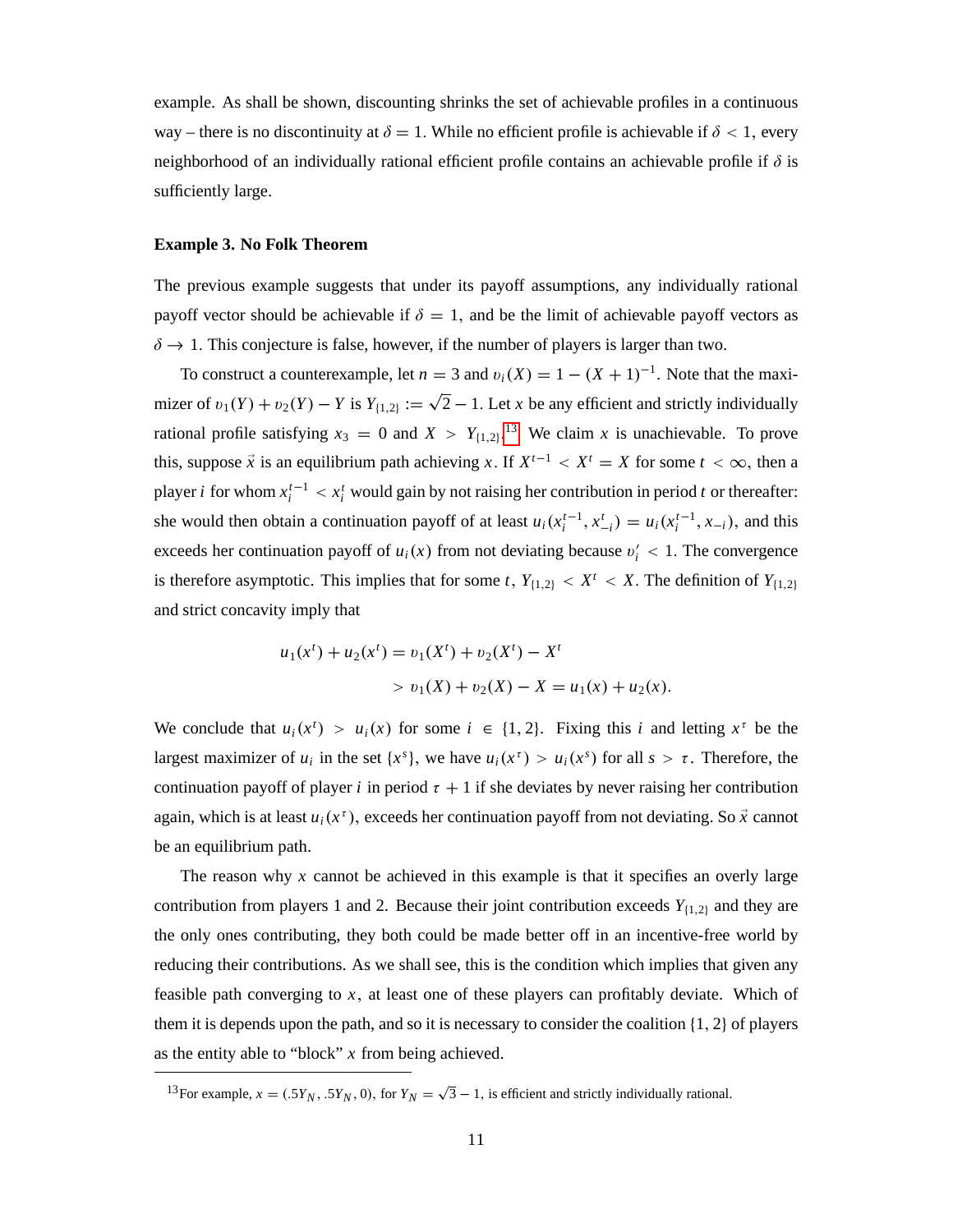This example has features that simplify the argument but are not required. Its generaliza-tion in Theorem [1](#page-15-0) below does not need  $x$  to be on the boundary, nor any  $u_i$  to be concave or continuous.

#### <span id="page-13-0"></span>**4. Necessary Conditions**

General necessary conditions are derived in this section for a path to be an equilibrium path, and for a profile to be achievable. Their derivations require two definitions.

First, a player's *passive strategy* is the strategy specifying that she not raise her contribution after any history. It is obviously a feasible strategy in any subgame, regardless of the move structure. Because of (PS), a player imposes the most severe punishment possible upon the other players by playing her passive strategy.

Second, the *security payoff function*  $u^*$  is defined as

<span id="page-13-3"></span>
$$
u_i^*(x) := \max_{x_i' \ge x_i} u_i(x_i', x_{-i}).
$$
\n(6)

(Lemma A1 in Appendix A establishes that this program has a solution.) In a subgame that starts from a profile *x*, player *i* can obtain a continuation payoff of at least  $u_i^*(x)$  by playing her myopic best reply to *x* and passively thereafter. Note that  $u_i^*$  is nonincreasing in  $x_i$  and, since  $u_i$  satisfies (PS), nondecreasing in  $x_{-i}$ .

#### **Necessary Conditions for Equilibrium Paths**

Consider an equilibrium that generates a path  $\vec{x}$ . Suppose player *i* deviates by playing  $\hat{x}_i$  in period *t*; and her passive strategy thereafter. Since the contributions of the other players in each period  $s \geq t$  can be no lower than  $x_{-i}^t$ , (PS) implies that following this deviation, player *i*'s stage-game payoffs, and hence her continuation payoff, are no less than  $u_i(\hat{x}_i, x_{-i}^t)$ . This payoff therefore must not exceed her equilibrium continuation payoff,  $U_i^t(\vec{x}, \delta)$ . As this is true for any  $\hat{x}_i \geq x_i^{t-1}$  if the player is able to move in period *t*,  $\vec{x}$  must satisfy the following condition:

<span id="page-13-2"></span>
$$
u_i^*(x_i^{t-1}, x_{-i}^t) \le U_i^t(\vec{x}, \delta) \text{ for all } t \ge 1, \ i \in N_t. \tag{7}
$$

Another useful condition is obtained by considering an immediate deviation by player *i* to her passive strategy in period *t*. This deviation is feasible even if  $i \notin N_t$ , and it yields a continuation payoff no less than  $u_i(x_i^{t-1}, x_{-i}^t)$ . Thus,  $\vec{x}$  is an equilibrium path only if

<span id="page-13-1"></span>
$$
u_i(x_i^{t-1}, x_{-i}^t) \le U_i^t(\vec{x}, \delta) \text{ for all } t \ge 1, \ i \in N. \tag{8}
$$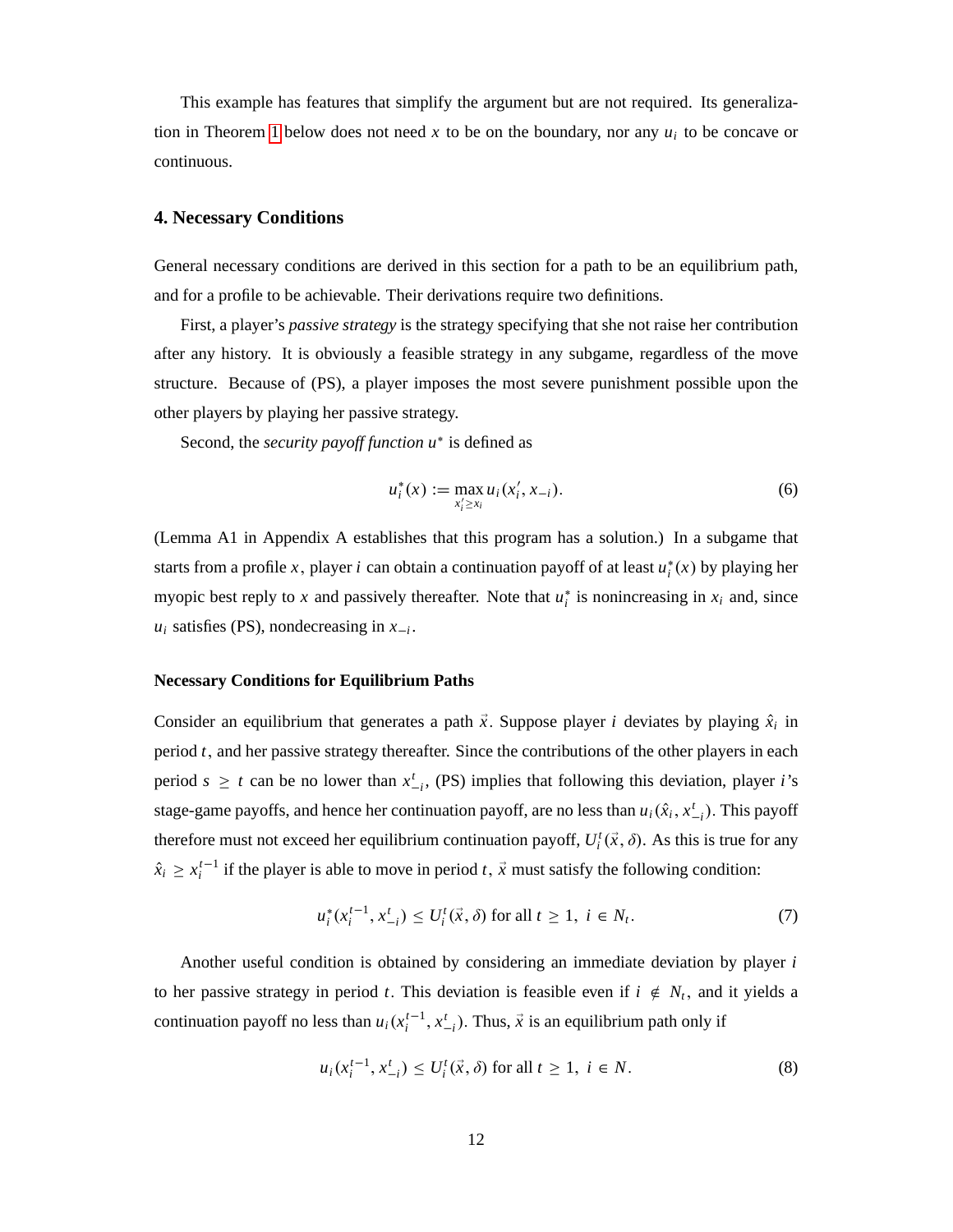The following lemma uses [\(8\)](#page-13-1) and (BA) to show that equilibrium paths converge. It also establishes that if an equilibrium path that does not converge in a finite number of periods, the profile it achieves is not a threshold. This is because once a path comes close to a threshold, some player would want to deviate by raising her contribution enough to reach the threshold.

<span id="page-14-1"></span>**Lemma 1.** Equilibrium paths converge. An equilibrium path that converges to a threshold profile does so in a finite number of periods.

We can now observe that in the no-discounting case, any continuation equilibrium payoff is equal to the payoff generated by the profile being achieved:

<span id="page-14-2"></span>
$$
U^t(\vec{x}, 1) = u(x) \text{ for all } t \ge 0.
$$
 (9)

For, by Lemma [1,](#page-14-1) *x* is either a profile at which *u* is continuous, or it is achieved in a finite number of periods. In either case [\(9\)](#page-14-2) follows from [\(2\)](#page-6-3).

The path necessary conditions, [\(7\)](#page-13-2) and [\(8\)](#page-13-1), are used to prove the following lemma, which establishes that conditions like  $(9)$  hold regardless of the discount factor.<sup>[14](#page-14-3)</sup>

<span id="page-14-0"></span>**Lemma 2.** If *x* is achieved by an equilibrium path  $\vec{x}$ , then

<span id="page-14-6"></span>
$$
\lim_{t \to \infty} U^t(\vec{x}, \delta) = \lim_{t \to \infty} u(x^t) = u(x). \tag{10}
$$

Furthermore, for all  $t > 0$  and  $i \in N$ ,

<span id="page-14-4"></span>
$$
\max\{U_i^t(\vec{x},\delta),\ u_i(x^{t-1}),\ u_i^*(x_i^{t-1},x_{-i}^t)\}\leq u_i(x). \tag{11}
$$

The next lemma is a simple consequence of  $(11)$ . Suppose x is achieved by an equilibrium path  $\vec{x}$ . Suppose also that a profile *z* and a player *i* exist such that by some date all the other players have raised their contributions above what *z* specifies, but that at date  $\tau - 1$  player *i* has not. Then  $u_i^*(z) \le u_i(x)$ . If the opposite held, player *i* would want to deviate from the path at date  $\tau$ .

<span id="page-14-5"></span>**Lemma 3.** If *x* is achieved by an equilibrium path  $\vec{x}$ , then there does not exist a triple  $(z, i, \tau)$ that satisfies (a)  $u_i^*(z) > u_i(x)$ , (b)  $z_i \ge x_i^{\tau-1}$ , and (c)  $z_{-i} \le x_{-i}^{\tau}$ .

**Proof.** Since  $u_i^*(\hat{x}_i, \hat{x}_{-i})$  is nonincreasing in  $\hat{x}_i$  and nondecreasing in  $\hat{x}_{-i}$ , (b) and (c) imply  $u_i^*(x_i^{\tau-1}, x_{-i}^{\tau}) \ge u_i^*(z)$ . Thus, (a) implies  $u_i^*(x_i^{\tau-1}, x_{-i}^{\tau}) > u_i(x)$ , violating the necessary condi-tion [\(11\)](#page-14-4).  $\blacksquare$ 

<span id="page-14-3"></span><sup>&</sup>lt;sup>14</sup>Gale (2001) defines a profile *x* to be *approachable* if it is the limit of a feasible path  $\vec{x}$  such that  $u_i^*(x_i^{t-1}, x_{-i}^t) \le$  $u_i(x)$  for every *t* and  $i \in N$ . He shows, in the no-discounting case with a continuous *u*, that any achievable profile is approachable. The second statement in Lemma [2](#page-14-0) generalizes this to the discounting case and to payoffs with some discontinuities.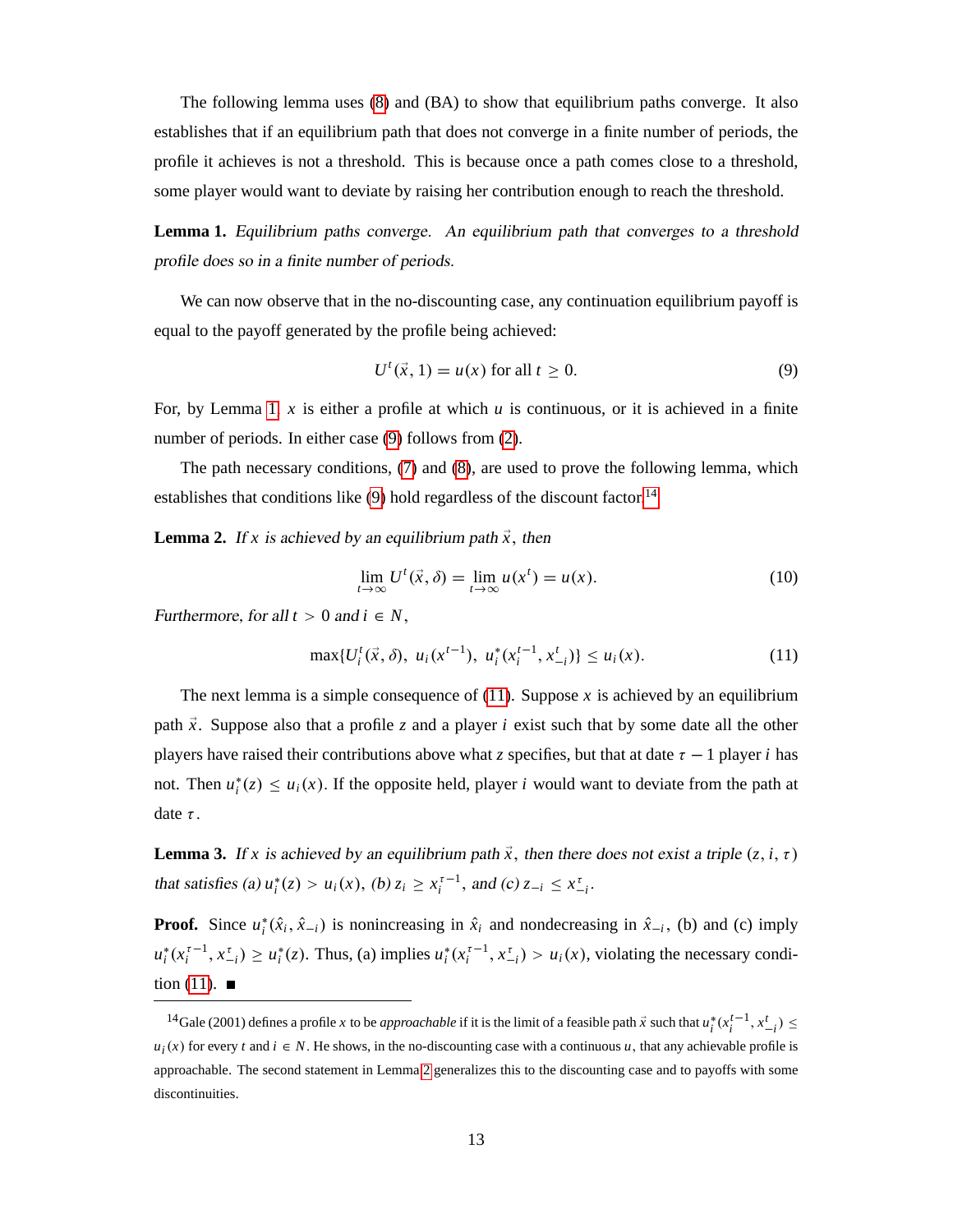#### **Necessary Conditions for Achievable Profiles**

We now seek necessary conditions for achievability that do not refer to a feasible path. Path-free conditions are useful because they require less data to check. Furthermore, they do not depend on the nature of the game's move structure (except for its property that each player can move infinitely often).

Two necessary conditions are fairly obvious. Say that a profile *x* is a *satiation profile* if  $u^*(x) = u(x)$ , and that it is *individually rational* if  $u^*(0) \le u(x)$ .

#### <span id="page-15-2"></span>**Lemma 4.** Any achievable profile is an individually rational satiation profile.

We prove here in the text the necessity of individual rationality, as the proof is both simple and an introduction to the more general argument used below. So, suppose *x* is a profile for which  $u_i^*(0) > u_i(x)$  for some player *i*. Let  $\tau$  be the first period in which player *i* can move. Then, with respect to any feasible path that converges to x, the triple  $(0, i, \tau)$  satisfies (a)-(c) of Lemma [3.](#page-14-5) This proves  $x$  is unachievable. Essentially, behind the formality, player  $i$  can gain be deviating as soon as possible from any path that converges to *x*, raising her contribution to whatever maximizes  $u_i(\cdot, x_{-i}^{\tau})$  and then never raising it again.

We now formulate a condition more general than individual rationality that any achievable profile must satisfy. As the condition utilizes a concept related to that of "blocking" in cooperative game theory, it is natural to adopt a similar terminology. Refer to a nonempty subset of players as a *coalition*. Then, a profile *x* is *underblocked* by a coalition *S* if  $z \leq x$  exists such that  $z-s = 0$  and  $u_s^*(z) \gg u_s(x)$ . This definition generalizes that of individual rationality, since a profile is individually rational if and only if it is not underblocked by a singleton coalition.[15](#page-15-1)

Underblocked profiles are unachievable. The precise argument is given below in the proof of Theorem [1,](#page-15-0) but here is the gist of it. Suppose *x* is underblocked, say by coalition *S* using profile *z*. Let  $\vec{x}$  be any feasible path converging to *x*. Let  $\tau$  be the first date at which  $x^t$  exceeds z. The definition of  $\tau$  insures that  $z_i \ge x_i^{\tau-1}$  for some coalition member  $i \in S$ . (Which coalition member this is may depend on the path, unless *S* is a singleton). This construction yields a triple,  $(z, i, \tau)$ , satisfying (a)-(c) of Lemma [3.](#page-14-5) Thus, *x* is not achievable.

We have now two necessary conditions for achievability, being a satiation profile and not being underblocked. Define the *undercore* to be the set of satiation profiles that are not underblocked, and denote it as *D*: The following is our first main result.

<span id="page-15-1"></span><span id="page-15-0"></span><sup>&</sup>lt;sup>15</sup>If  $u_i^*(0) > u_i(x)$ , then  $\{i\}$  underblocks *x* using  $z = 0$ . Conversely, if  $\{i\}$  underblocks *x* using *z*, then  $z = 0$ .  $(z_i, 0_{-i})$ , and so  $u_i^*(0) \ge u_i^*(z) > u_i(x)$ .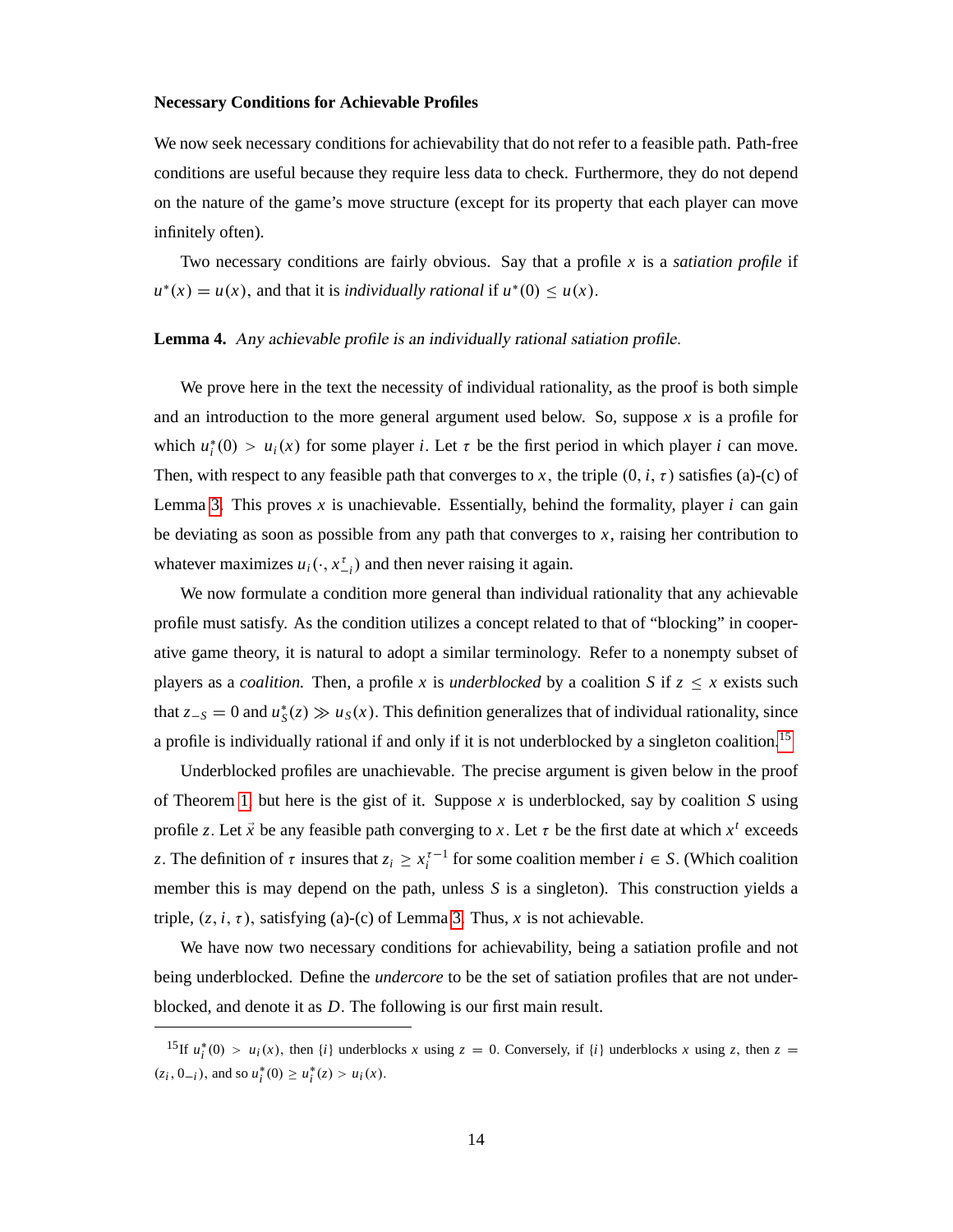**Theorem 1.** All achievable profiles are in the undercore.

**Proof of Theorem [1.](#page-15-0)** Let *x* be achievable. Then it is a satiation profile. Assume *x* is underblocked. Hence, a coalition *S* and profile  $z \leq x$  exist such that  $z-s = 0$  and  $u_s^*(z) \gg u_s(x)$ . For  $i \in S$  we have  $u_i^*(x_i, z_{-i}) \le u_i^*(x) = u_i(x)$ , since  $z_{-i} \le x_{-i}$  and x is a satiation profile. This proves  $z_i \neq x_i$ , and so  $z_s \ll x_s$ .

Let  $\vec{x}$  be an equilibrium path that achieves *x*. Since  $z_s \ll x_s$ , a smallest date exists at which  $x_S^t$  is strictly larger than  $z_S$ : there exist  $\tau \ge 1$  and  $i \in S$  such that

<span id="page-16-2"></span>
$$
z_i \ge x_i^{\tau - 1} \text{ and } z_S \ll x_S^{\tau}.
$$
 (12)

Observe that  $(z, i, \tau)$  satisfies the conditions of Lemma [3](#page-14-5) with respect to  $\vec{x}$ . It satisfies  $u_i^*(z)$  $u_i(x)$  because  $i \in S$ . It satisfies  $z_i \ge x_i^{t-1}$  by the first part of [\(12\)](#page-16-2). It satisfies  $z_{-i} \le x_{-i}^t$  by the second part of [\(12\)](#page-16-2) and the fact that  $z-s = 0 \le x_{-S}^{\tau}$ . Lemma [3](#page-14-5) thus implies that  $\vec{x}$  does not achieve *x*, a contradiction. This proves *x* is not underblocked, and so  $x \in D$ .

The consequences of Theorem [1](#page-15-0) are explored in the next section by examining the structure of the undercore. We end this section with a final necessary condition: in the discounting case, every achievable profile is inefficient if the payoffs are continuously differentiable and satisfy a strict version of  $(PS)$ .<sup>[16,](#page-16-3)[17](#page-16-4)</sup> Essentially, the sum of the player's gains from deviating are first order in the remaining amount to contribute, but the sum of their time-average future benefits from not deviating is second order in this amount.

<span id="page-16-0"></span>**Theorem 2.** Suppose  $\delta < 1$ , and *u* is continuously differentiable and satisfies  $\partial u_i(x)/\partial x_i > 0$ for all  $i \neq j$ . Then any achievable profile is inefficient.

#### <span id="page-16-1"></span>**5. The Undercore**

The undercore contains all achievable profiles by Theorem [1](#page-15-0) and, as is shown in the next section, the reverse inclusion holds in a limiting sense in some settings. Uncovering the structure of the undercore will thus be useful for understanding the nature of achievable profiles. The first step is Lemma B1 in Appendix B, which shows that *D* is a compact set under the maintained assumptions.

<span id="page-16-3"></span><sup>&</sup>lt;sup>16</sup>Related results are obtained for special cases by Marx and Matthews (2000), Lockwood and Thomas (2002), and Pitchford and Snyder (2004).

<span id="page-16-4"></span><sup>&</sup>lt;sup>17</sup>Achievable profiles may be efficient if payoffs are not differentiable, even if  $\delta$  < 1. This is the case in Example 1 of Section [3,](#page-9-0) and in other exampes in Marx and Matthews (2000) and Lockwood and Thomas (2002).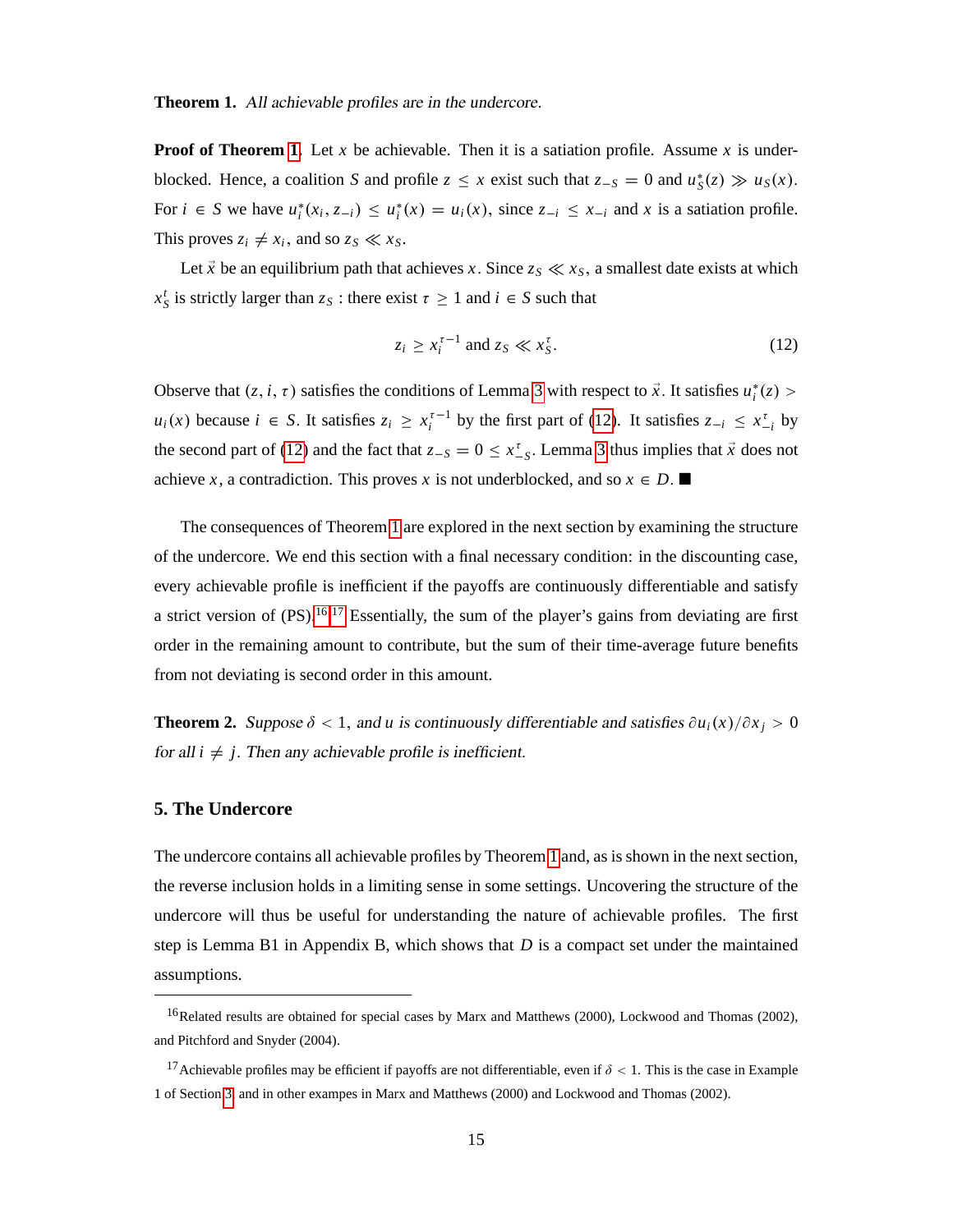The undercore generally contains some but not all efficient profiles. Define the *core*, *C*; to be the set of profiles that are not blocked, where a profile *x* is *blocked* by a coalition *S* if and only if a profile *z* exists such that  $z_{-S} = 0$  and  $u_S(z) > u_S(x)$ .<sup>[18](#page-17-1)</sup> As *N* blocks inefficient profiles, core profiles are efficient. The following proposition shows that the core consists precisely of the efficient profiles in the undercore.

<span id="page-17-0"></span>**Proposition 1.** The core is the subset of profiles in the undercore that are efficient:

$$
C = \{x \in D : x \text{ is efficient}\}.
$$

In a binary setting, straightforward arguments show that the core is the entire set of efficient individually rational profiles:

$$
C = \{x \in \mathbb{R}_+^n : X = X^*, \ x_i \le V_i \text{ for all } i \in N\}.
$$

The undercore differs only by containing the origin:  $D = C \cup \{0\}$ . Thus, in a binary setting with discounting, much of the undercore may be unachievable. Recall that in Example 1, just one profile is achievable when  $\delta$  < 1, but the entire undercore is achievable when  $\delta = 1$ .

We end this section with a characterization of the core and undercore in neoclassical settings. In these settings the *surplus function* for a coalition *S*;

$$
f_S(X) := \sum_{i \in S} v_i(X) - X,
$$

plays a central role. Since each  $v_i$  is strictly concave increasing, [\(3\)](#page-7-1) implies that  $f_s$  has a unique maximizer, which we denote as  $Y_s$ . Note that for any coalitions *S* and  $T \subset S$ ,  $Y_T \leq Y_s$ , and  $Y_T$  < *Y<sub>S</sub>* if *Y<sub>S</sub>* > 0. (But for convenience, set *Y*<sub> $\varnothing$ </sub> :=  $\infty$ .) Letting  $\overline{Y}$  := max<sub>*i*</sub> *Y*<sub>*ii*</sub>, the concavity of each  $v_i$  implies that *x* is a satiation profile if and only if  $X \geq Y$ .

The *value* of a coalition *S* is  $V(S) := f_S(Y_S)$ . For any profile *x*, let  $X_S := \sum_{i \in S} x_i$ . The following familiar proposition states that a profile is in the core if and only if the sum of payoffs it gives any coalition is no less than its value – what it could obtain "on its own". (Its proof may be less familiar because of the  $x \geq 0$  constraint.)

<span id="page-17-3"></span>**Proposition 2.** In a neoclassical setting, the core is the set of satiation profiles satisfying, for all coalitions *S*;

<span id="page-17-2"></span>
$$
\sum_{i \in S} v_i(X) - X_S \ge V(S). \tag{13}
$$

<span id="page-17-1"></span><sup>&</sup>lt;sup>18</sup>This is a typical definintion of the core in public good settings, e.g., Foley (1970).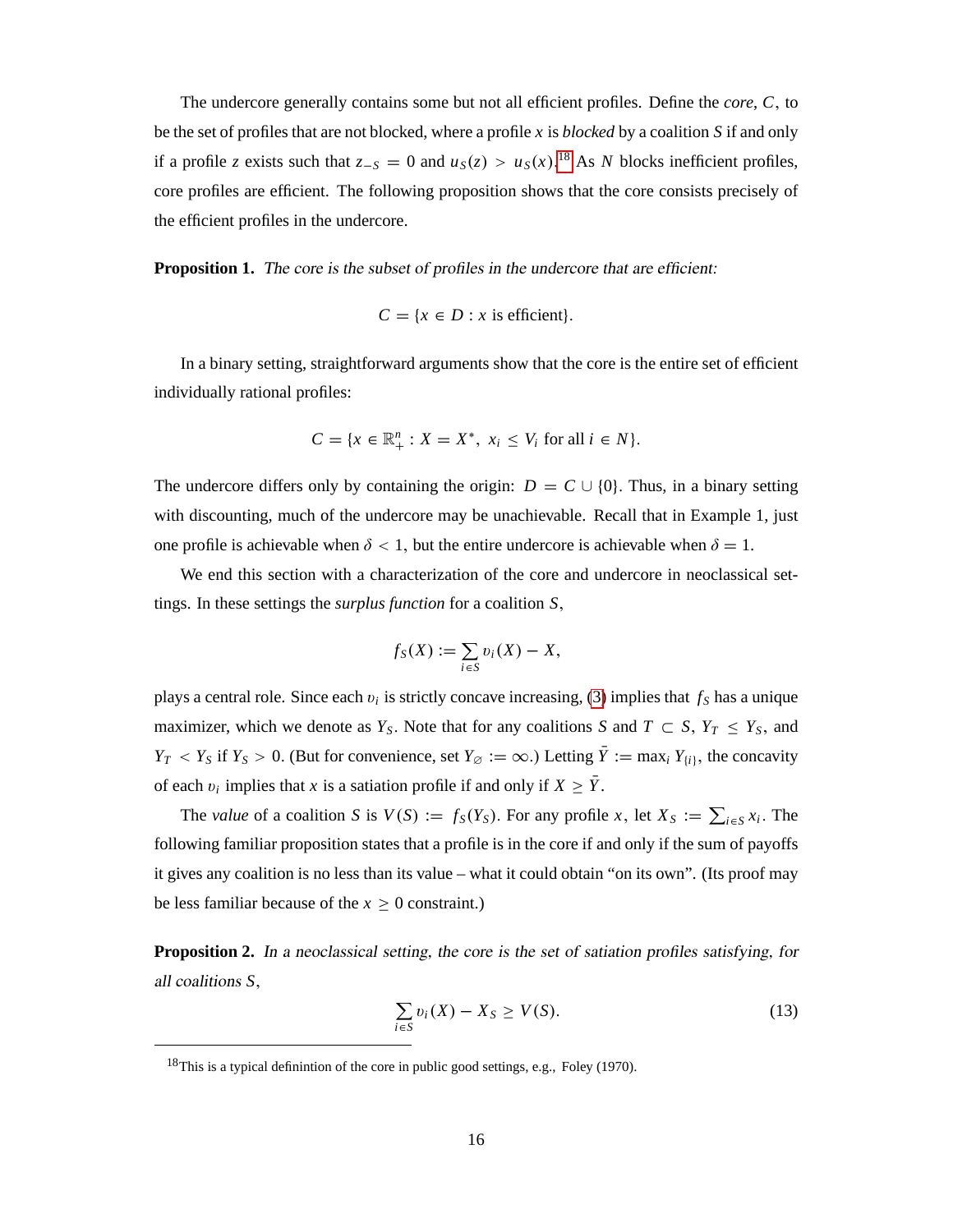Roughly speaking, a coalition *S* cannot underblock a satiation profile *x* if either it cannot block it, or if *X* is sufficiently small that *S* can not block it using any  $z \leq x$ . This intuition is formalized in the first part of the following proposition.

<span id="page-18-2"></span>**Proposition 3.** In a neoclassical setting, the undercore is the set of satiation profiles satisfying, for all coalitions *S*;

<span id="page-18-1"></span>
$$
X < Y_S \text{ or } \sum_{i \in S} v_i(X) - X_S \ge V(S). \tag{14}
$$

Equivalently, the undercore is the set of satiation profiles satisfying, for all coalitions *S*;

<span id="page-18-0"></span>
$$
X_S \le \max\left(Y_S, \sum_{i \in S} v_i(X) - V(S)\right). \tag{15}
$$

For a given aggregate *X*; the inequalities in [\(15\)](#page-18-0) impose upper bounds on each coalition's contribution. That is, an undercore profile must not require any coalition to contribute too much.

The inequalities determining the undercore are less restrictive for profiles with smaller ag-gregates. For example, [\(14\)](#page-18-1) implies that if *x* is a satiation profile satisfying  $X < Y_S$  for every non-singleton coalition, then  $x \in D$  if and only if it is individually rational. However, if  $X = Y_N$ , and so  $X \geq Y_S$  for all coalitions, then [\(14\)](#page-18-1) implies that  $x \in D$  if and only if it satisfies [\(13\)](#page-17-2) for all coalitions. The core is therefore  $\{x \in D : X = Y_N\}$ .

The following corollary implies that in a neoclassical setting, the aggregate of any undercore profile  $x$  is no greater than the amount that maximizes the surplus of the contributing coalition,  $N(x) := \{i \in N : x_i > 0\}$ . As  $Y_{N(x)} \le Y_N$ , this implies that the core is the northeast surface of the undercore. Part  $(ii)$  of the corollary, which will be used in the next section, establishes that the undercore contains a particular line segment of strictly positive profiles.

#### <span id="page-18-3"></span>**Corollary 1.** In a neoclassical setting,

- $(i)$  any  $x \in D$  satisfies  $X \leq Y_{N(x)}$ , and
- $(v'_1(Y_N)Y, \ldots, v'_n(Y_N)Y) \in D$  for any  $Y \in [\bar{Y}, Y_N].$

Figure 1 (a) illustrates a two-person example of the core and undercore in a neoclassical setting. In this example  $\bar{Y}=0$ , so that all profiles are satiation profiles. Note that the set  $u(D)$ of undercore payoffs is the entire set of feasible individually rational payoffs.

This is not generally true. Figure 2 depicts a two-person neoclassical setting in which  $Y_{(2)} > Y_{(1)} = 0$ . The undercore does not include individually rational profiles like the indicated *x* because they are not satiation profiles. Such a profile cannot be achieved for any  $\delta \leq 1$ because, once a profile sufficiently close to *x* is reached, player 2 would deviate by raising the aggregate up to  $Y_{(2)} > X$ . The payoff  $u(x)$  is not also generated by any undercore profile.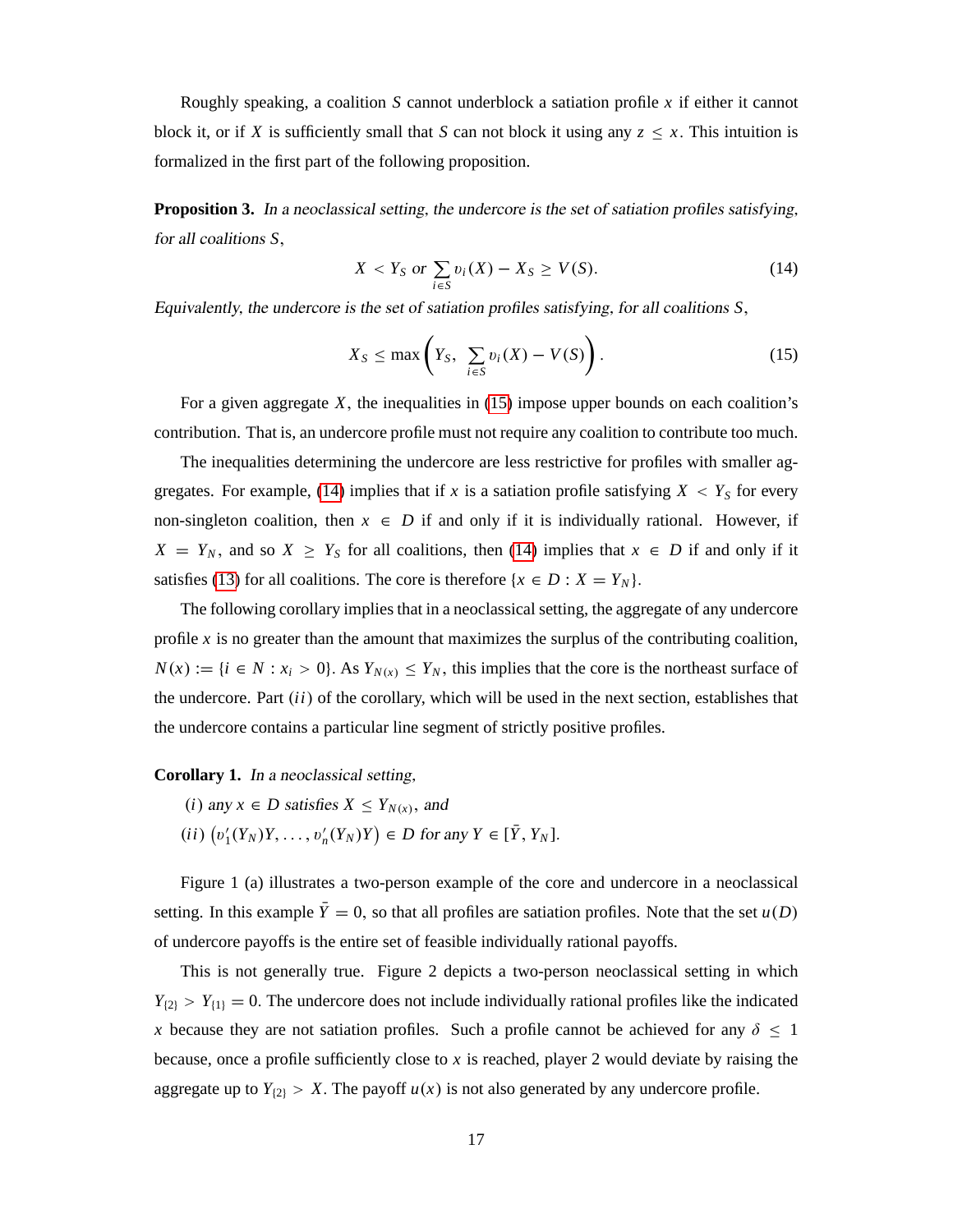

In the following numerical example, the undercore payoffs are again a strict subset of the feasible individually rational payoffs. The core payoffs are a strict subset of the individually rational efficient payoffs. This is generally the case when there are more than two players.

**Example 4.** Let  $n = 3$  and  $v_i(X) = 2\sqrt{X}$ . The optimal coalitional contributions are then  $Y_{\{i\}} = 1$ ,  $Y_{\{i,j\}} = 4$ , *and*  $Y_N = 9$ . *The satiation profiles are those with*  $X \geq 1$ , *and the set of individually rational profiles is*  $R = \{x \in \mathbb{R}^3_+ : x_i \leq 2\sqrt{X} - 1\}$ . The undercore is the union of *two sets,*  $D = D_1 \cup D_2$ *, where* 

$$
D_1 = \{x \in R : 1 \le X \le 4\},\
$$
  

$$
D_2 = \{x \in R : 4 < X \le 9, \ x_i + x_j \le 4\sqrt{X} - 4\}.
$$

*The set of undercore payoffs is*  $u(D) = u(D_1) \cup u(D_2)$ , where

$$
u(D_1) = \{\tilde{u} \in \mathbb{R}^3 : 5 \le \sum \tilde{u}_i \le 8, \ 1 \le \tilde{u}_i \le 4\},\
$$
  

$$
u(D_2) = \{\tilde{u} \in \mathbb{R}^3 : 8 < \sum \tilde{u}_i \le 9, \ 4 \le \tilde{u}_i + \tilde{u}_j, \ 1 \le \tilde{u}_i\}.
$$

*Observe that u(D) is a strict subset of the set of individually rational payoffs that arise from* satiation profiles,  $\left\{ \tilde{u} \in \mathbb{R}^3 : 5 \le \sum \tilde{u}_i \le 9, 1 \le \tilde{u}_i \right\}.$ 

*The core consists of the undercore profiles for which*  $X = 9$ , *which can be written as*  $C = \{x \in \mathbb{R}^3 : X = 9, 1 \le x_i \le 5\}$ . Note that the set of core payoffs,

$$
u(C) = \left\{ \tilde{u} \in \mathbb{R}^3 : \sum \tilde{u}_i = 9, 1 \leq \tilde{u}_i \leq 5 \right\},\
$$

is a strict subset of the individually rational efficient payoffs,  $\left\{ \tilde{u} \in \mathbb{R}^3 : \sum \tilde{u}_i = 9, 1 \leq \tilde{u}_i \right\}$ .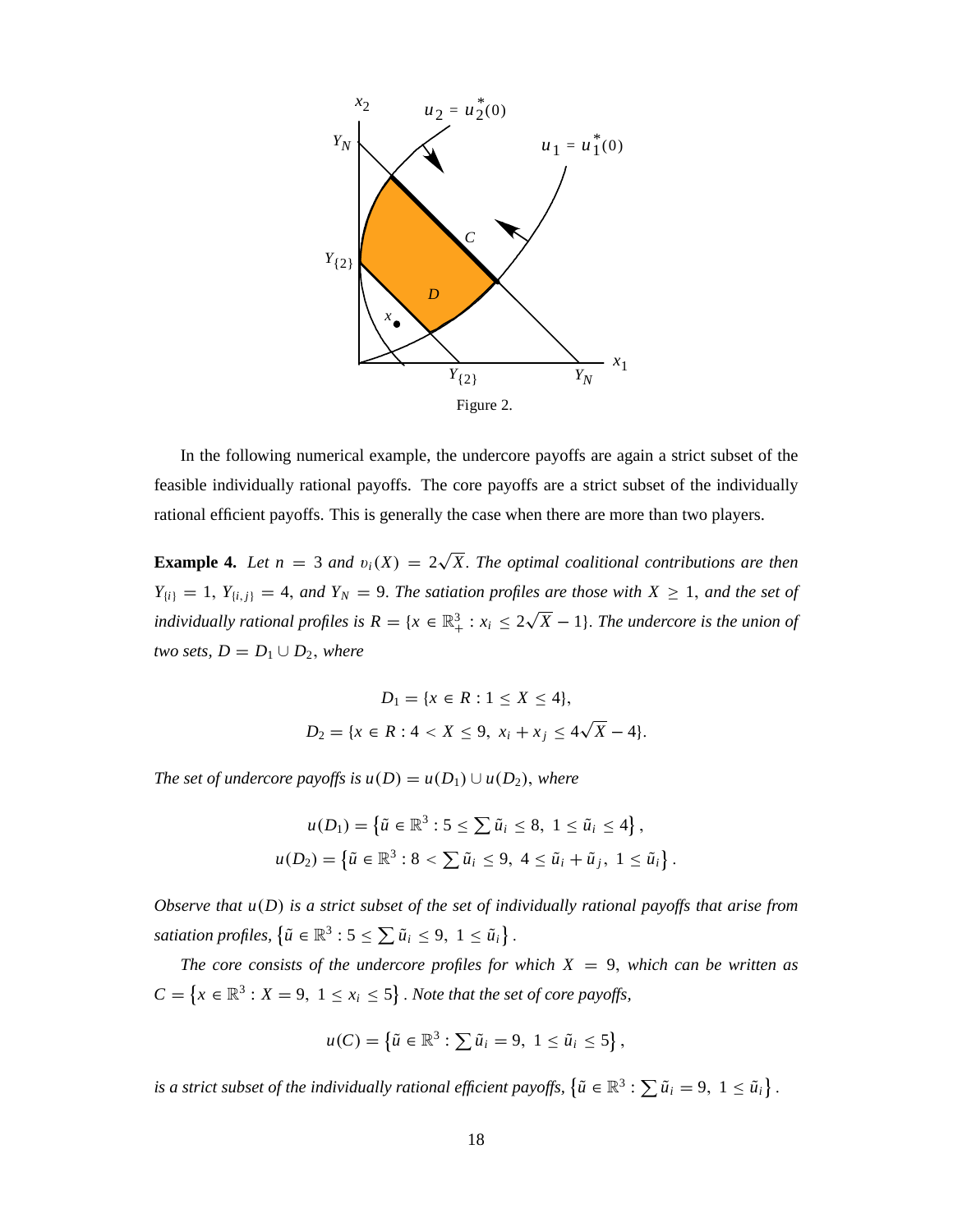# <span id="page-20-1"></span>**6. Sufficient Conditions**

The main result of this section is that under certain conditions in a neoclassical setting, almost any undercore profile is achievable if the discount factor is close enough to one. Note that some restriction of the setting is required, as the result is untrue in general. Recall that only one of the continuum of undercore profiles in Example 1 is achievable if  $\delta$  < 1, but they are all achievable if  $\delta = 1$ .

#### **Sufficient Conditions for Equilibrium Paths**

The first step is to find a condition under which [\(7\)](#page-13-2) is sufficient as well as necessary for a path to be an equilibrium path. This will be useful because it allows the analysis to focus on paths, which are much simpler than strategies.

Recall that [\(7\)](#page-13-2) requires, for  $i \in N_t$ , that the continuation payoff  $U_i^t(\vec{x}, \delta)$  from not deviating be no less than the security payoff  $u_i^*(x_i^{t-1}, x_{-i}^t)$ . Thus, if  $\vec{x}$  satisfies [\(7\)](#page-13-2), player *i* will not want to deviate from the path at date *t* if the strategies that will then be played give her a continuation payoff no greater than  $u_i^*(x_i^{t-1}, x_{-i}^t)$ . This is the case if deviations trigger the passive strategies.<sup>[19](#page-20-2)</sup> The strategy profile in which  $\vec{x}$  is played and any deviation triggers the passive strategies is therefore an equilibrium that generates  $\vec{x}$ , provided that the passive strategy profile is itself an equilibrium of any subgame. This is true if (and only if) every profile is a satiation profile. Accordingly, [\(7\)](#page-13-2) is a sufficient condition for  $\vec{x}$  to be an equilibrium path if the following "Prisoners' Dilemma" property holds:[20](#page-20-3)

$$
(PD) \quad u^* = u.
$$

Commonly assumed, (PD) implies that each player's dominant strategy in any stage game is to not raise her contribution. The following lemma records the result just proved.

<span id="page-20-0"></span>**Lemma 5.** If *u* satisfies (PD), then for any  $\delta \in (0, 1]$ , a feasible  $\vec{x}$  is an equilibrium path of  $\Gamma(\delta, \vec{N})$  if

$$
u_i(x_i^{t-1}, x_{-i}^t) \le U_i^t(\vec{x}, \delta) \text{ for all } t \ge 1, \ i \in N_t. \tag{16}
$$

<span id="page-20-2"></span><sup>&</sup>lt;sup>19</sup>If player *i* unilaterally deviates from  $\vec{x}$  at date *t* to some  $z_i \ge x_i^{t-1}$ , and this triggers the passive strategy profile, her contiuation payoff will be  $u_i(z_i, x_{-i}^t)$ . This payoff, by definition, is not more than  $u_i^*(x_i^{t-1}, x_{-i}^t)$ .

<span id="page-20-3"></span><sup>&</sup>lt;sup>20</sup>Equivalent to (PD) is the property that each  $u_i$  is nonincreasing in  $x_i$ . Note too that (PD) implies the absence of thresholds, i.e.,  $f$  and hence  $u$  are continuous. In a neoclassical setting, (PD) is equivalent to  $v_i'(0) \le 1$  for all  $i \in N$ , since each  $v_i$  is concave.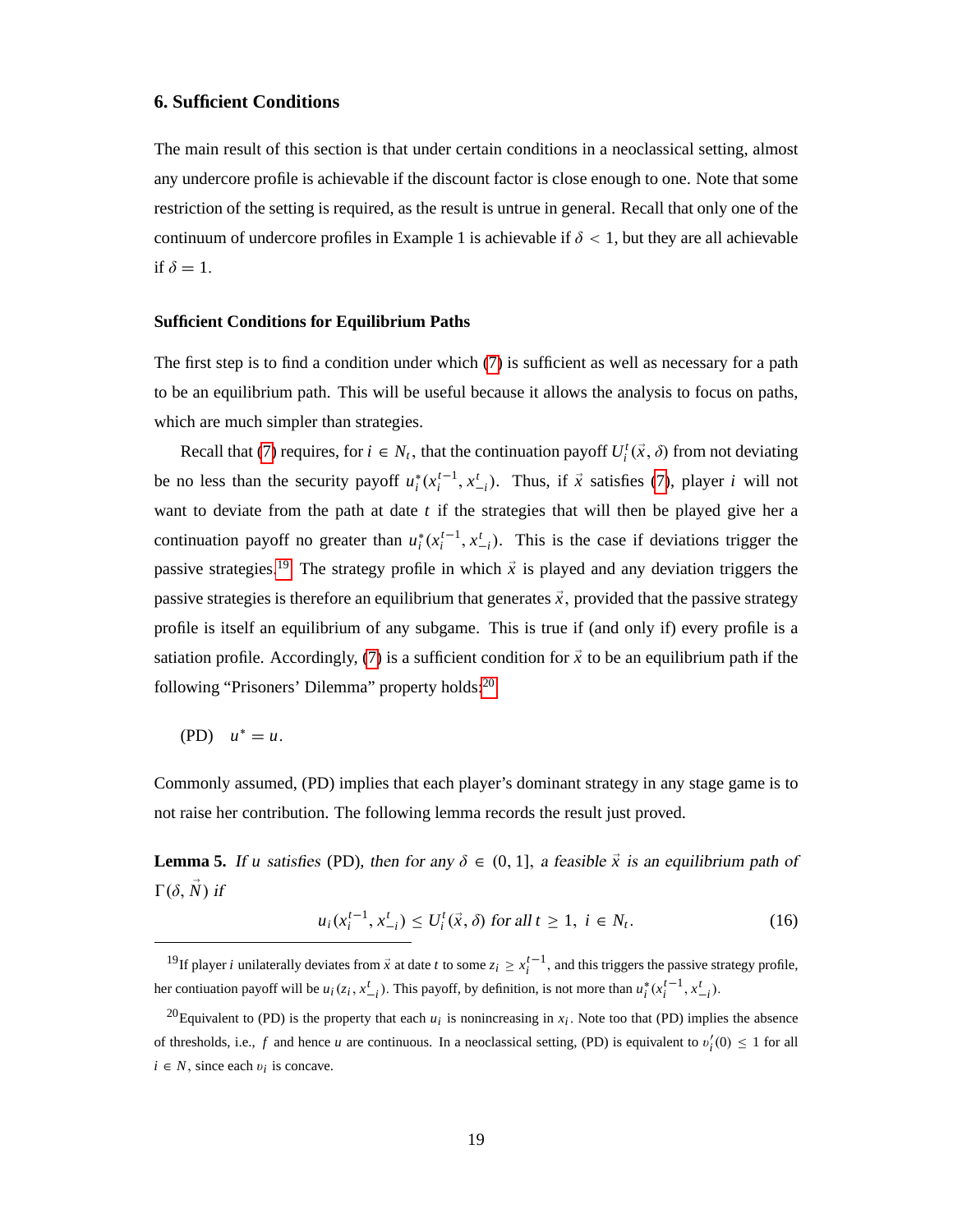**Remark 2.** In the no-discounting case, (PD) in Lemma [5](#page-20-0) can be weakened to the assumption that *u* is continuous. This is established by Theorem 1 of Gale (2001). The key step in proving this is to show that when  $\delta = 1$ , any subgame starting from any profile *x* has, for any player *i*, an equilibrium giving player *i* her security payoff  $u_i^*(x)$ . These maximally punishing equilibria can then be used instead of the passive strategies to prove the sufficiency of [\(7\)](#page-13-2). It is an open question how much (PD) can be weakened in Lemma [5](#page-20-0) when  $\delta$  < 1.

Due to discounting, one more mild assumption shall be made. Discounting implies that rewards and punishments can influence current behavior only if they are not delayed too long. Hence, the interval between the times at which a player can move should not grow too quickly as the game progresses. This is ensured if the move structure  $\vec{N}$  satisfies a *cyclicity* property:

(CY) integer  $m > 0$  exists such that  $i \in N_{(nk+i)m}$  for all  $i \in N$  and  $k \ge 0$ .

This property specifies that player 1 is able to move at date *m*; player 2 at date 2*m*; and so on until the pattern repeats with player 1 able to move at date  $(n + 1)m$ . There are no restrictions on who else can move at dates that are multiples of *m*; nor on who can move at any other date. Familiar move structures satisfy (CY). With  $m = 1$ , it is satisfied by both the simultaneous move structure and the round-robin structure defined by

$$
N_t^R := \{t \bmod n + 1\} \text{ for all } t \ge 1.
$$

The following lemma establishes that if  $\vec{N}$  satisfies (CY), then any equilibrium path of the round-robin game passes through the same profiles as does an equilibrium path of a game that has the move structure  $\vec{N}$  and a certain larger discount factor. This result will allow attention to be restricted to the round-robin structure.

<span id="page-21-0"></span>**Lemma 6.** Suppose *u* satisfies (PD),  $\tilde{N}$  satisfies (CY), and  $\vec{x}$  is an equilibrium path of  $\Gamma(\delta, \vec{N}^R)$ for some  $\delta \in (0, 1]$ . Then  $\Gamma(\delta^{1/m}, \vec{N})$  has an equilibrium path  $\vec{z}$  that passes through the same profiles as does  $\vec{x}$ .

The path  $\vec{z}$  in Lemma [6](#page-21-0) is obtained by slowing down the round-robin path  $\vec{x}$ : player 1 moves in period *m* instead of period 1, player 2 moves in period 2*m* instead of period 2, and so on. Property (CY) insures that this new path is feasible for  $\tilde{N}$ . Along this new path the future reward a player receives for raising her contribution in the current period is postponed, but raising the discount factor to  $\delta^{1/m}$  increases its present value enough to restore incentives.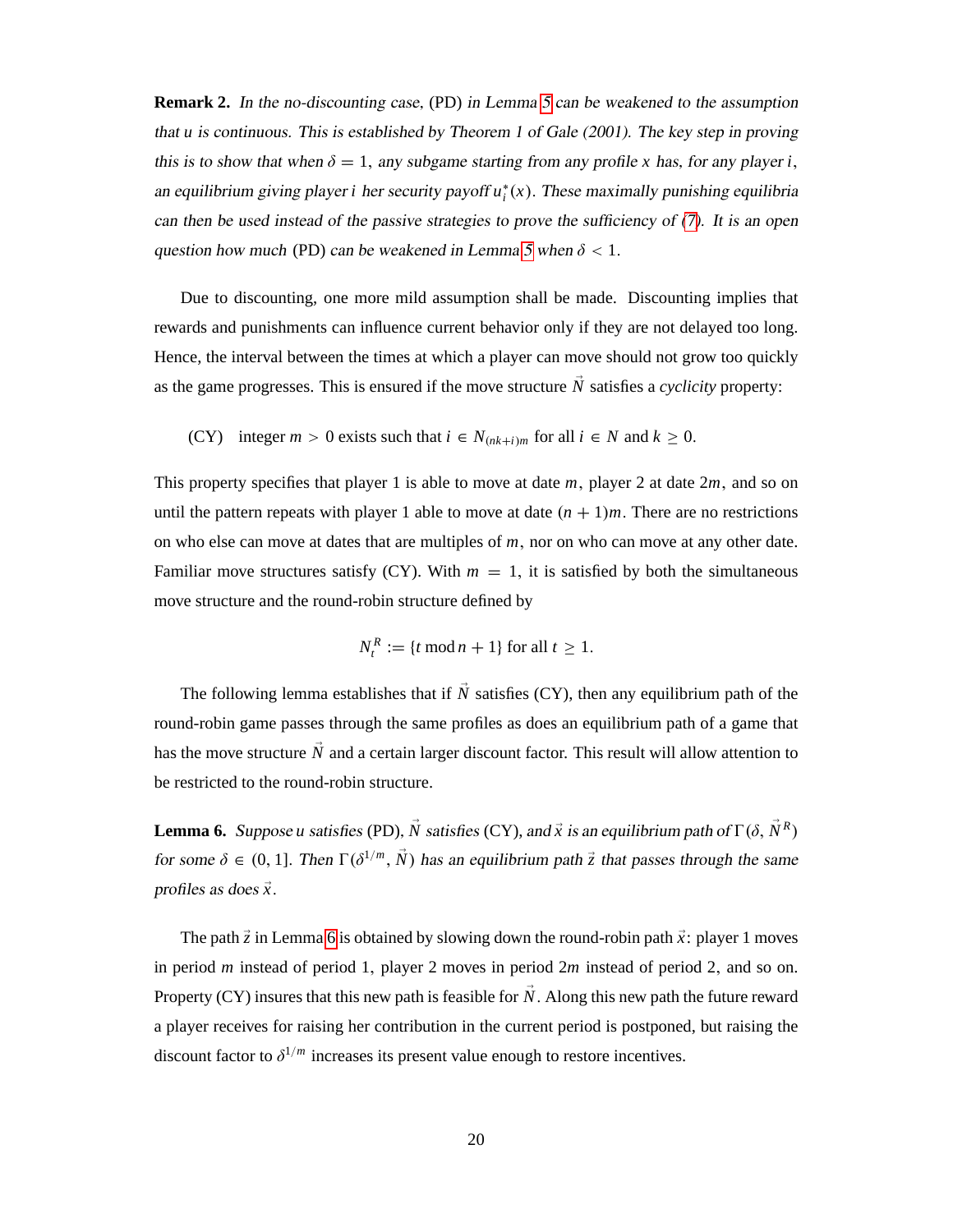#### **Sufficient Conditions for Achievability**

Before presenting the sufficiency result for the discounting case, it is useful to consider the analogous result obtained by Gale (2001) for the no-discounting case. Define a profile *x* to be *strongly minimal* if there does not exist a coalition *S* and a profile  $z < x$  such that  $z-s = 0$  and  $u_S^*(z) \ge u_S(x)$ <sup>[21](#page-22-1)</sup> Then, let *D*<sub>0</sub> be the set of satiation profiles that are strongly minimal. For a continuous *u*, Gale's result (Lemma 5 and Theorem 1) is that any strictly positive profile in  $D_0$ is achievable in the no-discounting case.

The set  $D_0$  of strongly minimal satiation profiles plays a role in the discounting case as well. Observe that its definition is nearly the same as that of the undercore. Since any underblocked satiation profile is not strongly minimal,  $D_0 \subseteq D$  is always true. In most settings of interest, *D* is in fact the closure of  $D_0$ , so that the two sets are essentially the same. This is true in both the binary and, as the next lemma implies, neoclassical settings.<sup>[22](#page-22-2)</sup>

<span id="page-22-3"></span>**Lemma 7.** In a neoclassical setting,  $c \ell \{ x \in D_0 : X < Y_{N(x)} \} = D$ .

The following proposition is the central result of this section. It establishes that if (PD) and (CY) hold in a neoclassical setting, then essentially any profile in  $D_0$  is achievable for all  $\delta$  < 1 sufficiently large. Furthermore, the same equilibrium path achieves the profile for all large discount factors.

<span id="page-22-0"></span>**Proposition 4.** For any neoclassical setting satisfying (PD) and  $\vec{N}$  satisfying (CY), suppose  $x \in D_0$  satisfies  $X < Y_{N(x)}$ . Then there exists a path  $\vec{x}$  converging to *x*, and a discount factor  $\delta$  < 1, such that  $\vec{x}$  is an equilibrium path of  $\Gamma(\delta, \vec{N})$  for all  $\delta \in [\delta, 1]$ .

Before discussing the structure of the proof of this proposition, we first consider some its implications for the set of achievable allocations. Denote the set of achievable profiles in  $\Gamma(\delta, N)$ as  $A(\delta, \vec{N})$ , and let

$$
A(\vec{N}) := c\ell \left\{ x \in \mathbb{R}_+^n : \underline{\delta} < 1 \text{ exists such that } x \in A(\delta, \vec{N}) \text{ for all } \delta \in \left(\underline{\delta}, 1\right) \right\}.
$$

That is,  $A(\vec{N})$  is the closure of the set of profiles that can be achieved for all large discount factors less than one. The analogous set in the no-discounting case is  $A_1(\vec{N}) := c\ell A(1, \vec{N})$ . Both sets are always in the undercore, by Theorem [1.](#page-15-0) (The result of Gale (2001) also implies

<span id="page-22-1"></span><sup>&</sup>lt;sup>21</sup>The definition in Gale (2001) of strong minimality differs slightly by requiring  $z \neq 0$ . It is useful here to allow the possibility that  $z = 0$ , so that any strongly minimal  $x > 0$  is strictly individually rational:  $u^*(0) \ll u(x)$ .

<span id="page-22-2"></span><sup>&</sup>lt;sup>22</sup>It is easy to show that in a binary setting,  $D_0 = (x \in D : x_i \lt V_i \text{ for all } i \in N$ , which implies  $c\ell D_0 = D$ .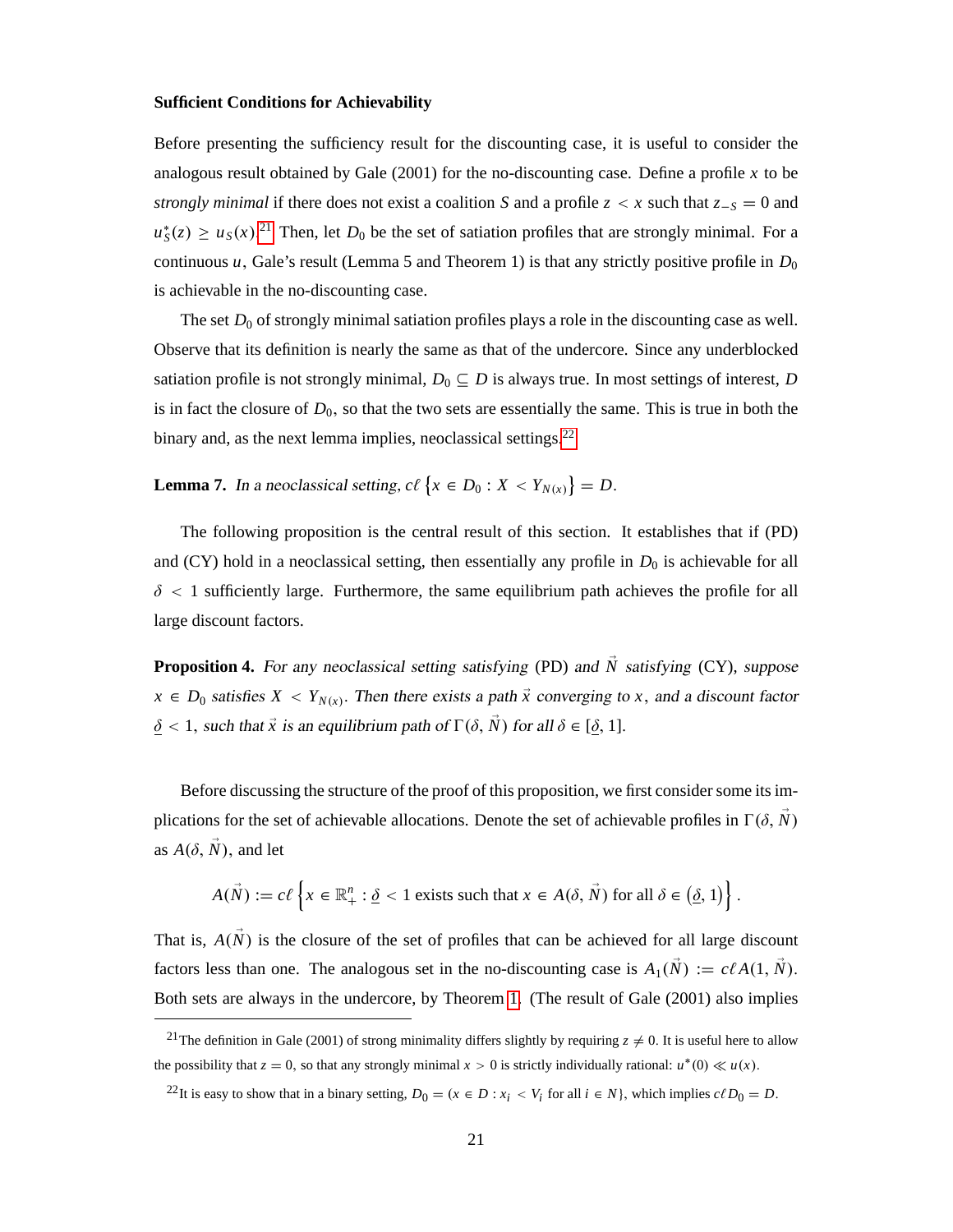$A_1(\vec{N}) \subseteq D$ , by Lemma [7.](#page-22-3)) The reverse inclusions are true under the conditions of Proposition [4,](#page-22-0) so that the undercore is essentially the set of profiles that can be achieved for both  $\delta = 1$ and for sufficiently large  $\delta$  < 1. This is established by the following theorem, which follows immediately from Theorem [1,](#page-15-0) Lemma [7,](#page-22-3) and Proposition [4.](#page-22-0)

<span id="page-23-0"></span>**Theorem 3.** In a neoclassical setting in which (PD) holds,  $A(\vec{N}) = A_1(\vec{N}) = D$  for all move structures  $\overline{N}$  that satisfy (CY).

Theorem [3](#page-23-0) and Proposition [4](#page-22-0) have, under their assumptions, three notable economic consequences. The first bears on the nature of the efficient profiles that can be approximately achieved if  $\delta = 1$  or as  $\delta \rightarrow 1$ . Since the core is the subset of profiles in *D* that are efficient, an efficient profile can be approximately achieved if and only if it is in the core.

The second consequence bears on the issue of gradualism. Under the assumptions of these results, almost any achievable profile is achieved by the same equilibrium path for all large discount factors. Now, the time it takes a fixed path to reach any given neighborhood of its limiting profile becomes negligible as the period length becomes small. Thus, essentially all achievable profiles can be achieved instantaneously in the limit as the period length goes to zero. Even though (PD) implies that strategic gradualism is necessary in the sense that no equilibrium path achieves a non-zero profile in a finite number of periods, there is no real-time gradualism if the period length is arbitrarily short.

The third consequence bears on the relevance of the move structure. The result that both  $A_1(\vec{N})$  and  $A(\vec{N})$  are equal to the set *D*, which does not depend on  $\vec{N}$ , tells us that the set of profiles that can be achieved for either  $\delta = 1$  or as  $\delta \rightarrow 1$  is independent of the move structure. Both the simultaneous and round-robin structures, for example, give rise to the same set of limiting achievable profiles. Of course, for a fixed  $\delta$  < 1 the set of achievable profiles does generally depend on the move structure.

We end this section with an overview of the proof of Proposition [4.](#page-22-0) In light of Lemma [6,](#page-21-0) it only needs to be proved for the round-robin structure. Consider a nonzero  $x \in D_0$  satisfying  $X \leq Y_{N(x)}$ . The proof begins by finding two profiles,  $\bar{x}$  and  $\hat{x}$ , that satisfy  $\bar{x} \leq \hat{x} \leq x$  and  $u(\bar{x}) \ll u(\hat{x}) \ll u(x)$ . The proof that these profiles exist depends on the assumption  $X < Y_{N(x)}$ . Because v is strictly concave,  $\hat{x}$  can be chosen so that it too is in  $D_0$ . The proof then has three steps.

Step 1 consists of the construction of a round-robin path starting at  $\bar{x}$  and converging to *x*. Each player raises her contribution the same proportional amount towards *x* when it is her turn to move. The increases are made small enough that  $u(x) - u(x^t)$  is always positive. But this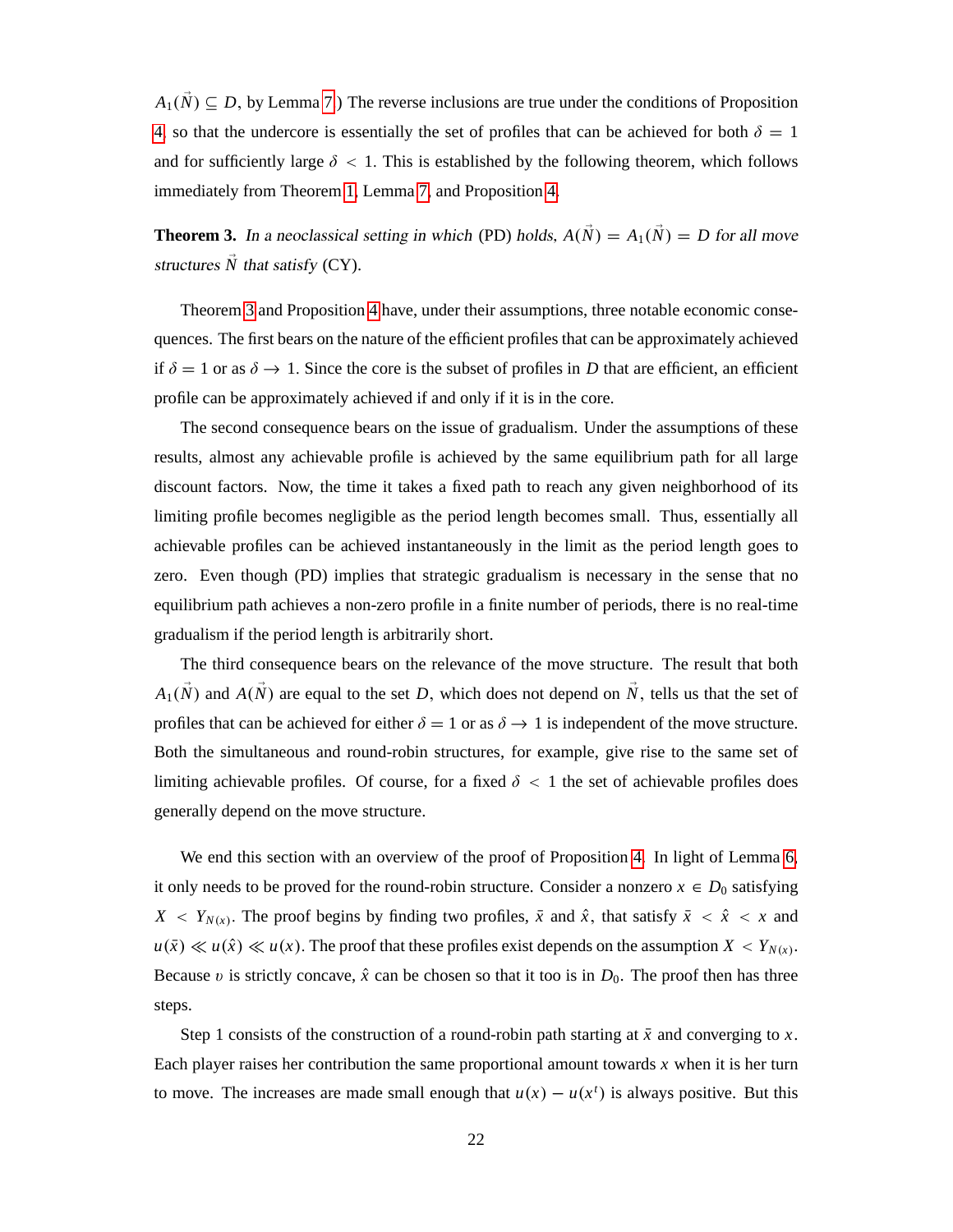difference shrinks to zero so quickly that for all large  $\delta$ , player *i*'s continuation payoff is close enough to  $u_i(x)$  that she is willing to raise her contribution in the current period. This step uses  $X < Y_{N(x)}$  and the concavity of v.

Step 2 uses the fact that  $\hat{x}$  is strongly minimal. Adapting an argument in Gale (2001), a finite, decreasing sequence from  $\bar{x}$  to the origin is constructed, along which the players' payoffs never exceed  $u(\hat{x})$ . The first profile of the sequence is obtained by lowering the contribution of player 1 from  $\bar{x}_1$  as much as possible without allowing her payoff to exceed  $u_1(\hat{x})$ . The second profile is then obtained by lowering the contribution of player 2 in the same manner. Continuing in round-robin fashion yields a decreasing sequence of profiles that each generate a payoff no greater than  $u(\hat{x})$ . The sequence converges to some  $z < x$  for which  $u_i(z) = u_i(\hat{x})$  for any *i* such that  $z_i > 0$ . This implies, since  $\hat{x}$  is strongly minimal, that  $z = 0$ . The convergence occurs in a finite number of steps because, once the sequence is close enough to the origin, a player's contribution can be lowered all the way to zero without raising her payoff above  $u_i(\hat{x})$ .

Step 3 puts together the sequences obtained in the previous steps to yield a path  $\vec{x}$  that converges to *x* and is feasible for  $\overline{N}^R$ . For  $x^t \geq \overline{x}$ , the construction of Step 1 insures that the remainder of the path is a continuation equilibrium path if  $\delta$  is large. For  $x^t < \bar{x}$ ,  $u(x^t)$  is bounded strictly below  $u(x)$ , and so again the continuation payoffs from  $\vec{x}$  exceed any deviation payoff if  $\delta$  is large. The path  $\vec{x}$  is thus an equilibrium path for large  $\delta$ .

### <span id="page-24-1"></span>**7. Equilibrium Payoffs**

The results obtained so far about achievable profiles have implications for equilibrium payoffs. The following corollary is about the limits of sequences of equilibrium payoffs for discount factors less than one. For a move structure  $\vec{N}$ , this set of payoffs is

 $P(\vec{N}) := c\ell \left\{ \tilde{u} \in \mathbb{R}^n : \tilde{u} = U(\vec{x}, \delta) \text{ for some equilibrium path } \vec{x} \text{ and } \delta \in (0, 1) \right\}.$ 

Of natural interest are the *efficient payoffs* in this set, those for which  $\tilde{u} = u(x)$  for some efficient profile *x*:

### <span id="page-24-0"></span>**Corollary 2.**

- *(i)* For any  $\tilde{u} \in P(N)$ , an undercore payoff  $u' \in u(D)$  exists such that  $\tilde{u} \leq u'$ .
- *(ii*) Any efficient  $\tilde{u} \in P(\vec{N})$  is a core payoff:  $\tilde{u} \in u(C)$ .
- *(iii)* In a neoclassical setting satisfying (PD),  $P(\vec{N})$  contains all undercore (and hence core) payoffs for all  $\overline{N}$  satisfying (CY).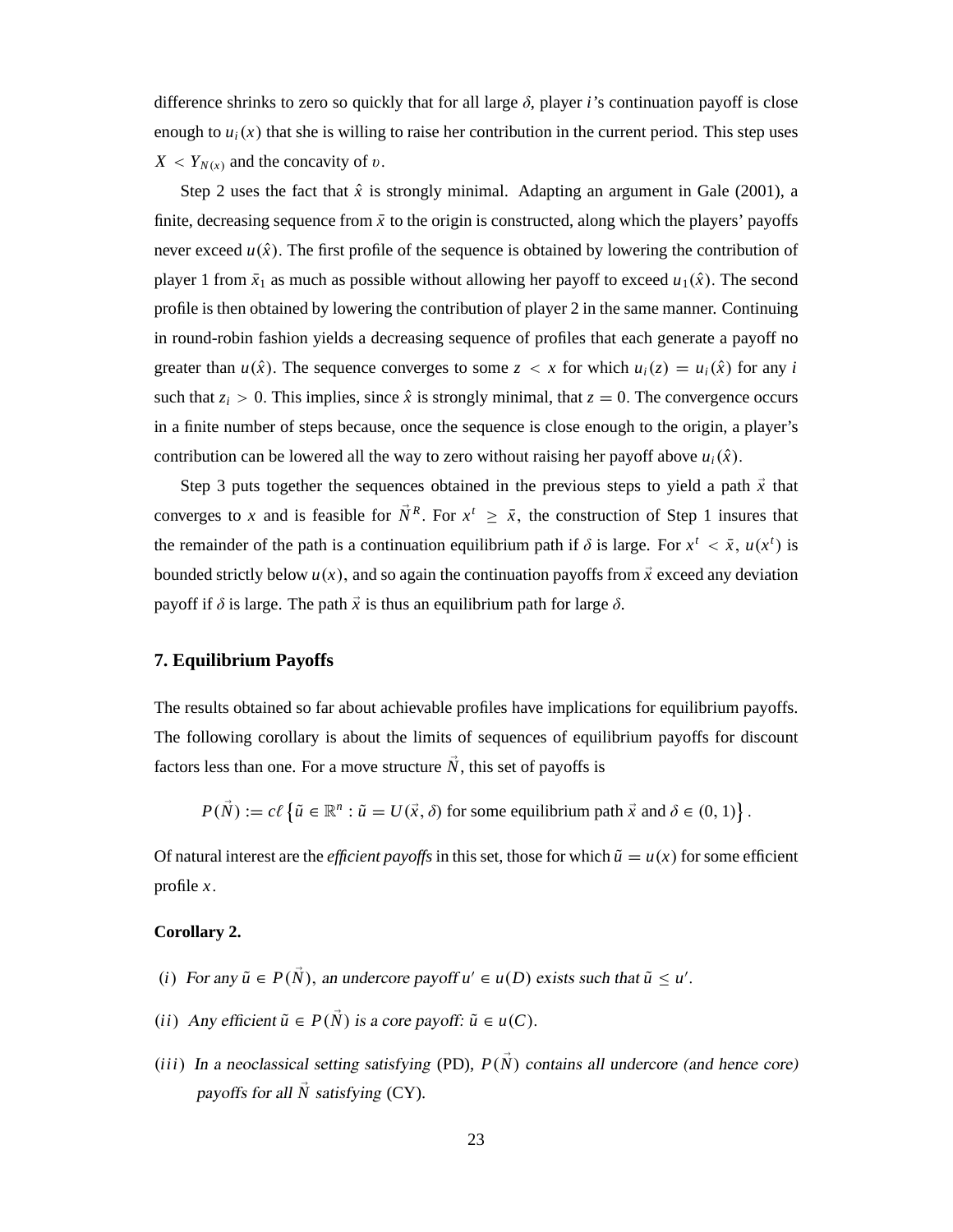Part (*i*) shows that equilibrium payoffs are bounded above by undercore payoffs. This and the fact that the only efficient undercore profiles are core profiles implies  $(ii)$ , that any efficient payoff that approximates an equilibrium payoff is a core payoff. Part *(iii)* establishes that all core payoffs are approximate equilibrium payoffs in a neoclassical setting satisfying (PD), if the move structure is cyclical.

**Remark 3.** Similar results hold in the no-discounting case. By Theorem [1,](#page-15-0) any equilibrium payoff of  $\Gamma(1, N)$  is in  $u(D)$ . Proposition [1](#page-17-0) thus implies that any equilibrium payoff that is efficient is a core payoff. By Theorem [3,](#page-23-0)  $u(D)$  is equal to the closure of the set of equilibrium payoffs in a neoclassical setting given (PD) and (CY).

# <span id="page-25-0"></span>**8. Conclusion**

The goal of this paper has been to describe the achievable profiles and equilibrium payoffs of a range of dynamic contribution games. The central construct was the undercore, a set of profiles determined by the payoff functions independently of the dynamic structure of the game. The most general result obtained was that for any dynamic contribution game, only profiles in this set are achievable. This theorem has welfare implications: the only efficient payoffs that are even approximately achievable are the core payoffs. It also has theoretical implications: there is no folk theorem for this class of games. Lastly, it may have empirical implications: since the undercore is often readily characterized, whether only undercore profiles are achieved should be testable in the field or laboratory.

In the discounting case, generally not all undercore profiles are achievable. But in some settings they are, such as the neoclassical public good settings satisfying the prisoners' dilemma property. In these settings, if the move structure is cyclical, the entire undercore is the limit of the set of achievable profiles as the discount factor increases to one. One implication is that all commonly assumed move structures yield this same set of achievable profiles. Another implication is a lack of gradualism: almost any achievable profile can be approximately reached arbitrarily quickly as the period length shrinks to zero. One task for the future is to determine the extent to which these results hold for other payoff functions.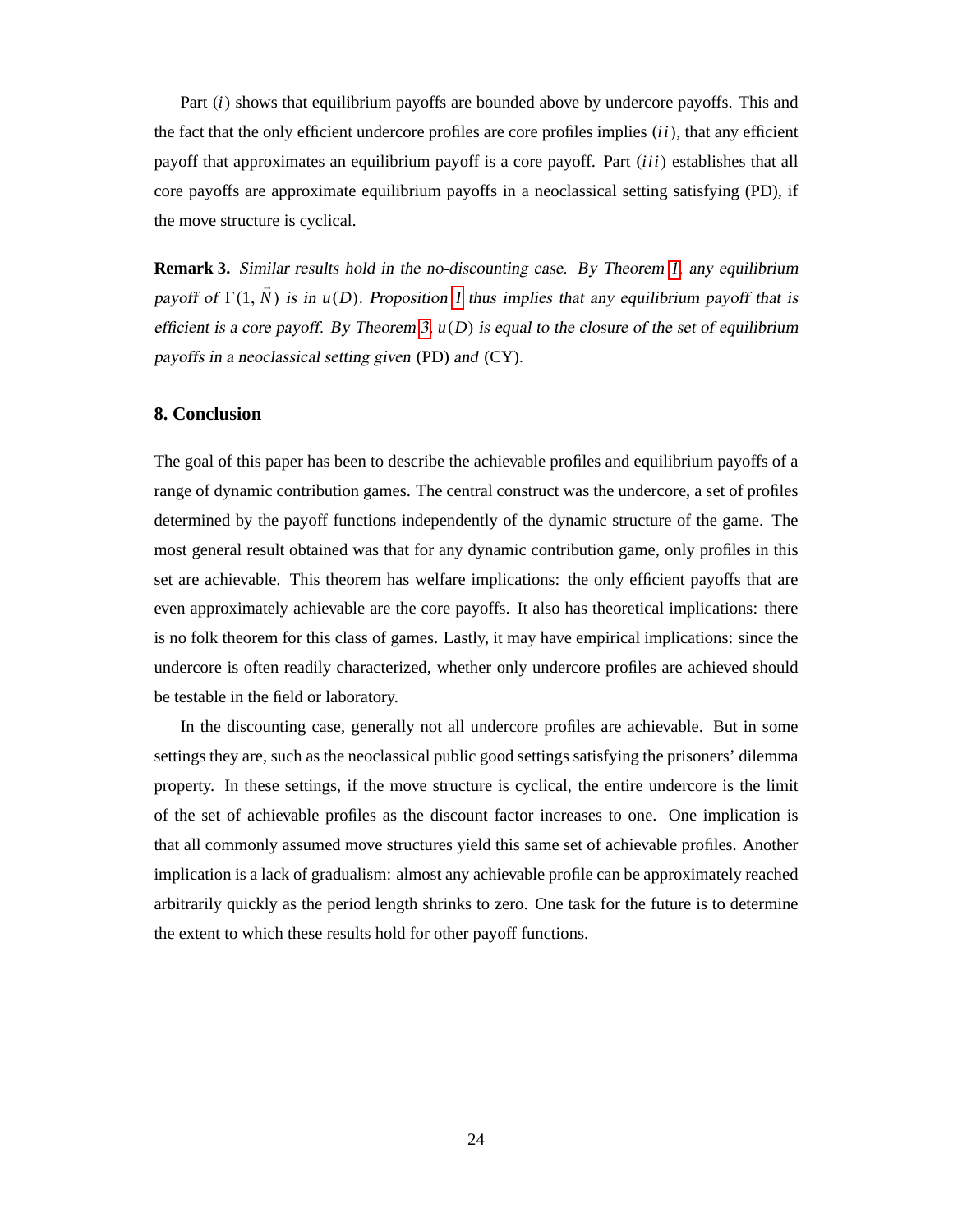# **Appendices**

# **A. Proofs Missing from Section 4**

**Lemma A1.** *For each*  $i \in N$  *and*  $x_{-i} \in \mathbb{R}^{n-1}_+$ *, program* [\(6\)](#page-13-3)*, which is* 

$$
u_i^*(x) := \max_{x_i' \ge x_i} u_i(x_i', x_{-i}),
$$

has a solution. Furthermore,  $u_i^*(\cdot, x_{-i})$  is right continuous.<sup>[23](#page-26-0)</sup>

**Proof.** Since  $\hat{u}_i$  is continuous and  $f$  is nondecreasing right continuous,  $u_i$  is upper semicontinuous. Hence, for any positive integer *s*,  $u_i(\cdot, x_{-i})$  has a maximizer on [ $x_i$ ,  $x_i + s$ ]. Thus, assuming [\(6\)](#page-13-3) has no solution, an unbounded sequence  $\{x^k = (x_i^k, x_{-i})\}$  exists such that  $x_i^k \leq x_i^{k+1}$  and  $u_i(x^k) \le u_i(x^{k+1})$ . By (PS),  $u_j(x^k) \le u_j(x^{k+1})$  for all  $j \ne i$ . This contradicts (BA). Hence, [\(6\)](#page-13-3) has a solution.

Now let  $\{x_i^k\}$  be a decreasing sequence such that  $x_i^k \to x_i$ . Since  $u_j^*(\cdot, x_{-i})$  is nonincreasing,  $u_i^*(x_i^k, x_{-i}) \le u_i^*(x)$  for each *k*, and so

$$
\limsup u_i^*(x_i^k, x_{-i}) \leq u_i^*(x).
$$

Let  $b_i(x)$  solve [\(6\)](#page-13-3). The right continuity of *f* and the continuity of  $\hat{u}_i$  imply that  $u_i(\cdot, x_{-i})$  is right continuous. Hence, if  $b_i(x) = x_i$  (and so  $u_i^*(x) = u_i(x)$ ), we have

$$
\begin{array}{rcl}\n\liminf u_i^*(x_i^k, x_{-i}) & \geq & \liminf u_i(x_i^k, x_{-i}) \\
& = & \lim u_i(x_i^k, x_{-i}) = u_i(x) = u_i^*(x).\n\end{array}
$$

The other case to consider is  $b_i(x) > x_i$ . In this case, for large *k*, we have  $z_i^k < b_i(x)$ , and so  $u_i^*(x_i^k, x_{-i}) \ge u_i(b_i(x), x_{-i})$ . Thus,

 $\liminf u_i^*(x_i^k, x_{-i}) \ge u_i(b_i(x), x_{-i}) = u_i^*(x).$ 

We conclude that in either case,  $\liminf u_i^*(x_i^k, x_{-i}) \ge u_i^*(x) \ge \limsup u_i^*(x_i^k, x_{-i})$ , and so  $u_i^*(x_i^k, x_{-i}) \to u_i^*(x)$ .

**Proof of Lemma [1.](#page-14-1)** Let  $\vec{x}$  be an equilibrium path, and assume it does not converge. Then, since it is nondecreasing, it is unbounded. By (BA), *i* exists such that  $u_i(x^1) > \limsup_{s \to \infty} u_i(x^s)$ . Thus,  $u_i$  has a positive, finite number of maximizers on the set  $\{x^s\}_{s\geq 0}$ . Let  $x^{\tau-1}$  be the maximizer with the largest superscript. Then for  $\delta$  < 1 we have

$$
u_i(x^{\tau-1}) - U_i^{\tau}(\vec{x}, \delta) = (1 - \delta) \sum_{s \geq \tau} \delta^{s-\tau} [u_i(x^{\tau-1}) - u_i(x^s)] > 0,
$$

<span id="page-26-0"></span><sup>&</sup>lt;sup>23</sup>In fact  $u_i^*$  is continuous, but we only need its right continuity in  $x_i$ .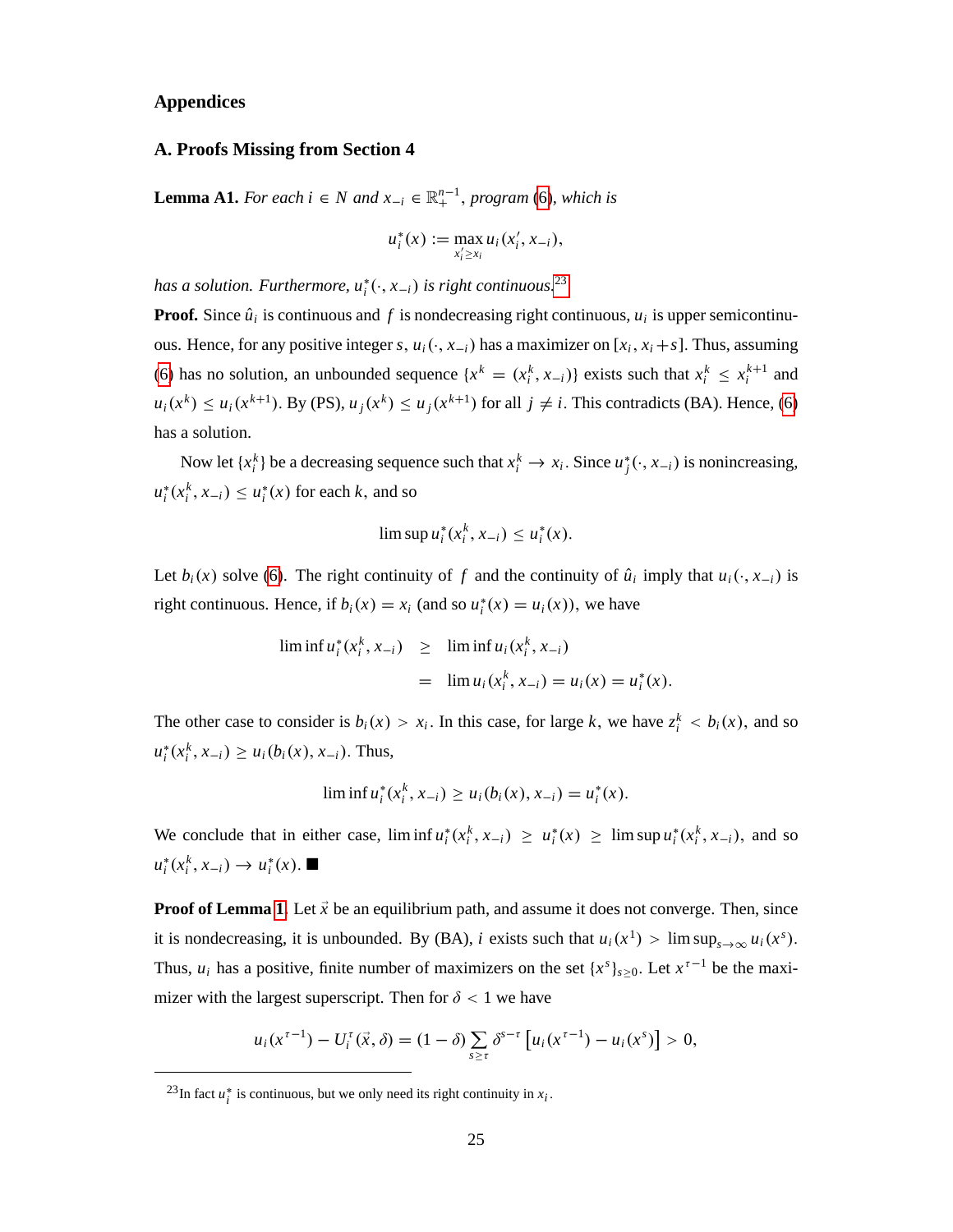and for  $\delta = 1$  we have

$$
u_i(x^{i-1}) - U_i^{\tau}(\vec{x}, 1) \ge u_i(x^t) - \limsup_{s \to \infty} u_i(x^s) > 0.
$$

Hence, since  $x_{-i}^{\tau} \ge x_{-i}^{\tau-1}$ , in either case (PS) implies  $u_i(x_i^{\tau-1}, x_{-i}^{\tau}) \ge u_i(x^{\tau-1}) > U_i^{\tau}(\vec{x}, \delta)$ . This contradicts the necessary condition  $(8)$ . Therefore  $\vec{x}$  must converge.

Now let *x* be a profile achieved asymptotically by an equilibrium path  $\vec{x}$ , so that  $X^s$  < *X* for all *s*. Then,  $f(X^s)$  converges to the left-hand limit  $f(X-)$ , and  $u(x^s)$  converges to  $\hat{u}(f(X-), x)$ . For  $\delta \in (0, 1]$  we have

$$
\lim_{t \to \infty} U^t(\vec{x}, \delta) = \lim_{t \to \infty} u(x^t) = \hat{u}(f(X-), x).
$$

Fix  $i \in N$  and let  $\hat{x}_i^t = X - X_{-i}^t$ . If  $i \in N_t$ , then

$$
\hat{u}_i(f(X), \hat{x}_i^t, x_{-i}^t) = u_i(\hat{x}_i^t, x_{-i}^t) \le u_i^*(x_i^{t-1}, x_{-i}^t) \le U_i^t(\vec{x}, \delta),
$$

where the first inequality follows from  $\hat{x}_i^t > x_i^{t-1}$ , and the second from [\(7\)](#page-13-2). Since  $(\hat{x}_i^t, x_{-i}^t) \rightarrow$ *x*, taking the limit along the infinite subsequence of dates *t* that satisfy  $i \in N_t$  yields  $\hat{u}_i(f(X), x) \leq$  $\hat{u}_i(f(X-), x)$ . This implies  $f(X) \le f(X-),$  as  $\hat{u}_i(\cdot, x)$  is a strictly increasing function. Hence, since *f* is nondecreasing,  $f(X-) = f(X)$ . This proves *f* is continuous at *X*, and so *x* is not a threshold profile.

**Proof of Lemma [2.](#page-14-0)** If  $\vec{x}$  converges to *x* in a finite number of periods, [\(10\)](#page-14-6) holds trivially. If  $\vec{x}$ instead converges asymptotically, then by Lemma [1](#page-14-1) we know *x* is not a threshold profile. Since *f* is thus continuous at *X*, and  $\hat{u}$  is continuous, *u* is continuous at *x*. This and the convergence of  $\vec{x}$  to *x* imply [\(10\)](#page-14-6).

Since  $\vec{x}$  converges,  $\{x^s\}_{s\geq 0} \cup \{x\}$  is compact. Because  $u_i$  is upper semicontinuous, it has a maximizer in this set. Assume *x* is not a maximizer. Then, since  $u_i(x^s) \to u_i(x)$ ,  $u_i$  has a positive, finite number of maximizers in  $\{x^s\}_{s\geq 0}$ . This implies, by the argument given to prove Lemma [1,](#page-14-1) that  $\tau$  exists such that the necessary condition [\(8\)](#page-13-1) is violated at  $(i, \tau)$ . This contradiction proves that *x* is in fact a maximizer, i.e.,  $u_i(x^{t-1}) \le u_i(x)$  for all  $t > 0$ . This and [\(1\)](#page-6-2) or [\(2\)](#page-6-3) now imply  $U^t(\vec{x}, \delta) \le u(x)$  for all  $t > 0$ .

It remains to prove that for any  $t > 0$ ,  $u_i^*(x_i^{t-1}, x_{-i}^t) \le u_i(x)$ . Fix  $i \in N$ . Let  $\tau \ge t$ be the smallest date no less than *t* for which  $i \in N_{\tau}$ . From [\(7\)](#page-13-2) and  $U^t(\vec{x}, \delta) \le u(x)$ , we obtain  $u_i^*(x_i^{\tau-1}, x_{-i}^{\tau}) \le u_i(x)$ . We have  $u_i^*(x_i^{t-1}, x_{-i}^{\tau}) \le u_i^*(x_i^{\tau-1}, x_{-i}^{\tau})$  because  $x_i^{t-1} = x_i^{\tau-1}$ ,  $x_{-i}^t \le x_{-i}^t$ , and *u*<sup>\*</sup> satisfies (PS). Hence,  $u_i^*(x_i^{t-1}, x_{-i}^t) \le u_i(x)$ .

**Proof of Lemma [4.](#page-15-2)** Suppose x is achievable. The argument in the text proves it is individually rational. To show that it is a satiation profile, let  $\vec{x}$  be an equilibrium path that achieves *x*,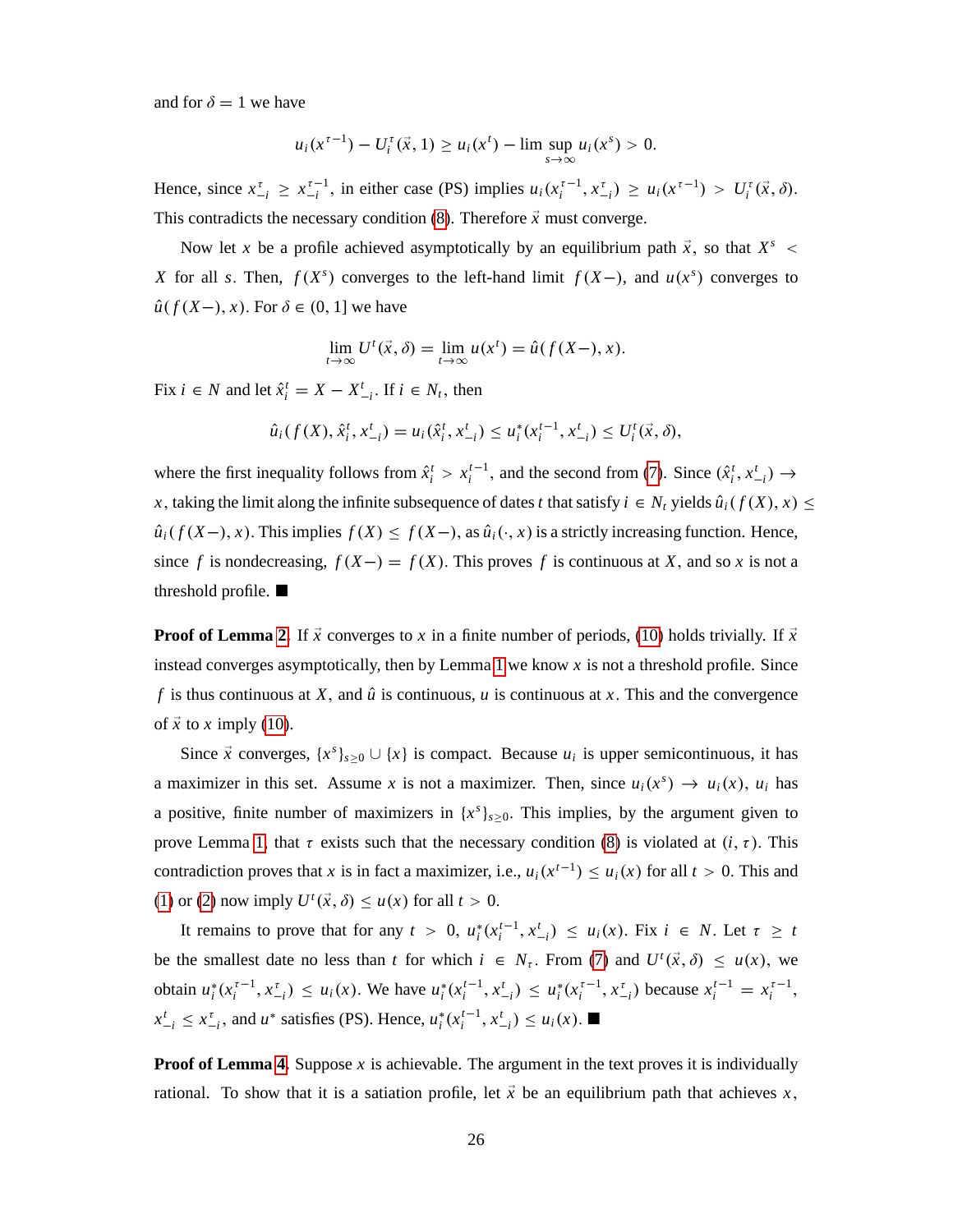and fix  $i \in N$ . Let  $b_i$  maximize  $u_i(\cdot, x_{-i})$  on  $[x_i, \infty)$ , and choose  $\varepsilon > 0$ . Because  $u_i$  is right continuous and has at most a countable number of discontinuities,  $b'_i \geq b_i$  exists such that  $u_i$  is continuous at  $(b'_i, x_{-i})$ , and

$$
u_i^*(x) = u_i(b_i, x_{-i}) \le u_i(b'_i, x_{-i}) + \frac{1}{2}\varepsilon.
$$

As *u<sub>i</sub>* is continuous at  $(b'_i, x_{-i})$ , there exists *T* such that for all  $t \geq T$ ,

$$
u_i(b'_i, x_{-i}) \leq u_i(b'_i, x_{-i}^t) + \frac{1}{2}\varepsilon.
$$

Since  $b'_i \ge b_i \ge x_i \ge x_i^{t-1}$ , the definition of  $u_i^*$  implies

$$
u_i(b'_i, x_{-i}^t) \le u_i^*(x_i^{t-1}, x_{-i}^t).
$$

Putting the displayed inequalities together yields  $u_i^*(x) \le u_i^*(x_i^{t-1}, x_{-i}^t) + \varepsilon$  for  $t \ge T$ . Hence, by Lemma [2,](#page-14-0)  $u_i^*(x) \le u_i(x) + \varepsilon$ . As this is true for all  $\varepsilon > 0$ , and  $u_i^*(x) \ge u_i(x)$ , we conclude that  $u_i^*(x) = u_i(x)$ .

**Proof of Theorem [2.](#page-16-0)** To simplify notation, let  $u_{ij}(x) := \partial u_i(x)/\partial x_j$ . Let  $x^*$  be an efficient profile. Then it maximizes  $u_1(x)$  subject to  $x \in \mathbb{R}^n_+$  and  $u_j(x) \ge u_j(x^*)$  for  $j > 1$ . By the Fritz John Theorem, multipliers  $(\lambda, \alpha) \in \mathbb{R}_+^{2n} \setminus \{0\}$  exist such that  $\sum_i \lambda_i u_{ij}(x^*) + \alpha_j = 0$  for all  $j \in N$ . If some  $\lambda_j = 0$ , then  $\sum_{i \neq j} \lambda_i u_{ij}(x^*) + \alpha_j = 0$ , which implies  $(\lambda, \alpha) = 0$  since  $u_{ij} > 0$ for all  $i \neq j$ . This contradiction proves  $\lambda \gg 0$ . Without loss of generality we can assume each  $\lambda_i = 1$  (normalize by multiplying each  $u_i$  by  $\lambda_i$ ). Hence, defining  $W(x) := \sum_i u_i(x)$ , we have  $W_j(x^*) = -\alpha_j \le 0$  for all  $j \in N$  (where  $W_j = \partial W / \partial x_j$ ). We also have  $u_{jj}(x^*) =$  $-\sum_{i \neq j} u_{ij}(x^*) - a_j < 0.$ 

Since it is efficient,  $x^* \neq 0$ . Assume it is achieved by an equilibrium path  $\vec{x}$ . Suppose  $t > 1$ exists such that  $x^{t-1} < x^t = x^*$ . Then, in period *t* some player *i* is raising her contribution from  $x_i^{t-1}$  to  $x_i^* > x_i^{t-1}$  to obtain a continuation payoff of  $U_i^t(\vec{x}, \delta) = u_i(x^*)$ . But since  $u_{ii}(x^*)$  < 0, there exists  $x_i \in (x_i^{t-1}, x_i^*)$  such that she could obtain a continuation payoff of at least  $u_i(x_i, x_{-i}^*) > u_i(x^*)$  by raising her contribution only to  $x_i$  in period *t* and subsequently playing passively. This is contrary to  $\vec{x}$  being an equilibrium path. We conclude that  $\vec{x}$  converges asymptotically to *x* :

Now, for any  $i \in N$  and  $t \ge 1$ , from [\(8\)](#page-13-1) we obtain the inequality

$$
\sum_{s \geq t} \delta^{s-t} \left[ u_i(x^s) - u_i(x_i^{t-1}, x_{-i}^t) \right] \geq 0.
$$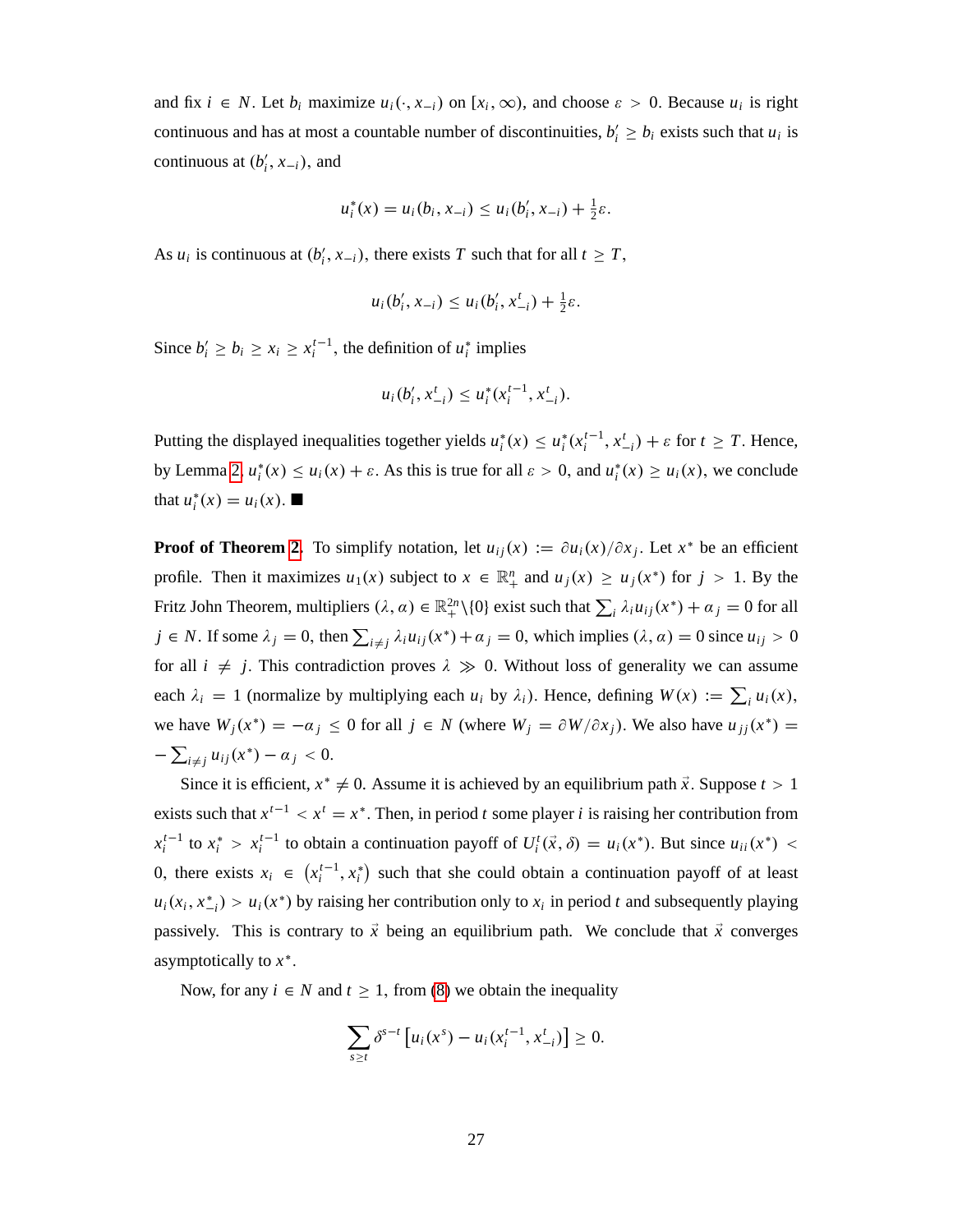Thus, by the Mean Value Theorem, for each  $s \geq t$  the line segment between  $(x_i^{t-1}, x_{-i}^t)$  and  $x^s$ contains a point *y is* such that

$$
\sum_{s\geq t} \delta^{s-t} \left[ u_{ii}(y^{is})(x_i^s - x_i^{t-1}) + \sum_{j\neq i} u_{ij}(y^{is})(x_j^s - x_j^t) \right] \geq 0.
$$

Sum these inequalities over  $i \in N$  to obtain

$$
\sum_{s\geq t} \delta^{s-t} \left[ \sum_i u_{ii} (y^{is})(x_i^s - x_i^{t-1}) + \sum_i \sum_{j\neq i} u_{ij} (y^{is})(x_j^s - x_j^t) \right] \geq 0.
$$

Add and subtract  $\sum_i u_{ii}(y^{is})(x_i^s - x_i^t)$  to the square-bracketed term to obtain

$$
\sum_{s\geq t} \delta^{s-t}\left[\sum_i u_{ii}(y^{is})(x_i^t-x_i^{t-1})+\sum_i\sum_j u_{ij}(y^{is})(x_j^s-x_j^t)\right]\geq 0.
$$

Reverse the summation order in the double sum to obtain

<span id="page-29-0"></span>
$$
\sum_{s \ge t} \delta^{s-t} \left[ \sum_i u_{ii} (y^{is}) (x_i^t - x_i^{t-1}) + \sum_j \left\{ (x_j^s - x_j^t) \sum_i u_{ij} (y^{is}) \right\} \right] \ge 0.
$$
 (17)

Now, let  $\varepsilon > 0$ , and let *B* be an open ball centered at  $x^*$  such that for any  $x \in B$  and  $i, j \in N$ ,

$$
-\varepsilon > u_{ii}(x) \text{ and } u_{ij}(x^*) + \frac{1}{n}(1-\delta)\delta^{-1}\varepsilon > u_{ij}(x).
$$

(Such a ball exists because each  $u_{ii}(x^*) < 0$  and each  $u_{ij}$  is continuous.) Since  $x^t \to x^*$ , date *T*  $\geq$  1 exists such that  $x^s \in B$  for all  $s \geq T$ . Choose  $t > T$  such that  $x^{t-1} < x^t$  (which can be done because the convergence is asymptotic). Since each  $y^{is}$  is between  $(x_i^{t-1}, x_{-i}^t)$  and  $x^s$ , and both these points are in *B*,  $y^{is} \in B$ . Accordingly, for all *i*,  $j \in N$  and  $s \ge t$ , we have

$$
-\varepsilon > u_{ii}(y^{is}) \tag{18}
$$

and, since  $W_j(x^*) \leq 0$ ,

<span id="page-29-1"></span>
$$
(1 - \delta) \delta^{-1} \varepsilon \geq W_j(x^*) + (1 - \delta) \delta^{-1} \varepsilon
$$
  
= 
$$
\sum_i [u_{ij}(x^*) + \frac{1}{n}(1 - \delta) \delta^{-1} \varepsilon]
$$
  
> 
$$
\sum_i u_{ij}(y^{is}).
$$
 (19)

Now, because  $x_i^t - x_i^{t-1} \ge 0$  and  $x_j^s - x_j^t \ge 0$  for  $s \ge t$ , [\(17\)](#page-29-0)–[\(19\)](#page-29-1) imply

$$
\sum_{s\geq t} \delta^{s-t} \left[ \sum_i \left( -\varepsilon \right) \left( x_i^t - x_i^{t-1} \right) + \sum_j \left\{ \left( x_j^s - x_j^t \right) \left( 1 - \delta \right) \delta^{-1} \varepsilon \right\} \right] \geq 0.
$$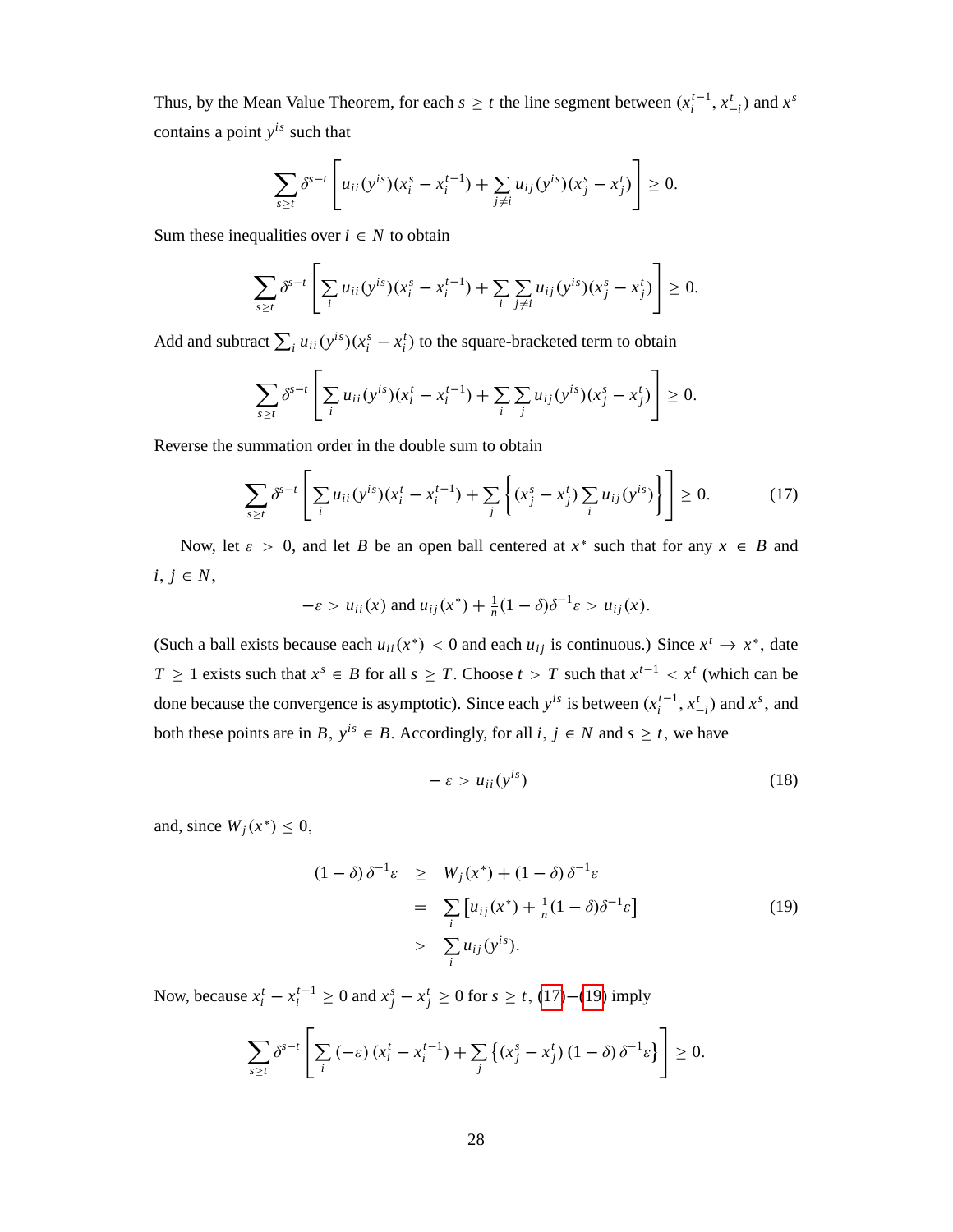Simplify this, using  $\sum_i x_i^s = X^s$ , to obtain

$$
(1 - \delta)^2 \delta^{-1} \sum_{s \ge t} \delta^{s-t} (X^s - X^t) \ge X^t - X^{t-1}.
$$

Use the identity  $(1 - \delta) \sum_{s \ge t} \delta^{s-t}(X^s - X^t) = \delta \sum_{s \ge t} \delta^{s-t}(X^{s+1} - X^s)$  to obtain

$$
(1 - \delta) \sum_{s \ge t} \delta^{s-t} (X^{s+1} - X^s) \ge X^t - X^{t-1}.
$$

Since the left side of this inequality is a convex combination of terms, one of them must weakly exceed the right side. That is,  $t_1 > t$  exists such that  $X^{t_1} - X^{t_1-1} \ge X^t - X^{t-1}$ . Since  $t_1 > T$ , we can repeat the argument to find  $t_2 > t_1$  such that  $X^{t_2} - X^{t_2-1} \ge X^{t_1} - X^{t_1-1}$ . Proceeding recursively yields a subsequence  $\{t_k\}$  such that the differences  $X^{t_k} - X^{t_k-1}$  are positive (since  $X^t - X^{t-1} > 0$  and nondecreasing. This is impossible, since  $x^s \to x^*$ . The profile  $x^*$  is therefore not achievable. ■

#### **B. Proofs Missing from Section 5**

#### **Lemma B1.** *D is closed and bounded.*

**Proof.** Assume *D* contains an unbounded sequence  $\{x^k\}_{k=2}^{\infty}$ . Let  $x^1 = 0$ . Then (BA) implies that  $i \in N$  exists such that  $u_i(0) > \lim_{k \to \infty}$  $\sup u_i(x^k)$ . Thus,  $u_i(0) > u_i(x^k)$  for large *k*. This implies  $x<sup>k</sup>$  is not individually rational, i.e., it is underblocked by a singleton coalition. This contradicts  $x^k \in D$ . Hence, *D* is bounded.

To show that *D* is closed, let  $\{x^k\}$  be a convergent sequence in *D*, with limit *x*. We first show that *x* is a satiation profile. Assume not. Then  $i \in N$  and  $b_i > x_i$  exist such that  $u_i(b_i, x_{-i}) > u_i(x)$ . Let  $\hat{X} = b_i + X_{-i}$  and  $b_i^k = \hat{X} - X_{-i}^k$ . Then  $b_i^k \to b_i > x_i$ . Thus, for large  $k$  we have  $b_i^k > x_i^k$ . It follows that for large  $k$ ,

$$
u_i^*(x^k) \ge u_i(b_i^k, x_{-i}^k) = \hat{u}_i(f(\hat{X}), b_i^k, x_{-i}^k).
$$

Hence, as  $\hat{u}_i$  is continuous, we have

$$
\begin{array}{rcl}\n\limsup u_i^*(x^k) & \geq & \lim \hat{u}_i(f(\hat{X}), b_i^k, x_{-i}^k) \\
& = & \hat{u}_i(f(\hat{X}), b_i, x_{-i}) = u_i(b_i, x_{-i}) \\
& > & u_i(x) \geq \limsup u_i(x^k),\n\end{array}
$$

where the last inequality holds because  $u_i$  is upper semicontinuous. This implies that  $u_i^*(x^k)$  $u_i(x^k)$  for large *k*. This is impossible, since  $x^k \in D$  implies that *x* is a satiation profile. Thus, *x* is a satiation profile.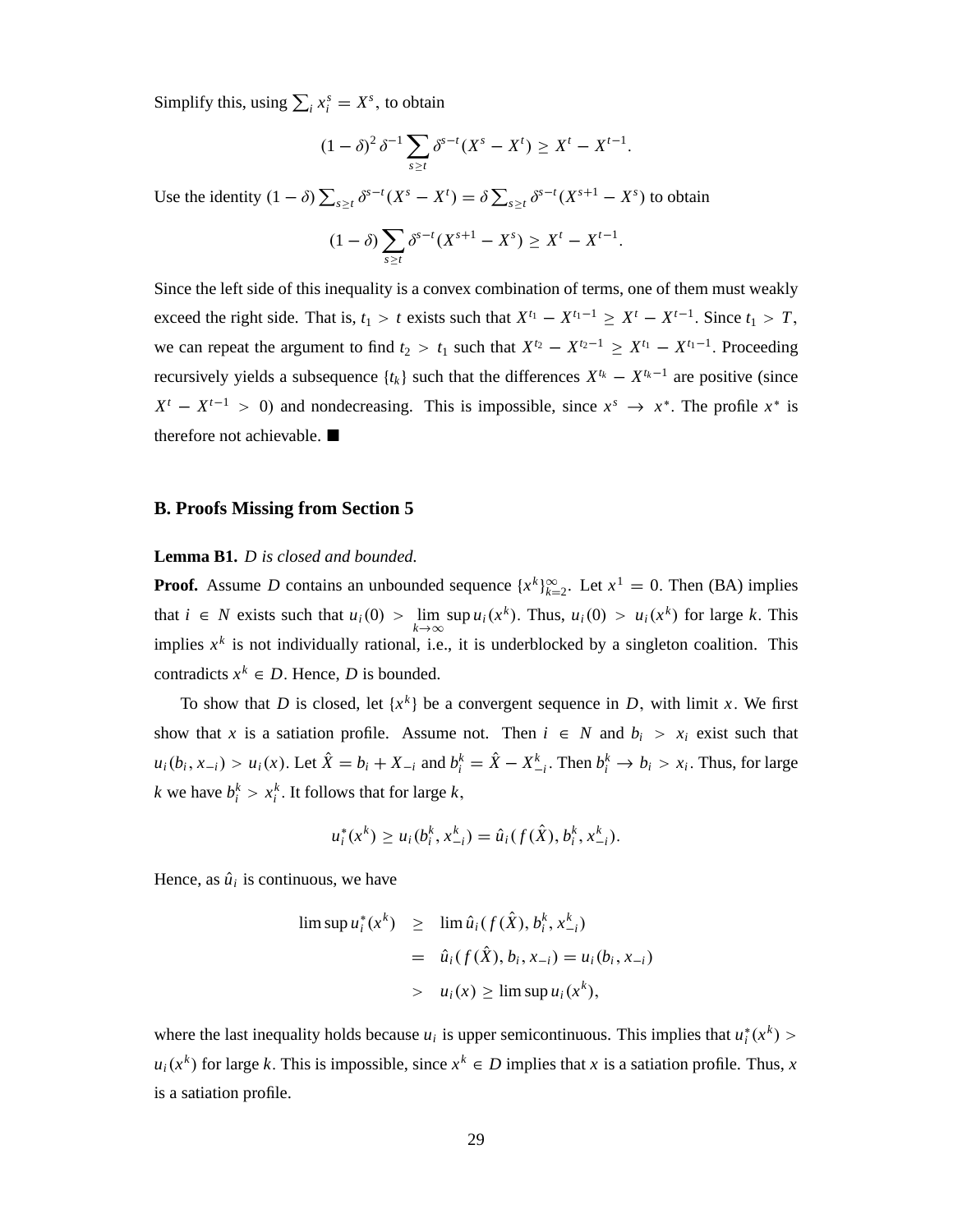It remains to show that *x* is not underblocked, as this will now imply  $x \in D$ . Assume *x* is underblocked. Then a coalition *S* and a profile  $z \leq x$  exist such that  $z_{-i} = 0$  and  $u_s^*(z) \gg$  $u_S(x)$ . Suppose  $z_i = x_i$  for some  $i \in S$ . Then, since  $z_{-i} \le x_{-i}$  and x is a satiation profile,

$$
u_i^*(z) = u_i^*(x_i, z_{-i}) \le u_i^*(x_i, x_{-i}) = u_i(x).
$$

This contradiction implies  $z_s \ll x_s$ . For any  $i \in N$  we have, since  $u_i$  is upper semicontinuous,

$$
u_i(x) \geq \limsup_{k \to \infty} u_i(x^k).
$$

Hence, for large *k* we have  $z_s \ll x_s^k$ ,  $z_{-s} = 0$ , and  $u_s^*(z) \gg u_s(x^k)$ . This implies  $x^k \notin D$  for large *k*, contrary to the assumption  $\{x^k\} \subset D$ . So *x* is not underblocked.

**Proof of Proposition [1.](#page-17-0)** Let  $x \notin D$ . Then a coalition *S* and profile *z* exist such that  $u_S^*(z)$  >  $u_S(x)$  and  $z_{-S} = 0$ . For  $i \in S$ , let  $\tilde{z}_i \ge z_i$  solve [\(6\)](#page-13-3), and set  $\tilde{z} = (\tilde{z}_S, 0_{-S})$ . Then  $u_i(\tilde{z}) \ge z_i$  $u_i(\tilde{z}_i, z_{-i}) = u_i^*(z)$  for  $i \in S$ , where the inequality is implied by (PS). Hence,  $u_s(\tilde{z}) > u_s(x)$ . This proves  $x \notin C$ . We conclude that  $C \subset D$ . Since core profiles are efficient, we have  $C \subseteq$  ${x \in D : x \text{ is efficient}}.$ 

To prove the reverse, let  $x \in D$  be efficient, and assume  $x \notin C$ . Then  $(S, z)$  exists such that  $z_{-S} = 0$  and  $u_S(z) > u_S(x)$ . Since  $x \in D$ , *S* does not underblock *x* using *z*, and hence

$$
T:=\{i\in S:z_i>x_i\}\neq\varnothing.
$$

Let  $\hat{x} := (z_T, x_{-T})$ . By (PS),  $u_{-T}(\hat{x}) \ge u_{-T}(x)$ . Hence, since *x* is efficient,  $u_T(\hat{x}) \nsucc u_T(x)$ . If  $u_T(\hat{x}) = u_T(x)$ , then  $\hat{x}$  would also be efficient and  $u(\hat{x}) = u(x)$ . This is not possible because of the assumption that distinct efficient profiles generate distinct payoffs. We conclude that for some  $j \in T$ ,  $u_j(\hat{x}) < u_j(x)$ . Since  $z_{-T} \le x_{-T}$ , (PS) implies  $u_j(z) \le u_j(\hat{x})$ . Thus,  $u_i(z) < u_j(x)$ . This contradicts  $u_s(z) > u_s(x)$ .

**Proof of Proposition [2.](#page-17-3)** If *S* blocks *x* using *z*, then summing  $u_i(z)$  and  $u_i(x)$  over  $i \in S$  yields

$$
\sum_{i\in S}v_i(Z)-Z>\sum_{i\in S}v_i(X)-X_S,
$$

since  $Z = Z_s$ . As the left side of this inequality is no greater than  $V(S)$ , this proves that if [\(13\)](#page-17-2) holds for all coalitions *S*, then  $x \in C$ .

To prove the converse, suppose  $x \in C$ , but [\(13\)](#page-17-2) does not hold for some coalition *S*. Then,

$$
\Delta := \frac{V(S) - \left[\sum_{i \in S} v_i(X) - X_S\right]}{|S|} > 0.
$$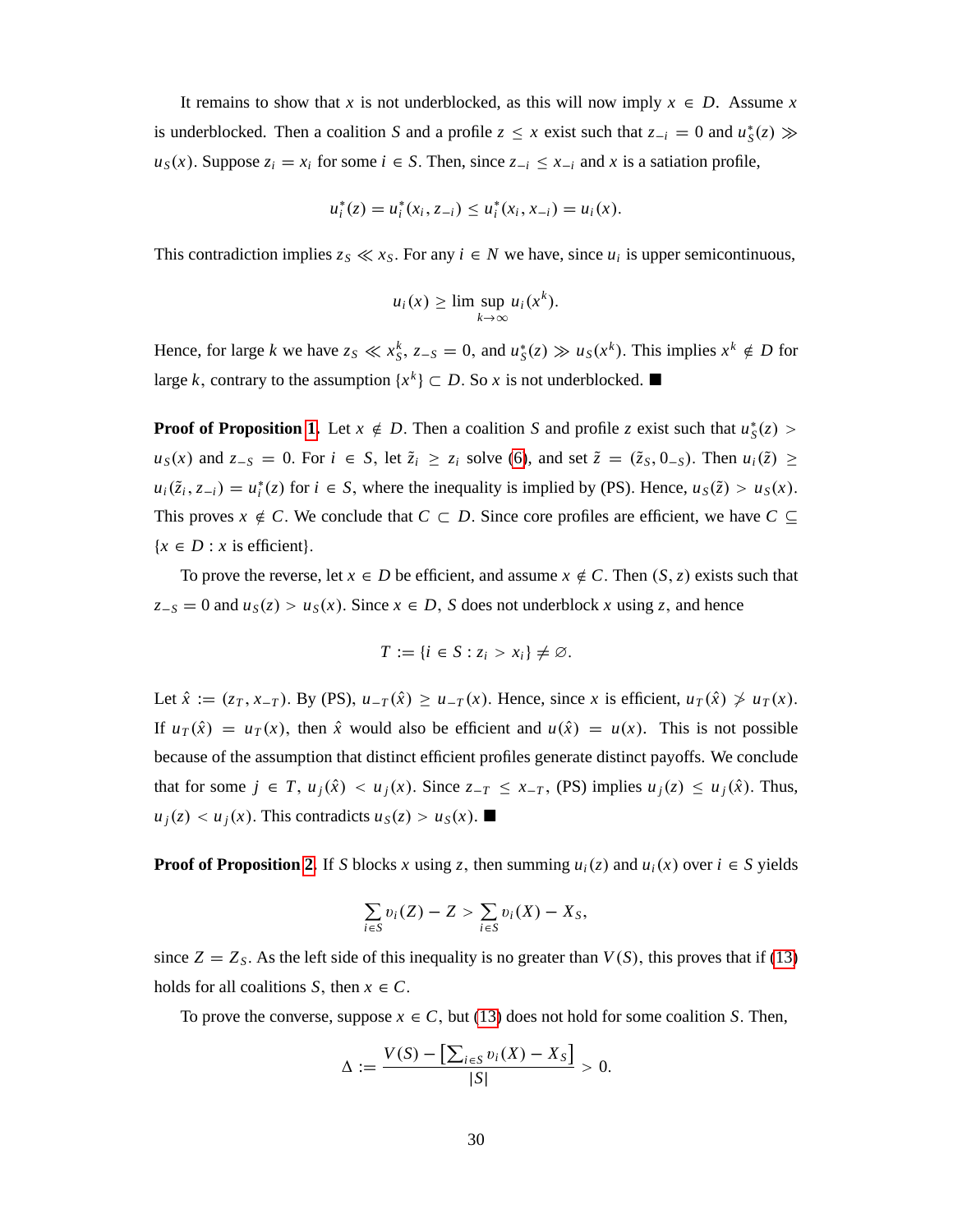Define  $z \in \mathbb{R}^n$  by  $z_{-S} = 0$ , and  $z_i := x_i - \Delta - v_i(X) + v_i(Y_s)$  for  $i \in S$ . Then, summing  $z_i$ over *S* yields  $Z = Y_S$ . This implies that  $\hat{S} := \{i \in S : z_i \ge 0\}$  is nonempty. Define  $\hat{z} \in \mathbb{R}^n_+$  by  $\hat{z}_i := \max(0, z_i)$ . Then  $\hat{z} \in \mathbb{R}_+^n$  and  $\hat{z}_{-\hat{S}} = 0$ . Because  $\hat{Z} \ge Z = Y_S$ , and  $\hat{z}_i = z_i$  for  $i \in \hat{S}$ , we have

$$
v_i(\hat{Z}) - \hat{z}_i \ge v_i(Y_S) - z_i = v_i(X) - x_i + \Delta > v_i(X) - x_i
$$

for all  $i \in \hat{S}$ . Hence,  $\hat{S}$  blocks *x* using  $\hat{z}$ . This contradiction of  $x \in C$  shows that if  $x \in C$ , then [\(13\)](#page-17-2) holds for all coalitions *S*:

**Lemma B2.** *In a neoclassical setting, for any satiation profile x and coalition S that underblocks x*, *a profile z* < *x* exists such that  $u_S^*(z) = u_S(z)$ , and *S* underblocks *x* using *z*.

**Proof.** As *S* underblocks *x*, there exists  $\hat{z} \le x$  such that  $\hat{z}_{-S} = 0$  and  $u_S^*(\hat{z}) \gg u_S(x)$ . Let  $i \in S$  be a player such that  $Y_{\{i\}} \geq Y_{\{j\}}$  for all  $j \in S$ . We can assume  $\hat{Z} < Y_{\{i\}}$ , as otherwise  $u_S^*(\hat{z}) = u_S(\hat{z})$ , and the result holds with  $z = \hat{z}$ . Define *z* by  $z_{-i} = \hat{z}_{-i}$  and

$$
z_i = \arg \max_{z'_i \geq \hat{z}_i} v_i (z'_i + Z_{-i}) - z'_i = Y_{\{i\}} - Z_{-i},
$$

where the second equality holds because  $v_i$  is strictly concave,  $v_i'(Y_{\{i\}}) = 1$ , and  $\bar{Z} < Y_{\{i\}}$ . Hence,  $Z = Y_{\{i\}} \ge Y_{\{j\}}$  for all  $j \in S$ . This implies  $u_S^*(z) = u_S(z)$ .

Now, note that

$$
u_i^*(z) = u_i(z_i, \hat{z}_{-i}) = u_i^*(\hat{z}) > u_i(x), \text{ and}
$$
  

$$
u_j^*(z) \ge u_j^*(\hat{z}) > u_j(x) \text{ for all } j \in S \setminus \{i\},
$$

where the weak inequality holds because  $u^*$  satisfies (PS). Hence,  $u^*_S(z) \gg u_S(x)$ . It follows, once we show that  $z < x$ , that *S* underblocks *x* using *z*. To prove  $z < x$ , observe first that  $z_{-i} = \hat{z}_{-i} \le x_{-i}$ . For *i* we have  $u_i(z) > u_i(x)$ ; hence, since  $Z = Y_{(i)}$ ,

$$
z_i - x_i < v_i(Y_{\{i\}}) - v_i(X) \leq 0,
$$

since  $Y_{\{i\}} \leq X$  (as *x* is a satiation profile). Thus,  $z < x$ .

**Lemma B3.** *In a neoclassical setting, a satiation profile x is underblocked if and only if for some coalition S*;

<span id="page-32-1"></span>
$$
X_S > \max\left(Y_S, \sum_{i \in S} v_i(X) - V(S)\right). \tag{20}
$$

**Proof.** Suppose *x* is underblocked by *S*. By Lemma B2,  $z < x$  exists such that  $z-s = 0$  and  $u_S(x) \ll u_S(z)$ . Summing these inequalities over *S* and using  $Z_S = Z$  yields

<span id="page-32-0"></span>
$$
\sum_{i \in S} v_i(X) - X_S < f_S(Z). \tag{21}
$$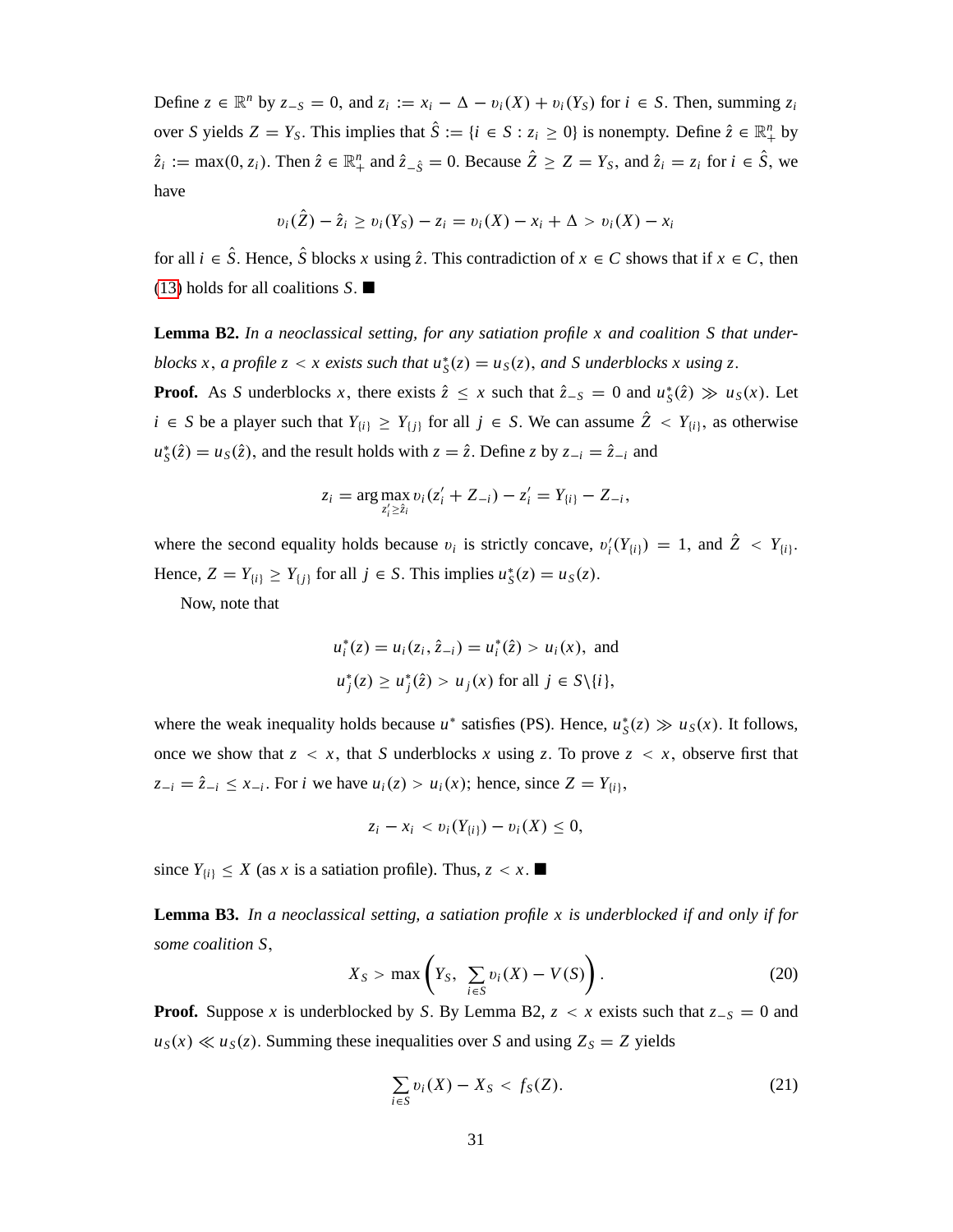This and  $Z \leq X$  imply  $Z < X_S$ . As  $f_S(Z) \leq V(S)$ , [\(21\)](#page-32-0) also implies  $X_S > \sum_{i \in S} v_i(X) - V(S)$ , which is half of [\(20\)](#page-32-1). To show the other half,  $X_S > Y_S$ , assume the opposite. Hence,  $Z < X_S \le$ *Y*<sub>S</sub>. Since *f*<sub>S</sub> is strictly increasing on [0, *Y*<sub>*S*</sub>], this implies  $f_S(Z) < f_S(X_S)$ . But from  $X_S \leq X$ and [\(21\)](#page-32-0) we obtain  $f_S(X_S) < f_S(Z)$ . This contradiction proves  $X_S > Y_S$ .

To prove the converse, suppose [\(20\)](#page-32-1) holds for coalition *S*. From this we obtain  $v_S(X) \geq$  $v_S(X_S) \gg v_S(Y_S)$  and

$$
\Delta := \frac{V(S) - \left[\sum_{i \in S} v_i(X) - X_S\right]}{|S|} > 0.
$$

Define  $z \in \mathbb{R}^n$  by  $z_{-S} = 0$ , and  $z_i := x_i - \Delta - v_i(X) + v_i(Y_s)$  for  $i \in S$ . Then  $z_S \ll x_S$ . Summing  $z_i$  over *S* yields  $Z = Y_S$ . As  $Y_S \ge 0$ , this implies that  $\hat{S} := \{i \in S : z_i \ge 0\}$  is nonempty. Define  $\hat{z} \in \mathbb{R}_+^n$  by  $\hat{z}_i := \max(0, z_i)$ . Then  $\hat{z} \in \mathbb{R}_+^n$ ,  $\hat{z}_{-\hat{S}} = 0$ , and  $\hat{z} < x$ . For  $i \in \hat{S}$ we have

$$
v_i(\hat{Z}) - \hat{z}_i \ge v_i(Y_S) - z_i = v_i(X) - x_i + \Delta > v_i(X) - x_i
$$

where the first inequality follows from  $\hat{Z} \geq Z = Y_S$  and  $\hat{z}_i = z_i$ . This proves that  $\hat{S}$  underblocks *x* using  $\hat{z}$ .

**Proof of Proposition [3.](#page-18-2)** If  $x \in D$ , then *x* is a satiation profile. As *x* is not underblocked, Lemma B3 implies that [\(20\)](#page-32-1) is not satisfied for any *S*; i.e., [\(15\)](#page-18-0) is satisfied for every *S*: Conversely, if *x* is a satiation profile satisfying [\(15\)](#page-18-0) for all *S*; then [\(20\)](#page-32-1) is not satisfied for any *S*: Hence, Lemma B3 implies *x* is not underblocked, and so  $x \in D$ .

If  $(x, S)$  satisfies [\(14\)](#page-18-1), it obviously satisfies [\(15\)](#page-18-0), since  $X_S \leq X$ . Suppose then that  $(x, S)$ satisfies [\(15\)](#page-18-0). If  $Y_s > \sum_{i \in S} v_i(X) - V(S)$ , then  $\sum_{i \in S} v_i(Y_s) > \sum_{i \in S} v_i(X)$ , which implies  $Y_S > X$  and so [\(14\)](#page-18-1). If instead  $Y_S \le \sum_{i \in S} v_i(X) - V(S)$ , then [\(15\)](#page-18-0) implies  $X_S \le \sum_{i \in S} v_i(X) - V(S)$  $V(S)$ , and so [\(14\)](#page-18-1). This proves that (14) and [\(15\)](#page-18-0) are equivalent.

**Proof of Corollary [1.](#page-18-3)** *(i)* Let  $x \in D$ . The convention  $Y_{\emptyset} = \infty$  implies the result trivially if  $x = 0$ . So suppose  $x \neq 0$ , and let  $S = N(x)$ . Since  $x \in D$ , [\(14\)](#page-18-1) holds for  $(x, S)$ . Hence, since  $X = X_S$ 

$$
X < Y_S \text{ or } \sum_{i \in S} v_i(X) - X \ge V(S).
$$

This implies, if  $X > Y_S$ , that  $f_S(X) \geq V(S) = f_S(Y_S)$ , contrary to  $Y_S$  being the unique maximizer of  $f_S$ . We thus have  $X \leq Y_S$ .

(*ii*) Let  $x = (v'_1(Y_N)Y, \ldots, v'_n(Y_N)Y)$  for some  $Y \in [\overline{Y}, Y_N]$ . Since  $\sum_{i \in N} v'_i(Y_N) = 1$ , we have  $X = Y$ . Since  $Y \ge \overline{Y}$ , *x* is a satiation profile. To show that  $x \in D$ , we let *S* be a coalition and verify that [\(15\)](#page-18-0) holds. To do this, we can assume  $X<sub>S</sub> > Y<sub>S</sub>$ , and show from this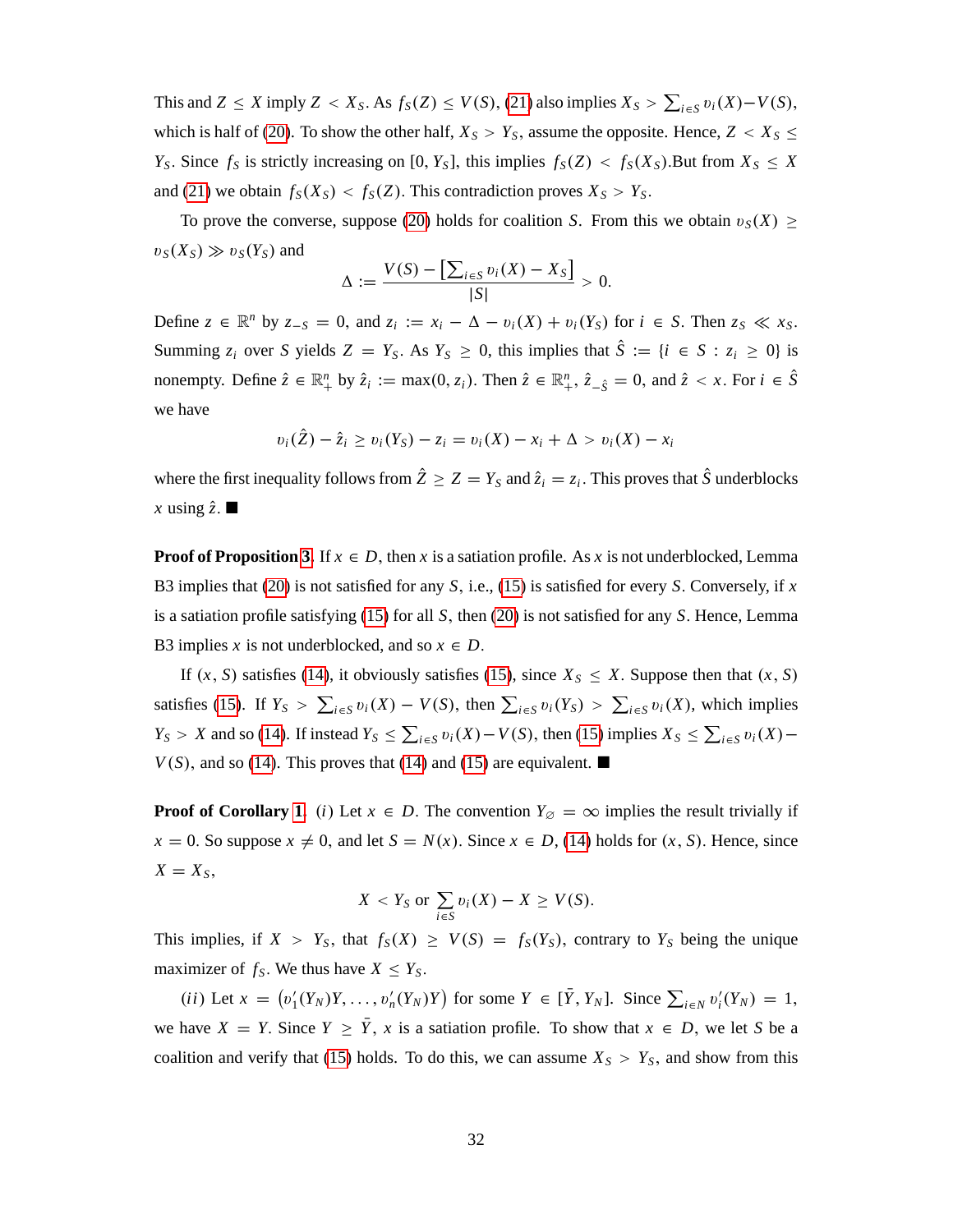that  $X_S \le \sum_{i \in S} v_i(X) - V(S)$ . As each  $v_i$  is concave, we have

$$
\sum_{i\in S} [v_i(X)-v_i(Y_S)] \geq (X-Y_S) \sum_{i\in S} v'_i(X).
$$

Since each  $v_i$  is concave and  $Y_s < X \leq Y_N$ , we have

$$
(X-Y_S)\sum_{i\in S}v_i'(X)\geq (X-Y_S)\sum_{i\in S}v_i'(Y_N).
$$

From  $X_s = X \sum_{i \in S} v'_i(Y_N)$  and  $\sum_{i \in S} v'_i(Y_N) \leq 1$ , we obtain

$$
(X-Y_S)\sum_{i\in S}v'_i(Y_N)\geq X_S-Y_S.
$$

These three displayed inequalities together yield

$$
\sum_{i\in S} [v_i(X)-v_i(Y_S)] \geq X_S-Y_S,
$$

which rearranges to the desired  $X_S \le \sum_{i \in S} v_i(X) - V(S)$ .

# **C. Proofs Missing from Section 6**

**Proof of Lemma [6.](#page-21-0)** Define  $\vec{z}$  by letting the players move as in  $\vec{x}$ , but only at dates that are multiples of *m*. That is, let  $z^t = 0$  for  $t = 0, ..., m - 1$ , and for  $t \ge m$  let  $z^t = x^{nk+i}$ , where *k* and *i* are the unique integers satisfying  $k \geq 0$ ,  $i \in N$ , and

$$
(nk+i)m \leq t < (nk+i+1)m.
$$

In  $\vec{z}$  player *i* moves only at dates  $(nk + i)m$ , since in  $\vec{x}$  she moves only at dates  $nk + i$ . The path  $\vec{z}$  is feasible for  $\vec{N}$  by (CY), since  $i \in N_{(nk+i)m}$ . Since  $\vec{x}$  is an equilibrium path of  $\Gamma(\delta, \vec{N}^R)$ , it achieves some profile *x* by Lemma [1\)](#page-14-1). Thus,  $\vec{z}$  also converges to *x*. We use Lemma [5](#page-20-0) to prove that  $\vec{z}$  is an equilibrium path of  $\Gamma(\delta^{1/m}, \vec{N})$ .

Consider first the case  $\delta = 1$ . Fix  $i \in N$  and  $t \ge 1$ . Since  $\vec{x}$  is an equilibrium path of  $\Gamma(1, \vec{N}^R)$ , from [\(9\)](#page-14-2) we have  $U_i^t(\vec{x}, 1) = u_i(x)$ . The derivation of  $\vec{z}$  therefore implies  $U_i^t(\vec{z}, 1) =$  $u_i(x)$ . The construction of  $\vec{z}$  implies that  $\tau$  exists such that  $(z_i^{t-1}, z_{-i}^t) = x^{\tau}$  or  $(z_i^{t-1}, z_{-i}^t) =$  $(x_i^{\tau-1}, x_{-i}^{\tau})$ . Since  $\vec{x}$  is an equilibrium path, Lemma [2](#page-14-0) implies that  $u_i(x^{\tau}) \le u_i(x)$  and  $u_i(x_i^{\tau-1}, x_{-i}^{\tau}) \le$  $u_i(x)$ . We thus have  $u_i(z_i^{t-1}, z_{-i}^t) \le u_i(x) = U_i^t(\vec{z}, 1)$ . Now Lemma [5](#page-20-0) implies  $\vec{z}$  is an equilibrium path of  $\Gamma(1, N)$ .

We now turn to the case  $\delta < 1$ , and let  $\hat{\delta} = \delta^{1/m}$ . Fix  $t \ge 1$  and  $i \in N_t$ . By Lemma [5,](#page-20-0)  $\vec{z}$  is an equilibrium path of  $\Gamma(\hat{\delta},\vec{N})$  if

<span id="page-34-0"></span>
$$
u_i(z_i^{t-1}, z_{-i}^t) \le (1 - \hat{\delta}) \sum_{s \ge t} \hat{\delta}^{s-t} u_i(z^s), \tag{22}
$$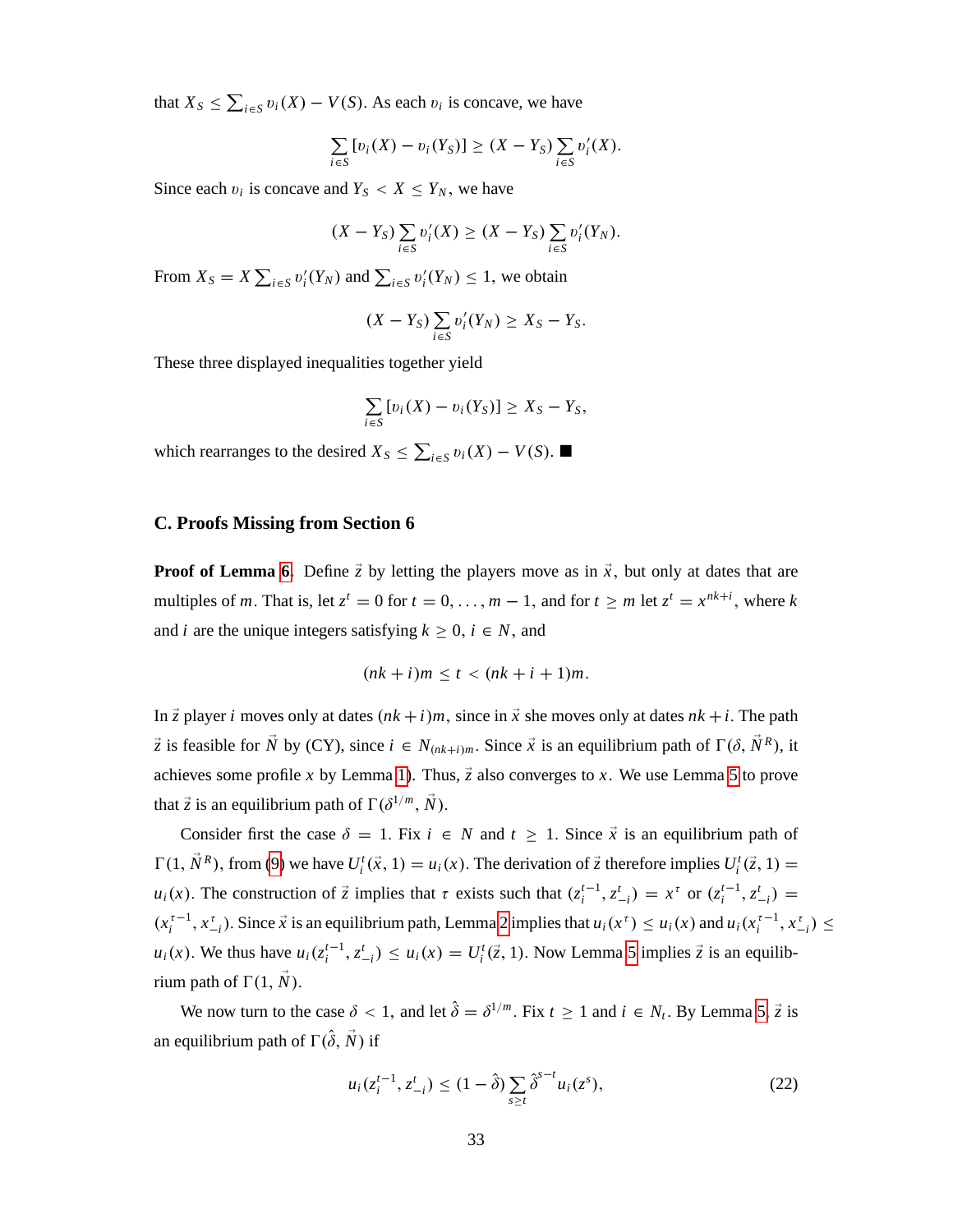which we now show. If  $z_i^s = z_i^{t-1}$  for all  $s \ge t$ , then (PS) implies [\(22\)](#page-34-0). So suppose a date  $\tau \ge t$ exists such that  $z_i^{t-1} = z_i^{t-1} < z_i^t$ . This date is a multiple of *m*, say  $\tau = pm$ . Furthermore,  $z^{\tau} = x^p$  and  $z^{\tau-1} = z^{t-1} = x^{p-1}$ . Observe that

$$
(1 - \hat{\delta}) \sum_{s \ge t} \hat{\delta}^{s-t} u_i(z^s) = (1 - \hat{\delta}) \sum_{s=t}^{\tau-1} \hat{\delta}^{s-t} u_i(z_i^{t-1}, z_{-i}^s) + \hat{\delta}^{t-t} (1 - \hat{\delta}) \sum_{s \ge t} \hat{\delta}^{s-t} u_i(z^s)
$$
  
 
$$
\ge (1 - \hat{\delta}^{t-t}) u_i(z_i^{t-1}, z_{-i}^t) + \hat{\delta}^{t-t} (1 - \hat{\delta}) \sum_{s \ge t} \hat{\delta}^{s-t} u_i(z^s),
$$

since  $u_i(z_i^{t-1}, z_{-i}^s) \ge u_i(z_i^{t-1}, z_{-i}^t)$  for each  $s \ge t$  by (PS). Hence, [\(22\)](#page-34-0) holds if

<span id="page-35-0"></span>
$$
(1 - \hat{\delta}) \sum_{s \ge \tau} \hat{\delta}^{s-\tau} u_i(z^s) \ge u_i(z_i^{t-1}, z_{-i}^t), \tag{23}
$$

which we now show. The definitions of  $\vec{z}$  and  $\hat{\delta}$  imply

$$
(1 - \hat{\delta}) \sum_{s \geq \tau} \hat{\delta}^{s-\tau} u_i(z^s) = (1 - \hat{\delta}) \sum_{k=0}^{\infty} \sum_{s=\tau+km}^{\tau+(k+1)m-1} \hat{\delta}^{s-\tau} u_i(z^s)
$$
  

$$
= (1 - \hat{\delta}) \sum_{k=0}^{\infty} \hat{\delta}^{km} u_i(x^{p+k}) \sum_{s=\tau+km}^{\tau+(k+1)m-1} \hat{\delta}^{s-\tau-km}
$$
  

$$
= (1 - \hat{\delta}^m) \sum_{k=0}^{\infty} \hat{\delta}^{km} u_i(x^{p+k})
$$
  

$$
= (1 - \delta) \sum_{k=0}^{\infty} \delta^k u_i(x^{p+k}).
$$

Because  $(\vec{x}, \delta)$  satisfies [\(8\)](#page-13-1) at date *p*, we have

$$
(1 - \delta) \sum_{k=0}^{\infty} \delta^k u_i(x^{p+k}) = (1 - \delta) \sum_{s \ge p} \delta^{s-p} u_i(x^s)
$$
  
 
$$
\ge u_i(x_i^{p-1}, x_{-i}^p)
$$
  
 
$$
= u_i(z_i^{t-1}, z_{-i}^t).
$$

Putting the two previous displays together yields

$$
(1-\hat{\delta})\sum_{s\geq \tau}\hat{\delta}^{s-\tau}u_i(z^s)\geq u_i(z_i^{t-1},z_{-i}^{\tau})\geq u_i(z_i^{t-1},z_{-i}^t),
$$

where the second inequality follows from (PS) and  $z_{-i}^{\tau} \ge z_{-i}^{\tau}$ . This proves [\(23\)](#page-35-0).

**Proof of Lemma [7.](#page-22-3)** Let  $x^* \in D$ . Then  $X^* \in [Y, Y_N]$ , by Corollary [1](#page-18-3) *(i)* and the fact that  $x^*$  is a satiation profile. Our definition of a neoclassical setting implies  $\bar{Y} < Y_N$ . Choose a number  $\hat{X}$ as follows:

(a) If  $X^* = Y_N$ , choose  $\hat{X} \in (\bar{Y}, Y_N)$  so that for all coalitions  $S \neq N$ ,  $\hat{X} > Y_S$ . (b) If  $X^* < Y_N$ , choose  $\tilde{X} \in (X^*, Y_N)$  so that for all coalitions *S*, if  $\tilde{X} > Y_S$  then  $X^* \ge Y_S$ .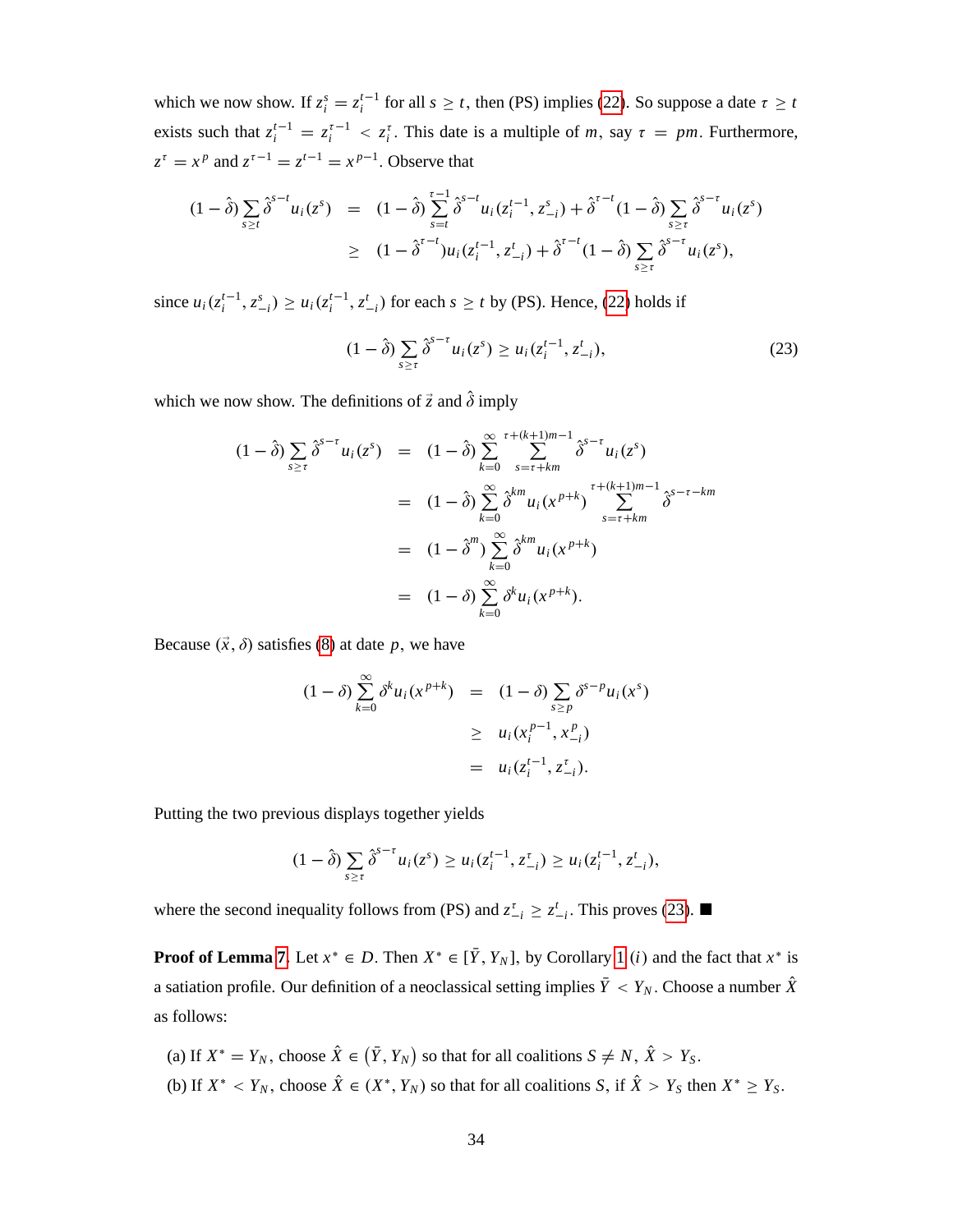Define  $\hat{x}$  by  $\hat{x}_i := v_i'(Y_N)\hat{X}$ . (Since  $\sum v_i(Y_N) = 1$ , the aggregate of  $\hat{x}$  is indeed  $\hat{X}$ ) Because  $\hat{X} \in (\bar{Y}, Y_N)$ , Corollary [1](#page-18-3) *(ii)* implies  $\hat{x} \in D$ . Let  $\lambda \in (0, 1)$  and  $x = \lambda x^* + (1 - \lambda)\hat{x}$ . Then  $X = \lambda X^* + (1 - \lambda)X \in (Y, Y_N)$ . Thus, *x* is a satiation profile, and its aggregate satisfies  $\hat{X} \leq Y_N = Y_{N(x)}$ . We now show *x* is strongly minimal. Since  $x \to x^*$  as  $\lambda \to 1$ , this will prove  $x^* \in c\ell \{x \in D_0 : X < Y_{N(x)}\}$ .

Assume x is not strongly minimal. Then a coalition S and profile  $z < x$  exist such that  $z_{-S} = 0$  and  $u_S(x) \le u_S^*(z)$ . Since *x* is a satiation profile, the argument used to prove Lemma B2 shows that we can find such a *z* such that  $u_S^*(z) = u_S(z)$ . Using this *z*, we have  $u_S(x) \le u_S(z)$ . Summing these inequalities over *S* yields

<span id="page-36-0"></span>
$$
\sum_{i \in S} v_i(X) - X_S \le f_S(Z),\tag{24}
$$

and this implies

<span id="page-36-2"></span>
$$
\sum_{i \in S} v_i(X) - X_S \le V(S). \tag{25}
$$

Because  $X_S \leq X$ , [\(24\)](#page-36-0) also implies  $f_S(X) \leq f_S(Z)$ . This, since  $Z < X$  and  $f_S$  is strictly increasing on  $[0, Y<sub>S</sub>]$ , implies

<span id="page-36-3"></span>
$$
X > Y_S. \tag{26}
$$

This proves  $S \neq N$ , since  $X < Y_N$ . The remainder of the proof depends on the case.

**Case (a).** In this case  $X^* = Y_N > Y_S$ . Furthermore, since  $S \neq N$ , the way  $\hat{X}$  was chosen implies  $\hat{X} > Y_S$ . Hence, because  $x^* \in D$  and  $\hat{x} \in D$ , the first part of Proposition [3](#page-18-2) implies

<span id="page-36-1"></span>
$$
\sum_{i \in S} v_i(X^*) - X_S^* \ge V(S) \quad \text{and} \quad \sum_{i \in S} v_i(\hat{X}) - \hat{X}_S \ge V(S). \tag{27}
$$

Now, since each  $v_i$  is strictly concave,  $\lambda \in (0, 1)$ , and  $\hat{X} \neq X^*$ , we have

$$
\sum_{i \in S} v_i(X) - X_S = \sum_{i \in S} v_i \left[ (1 - \lambda) \hat{X} + \lambda X^* \right] - \left[ (1 - \lambda) \hat{X}_S + \lambda X^*_S \right]
$$
  
> 
$$
(1 - \lambda) \left[ \sum_{i \in S} v_i(\hat{X}) - \hat{X}_S \right] + \lambda \left[ \sum_{i \in S} v_i(X^*) - X^*_S \right].
$$

This and [\(27\)](#page-36-1) imply  $\sum_{i \in S} v_i(X) - X_S > V(S)$ , contrary to [\(25\)](#page-36-2). So *x* is strongly minimal.

**Case (b).** In this case  $\hat{X} > X$ , and so [\(26\)](#page-36-3) implies  $\hat{X} > Y_s$ . This and the way  $\hat{X}$  was chosen imply  $X^* \ge Y_S$ . The fact that  $\hat{X} > Y_S$  and  $\hat{x} \in D$  again imply the second inequality in [\(27\)](#page-36-1). The first inequality in [\(27\)](#page-36-1) also holds, for the same reason if  $X^* > Y_S$ , and if  $X^* = Y_S$  then because

$$
\sum_{i \in S} v_i(X^*) - X_S^* = \sum_{i \in S} v_i(Y_S) - Y_S + X^* - X_S^*
$$
  
=  $V(S) + X^* - X_S^* \ge V(S)$ .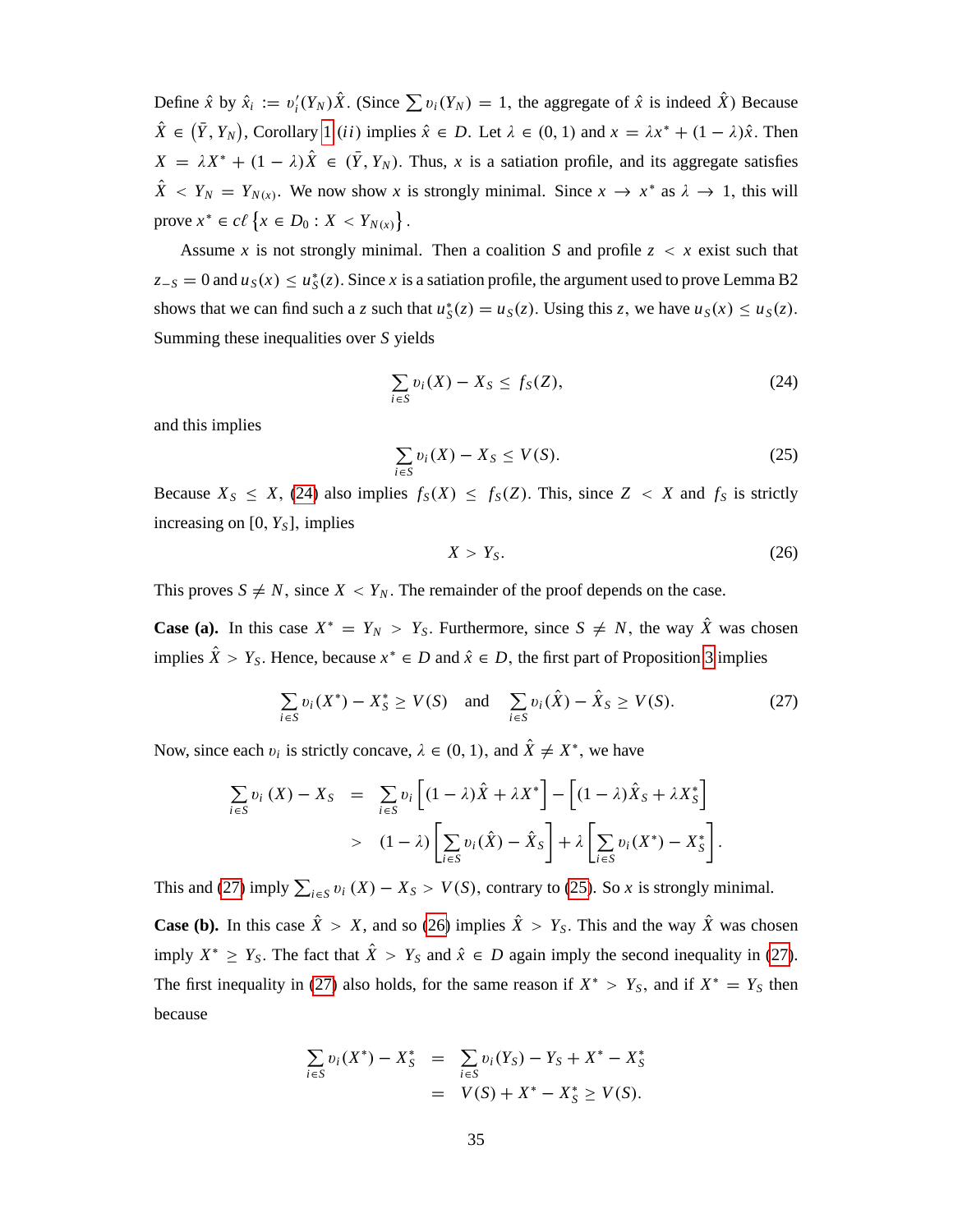So [\(27\)](#page-36-1) again holds, and the remaining proof is the same as in case (a).  $\blacksquare$ 

The following lemma will be used to prove Proposition [4.](#page-22-0)

**Lemma C1.** *In a neoclassical setting satisfying* (PD), *for any*  $x \in D_0$ , *a neighborhood of* x *exists such that every*  $\hat{x}$  *in it that satisfies*  $\hat{x} < x$  *is also in D*<sub>0</sub>.

**Proof.** Assume the lemma is false. Then an infinite sequence  $\{x^k\}$  exists such that  $x^k \to x$ ,  $x^k$  < *x*, and  $x^k \notin D_0$ . Since (PD) implies each  $x^k$  is a satiation profile, each  $x^k$  must not be strongly minimal. Thus, for each *k* a coalition  $S^k$  and a profile  $z^k < x^k$  exist such that *z k*  $S_{-S^k}$  = 0 and  $u_{S^k}^*(z^k) \ge u_S(x^k)$ . By taking a subsequence we may assume  $N(x^k) = N(x)$ and  $S^k = S$  for all *k*, and that  $\{z^k\}$  converges to a profile *z* (as each  $z^k$  is in the compact set  $[0, x]^n$ ). Taking  $k \to \infty$  in the inequalities  $z^k < x$  and  $u_s^*(z^k) \ge u_s(x^k)$  yields  $z \le x$  and  $u_S^*(z) \ge u_S(x)$ . Since  $z_{-S}^k = 0$  for all *k*,  $z_{-S} = 0$ . Therefore, since *x* is strongly minimal, it must not be true that  $z < x$ . Hence,  $z = x$ . This implies  $N(x) \subseteq S$ . Since  $N(x^k) = N(x)$ , we have  $X_S^k = X^k$ . Because  $u_{S^k}^*(z^k) \ge u_S(x^k)$ , (PD) implies  $u_S(z^k) \ge u_S(x^k)$ . Summing these inequalities over *S* yields  $f_S(Z^k) \ge f_S(X^k)$ . Thus, since  $f_S$  is strictly increasing on [0,  $Y_S$ ] and  $X^k < X \leq Y_{N(x)} \leq Y_S$ , we conclude that  $Z^k \geq X^k$ . This contradicts  $z^k < x^k$ .

**Proof of Proposition [4.](#page-22-0)** Observe first that once we find  $\delta \in (0, 1)$  and an equilibrium path of  $\Gamma(\delta, \vec{N})$  that converges to *x*, then  $\vec{x}$  is also an equilibrium path of  $\Gamma(1, \vec{N})$ . For, by Lemma [2,](#page-14-0) the pair  $(\vec{x}, \delta)$  must satisfy [\(11\)](#page-14-4). Hence, using (PD) and [\(9\)](#page-14-2), we see that for all  $t \ge 1$  and  $i \in N$ ,

$$
u_i(x_i^{t-1}, x_{-i}^t) = u_i^*(x_i^{t-1}, x_{-i}^t) \le u_i(x) = U^t(\vec{x}, 1).
$$

Thus,  $\vec{x}$  is an equilibrium path of  $\Gamma(1, \vec{N})$  by Lemma [5.](#page-20-0)

Accordingly, we only need to find a path  $\vec{x}$  that converges to *x* and a number  $\delta$  < 1 such that  $\vec{x}$  is an equilibrium path of  $\Gamma(\delta, \vec{N})$  for all  $\delta \in [\delta, 1)$ . By Lemma [6,](#page-21-0) it suffices to prove this for  $\tilde{N} = \tilde{N}^R$ . If  $x = 0$  we are done, since (PD) implies that the passive strategy profile is an equilibrium that achieves the origin. So we can assume  $x > 0$ . Define  $d \in \mathbb{R}^n_+$  by  $d_i := 0$  if  $i \notin N(x)$ , and

$$
d_i := \frac{v_i'(X)}{\sum_{j \in N(x)} v_j'(X)} \text{ for } i \in N(x).
$$

Since  $X < Y_{N(x)}$ , we have  $\sum_{j \in N(x)} v'_j(X) > 1$ . Hence,  $0 < d_i < v'_i(X)$  for  $i \in N(x)$ . Choose  $\bar{\theta} > 0$  small enough that  $\bar{x} := x - \bar{\theta}d \ge 0$ . Since *x* is strongly minimal, Lemma C1 implies the existence of  $\hat{\theta} \in (0, \bar{\theta})$  such that  $\hat{x} := x - \hat{\theta}d$  is strongly minimal. We have  $0 \le \bar{x} < \hat{x} < x$ . We also have  $u(\bar{x}) \ll u(\hat{x}) \ll u(x)$ , since the concavity of each  $v_i$  implies that for any  $\theta \ge 0$ ,  $\partial u_i(x - \theta d) / \partial \theta = d_i - v'_i(X - \theta) \leq d_i - v'_i(X) < 0.$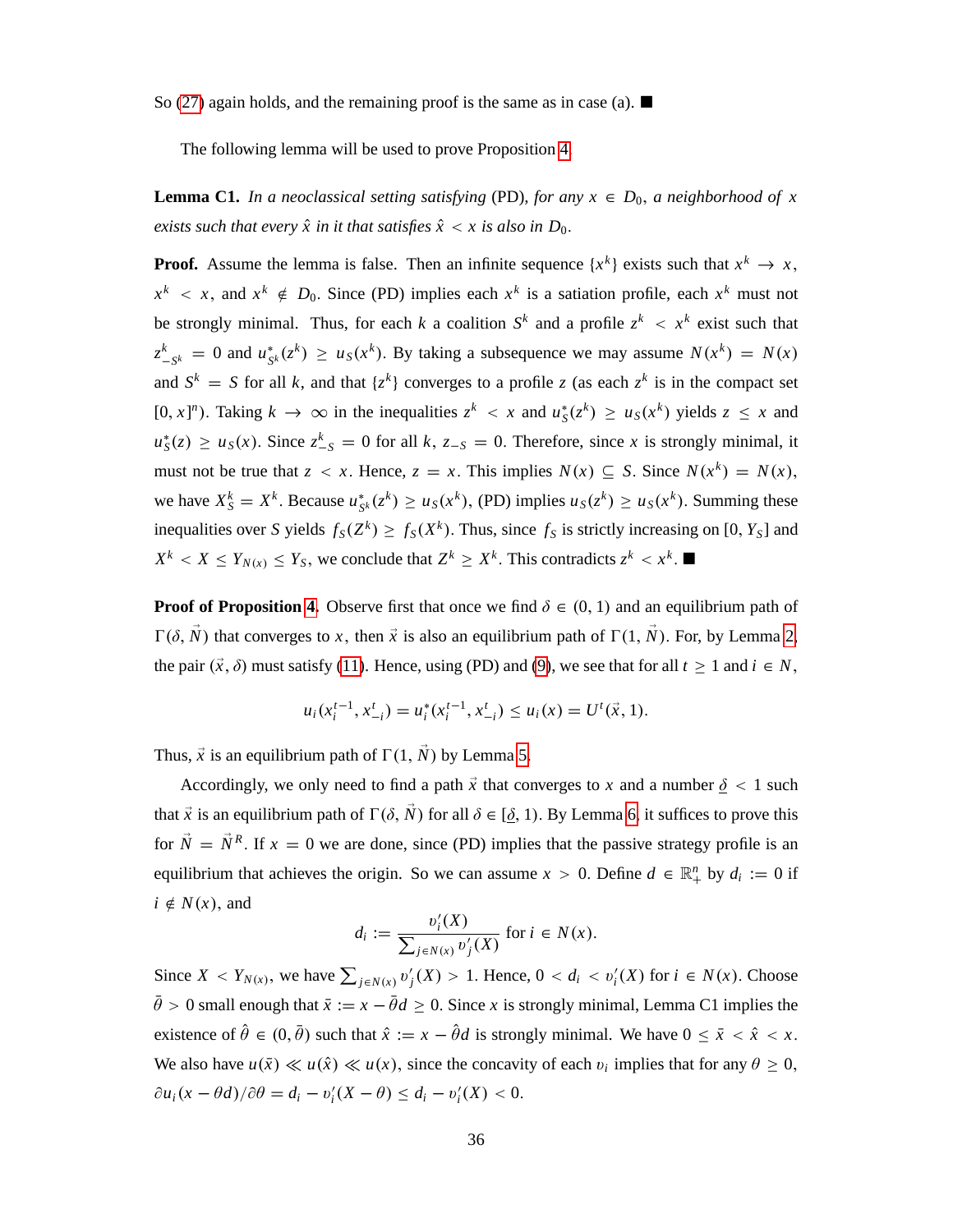Define  $\{x^t\}_{k=0}^{\infty}$  to be a *round-robin sequence* if for each  $t > 0$  and  $i = t \pmod{n}$ ,  $x^t_{-i}$  $x_{-i}^{t-1}$ . The rest of the proof consists of three steps.

**Step 1.** *A* discount factor  $\delta' < 1$  and a nondecreasing round-robin sequence  $\{x^t\}_{t=0}^{\infty}$  exist such *that*  $x^0 = \overline{x}$ ,  $x^t \rightarrow x$ , and

<span id="page-38-0"></span>
$$
u_i(x_i^{t-1}, x_{-i}^t) \le (1 - \delta) \sum_{s \ge t} \delta^{s-t} u_i(x^s)
$$
 (28)

*for all*  $\delta \in (\delta', 1), t > 0$ , *and*  $i = t \pmod{n}$ .

**Proof of Step 1.** Since  $d_i < v'_i(X)$  for all  $i \in N(x)$ , and  $d_i = 0$  for  $i \notin N(x)$ , we can find positive numbers  $a$  and  $\varepsilon$  such that

<span id="page-38-5"></span>
$$
\frac{(1+\varepsilon)d_i}{v_i'(X)} < a < 1\tag{29}
$$

for all  $i \in N$ . Define  $\{x^t\}_{t=0}^{\infty}$  by  $x^0 := \bar{x}$  and, for  $t > 0$ ,

$$
x_i^t := \begin{cases} ax_i^{t-1} + (1-a)x_i & \text{if } i = t \pmod{n} \\ x_i^{t-1} & \text{otherwise.} \end{cases}
$$
 (30)

This  $\{x^t\}_{t=0}^{\infty}$  is a round-robin sequence that starts at  $\bar{x}$  and converges to *x*. Fix  $t > 0$ , and let  $i = t \pmod{n}$ . Let  $q \ge 0$  be the integer for which  $t = i + qn$ . At the end of period  $t - 1$ , players  $j = 1, \ldots, i - 1$  have raised their actions  $q + 1$  times, and players  $j = i, \ldots, n$  have raised theirs just *q* times. Hence, since  $x - \bar{x} = \bar{\theta}d$ ,

<span id="page-38-3"></span>
$$
x_j^{t-1} = \begin{cases} x_j - \bar{\theta}a^{q+1}d_j & \text{for } 1 \le j < i \\ x_j - \bar{\theta}a^q d_j & \text{for } i \le j \le n. \end{cases} \tag{31}
$$

This implies

<span id="page-38-1"></span>
$$
X^{t-1} = X - \bar{\theta}a^q \left[ a \sum_{j=1}^{i-1} d_j + \sum_{j=i}^n d_j \right].
$$
 (32)

Similarly, for any  $k \geq 1$ ,

<span id="page-38-4"></span>
$$
x_j^{t+(k-1)n} = \begin{cases} x_j - \bar{\theta}a^{q+k}d_j & \text{for } 1 \le j \le i \\ x_j - \bar{\theta}a^{q+k-1}d_j & \text{for } i < j \le n, \end{cases}
$$
(33)

and

<span id="page-38-2"></span>
$$
X^{t+(k-1)n} = X - \bar{\theta}a^{q+k-1} \left[ a \sum_{j=1}^{i} d_j + \sum_{j=i+1}^{n} d_j \right].
$$
 (34)

Turning to the desired inequality [\(28\)](#page-38-0), note that it is equivalent to

$$
A := \sum_{s \geq t} \delta^{s-t} \left[ u_i(x^s) - u_i(x_i^{t-1}, x_{-i}^t) \right] \geq 0.
$$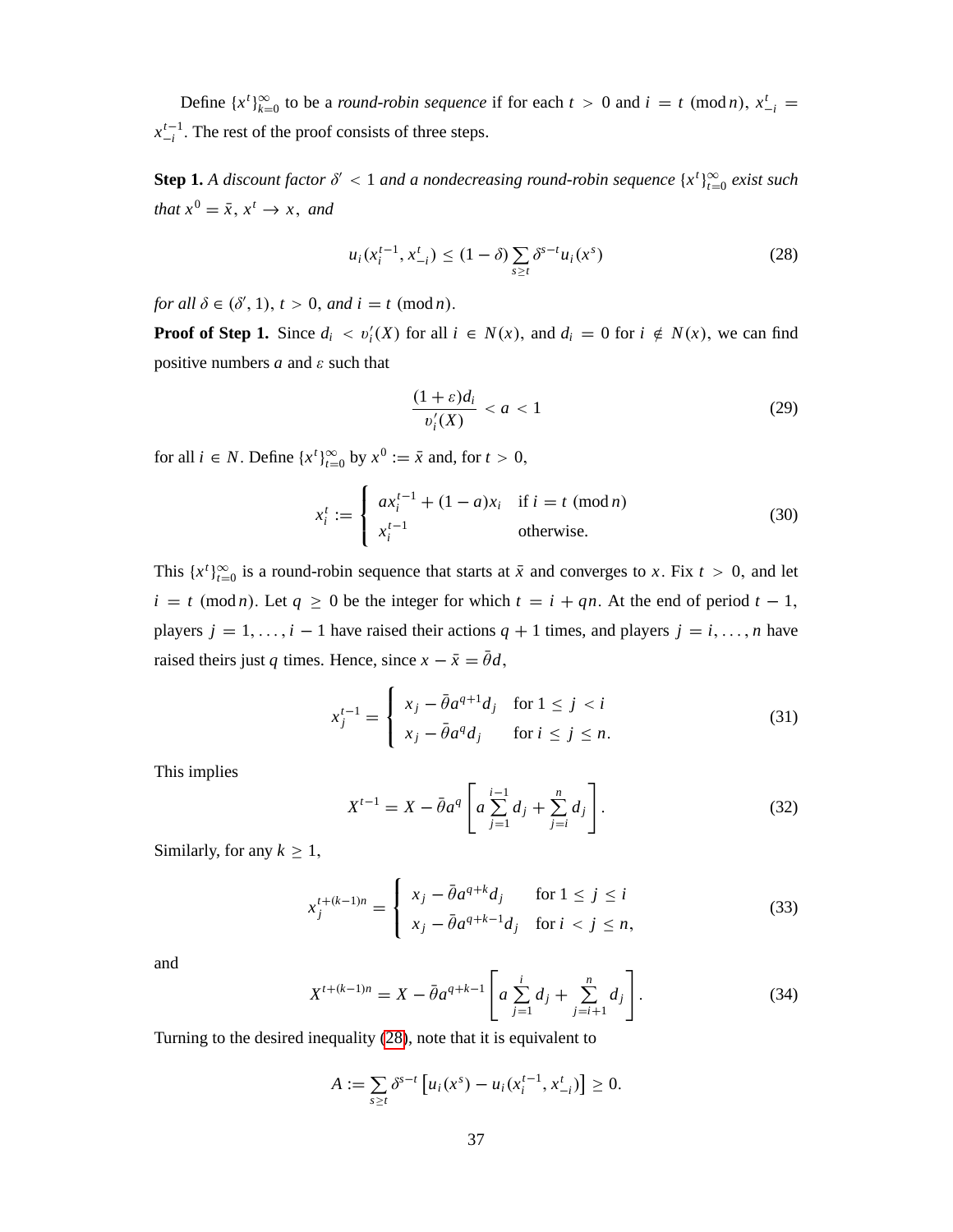Observe that  $A = \sum_{k=1}^{\infty} \delta^{(k-1)n} A_k$ , where

$$
A_k := \sum_{s=t+(k-1)n}^{t+kn-1} \delta^{s-t-(k-1)n} \left[ u_i(x^s) - u_i(x_i^{t-1}, x_{-i}^t) \right].
$$

Each  $A_k$  is a sum over *n* consecutive dates, and player *i* moves only at the first one,  $t + (k-1)n$ . Hence, for each of these dates *s*,  $x_i^s = x_i^{t + (k-1)n}$ . This implies that

$$
A_k = \sum_{\substack{s=t+(k-1)n\\ \text{ s=t+(k-1)}}}^{t+kn-1} \delta^{s-t-(k-1)n} \left[ v_i(X^s) - v_i(X^{t-1}) - \left( x_i^{t+(k-1)n} - x_i^{t-1} \right) \right]
$$
  
\n
$$
\geq \sum_{\substack{s=t+(k-1)n\\ \text{ s=t+(k-1)}}}^{t+kn-1} \delta^{s-t-(k-1)n} \left[ v_i(X^{t+(k-1)n}) - v_i(X^{t-1}) - \left( x_i^{t+(k-1)n} - x_i^{t-1} \right) \right]
$$
  
\n
$$
= \left( \frac{1-\delta^n}{1-\delta} \right) \left[ v_i(X^{t+(k-1)n}) - v_i(X^{t-1}) - \left( x_i^{t+(k-1)n} - x_i^{t-1} \right) \right],
$$

where the inequality follows from  $X^s \ge X^{t+(k-1)n}$  for  $s \ge t+(k-1)n$ . Using now the concavity of  $v_i$  and  $X^{t-1} \leq X^{t+(k-1)n} \leq X$ , we obtain

$$
A_k \geq \left(\frac{1-\delta^n}{1-\delta}\right) \left[ v_i'(X) \left( X^{t+(k-1)n} - X^{t-1} \right) - \left( x_i^{t+(k-1)n} - x_i^{t-1} \right) \right].
$$

This expression can be bounded from below. From [\(32\)](#page-38-1) and [\(34\)](#page-38-2) we have

$$
X^{t+(k-1)n} - X^{t-1} = \bar{\partial} a^q \left[ a \sum_{j=1}^{i-1} d_j + \sum_{j=i}^n d_j \right] - \bar{\partial} a^{q+k-1} \left[ a \sum_{j=1}^i d_j + \sum_{j=i+1}^n d_j \right]
$$
  
=  $\bar{\partial} a^q \left[ a(1 - a^{k-1}) \sum_{j=1}^{i-1} d_j + (1 - a^k) d_i + (1 - a^{k-1}) \sum_{j=i+1}^n d_j \right].$ 

From this,  $1 - a^k > a(1 - a^{k-1})$ , and  $1 - a^{k-1} > a(1 - a^{k-1})$ , we obtain

$$
X^{t+(k-1)n} - X^{t-1} \geq \bar{\theta}a^q \left[ a(1 - a^{k-1}) \sum_{j=1}^{i-1} d_j + a(1 - a^{k-1}) d_i + a(1 - a^{k-1}) \sum_{j=i+1}^n d_j \right]
$$
  
=  $\bar{\theta}a^{q+1}(1 - a^{k-1}) \sum_{j=1}^n d_j$   
=  $\bar{\theta}a^{q+1}(1 - a^{k-1}).$ 

From [\(31\)](#page-38-3) and [\(33\)](#page-38-4),  $x_i^{t+(k-1)n} - x_i^{t-1} = \bar{\theta}a^q (1 - a^k) d_i$ . Consequently,

$$
A_k \geq \bar{\theta}a^q \left(\frac{1-\delta^n}{1-\delta}\right) \left[ v_i'(X)a(1-a^{k-1}) - \left(1-a^k\right)d_i \right].
$$

This and [\(29\)](#page-38-5) imply

$$
A_k \geq \bar{\theta}a^q d_i \left(\frac{1-\delta^n}{1-\delta}\right) \left[\varepsilon - a^{k-1}(1+\varepsilon - a)\right].
$$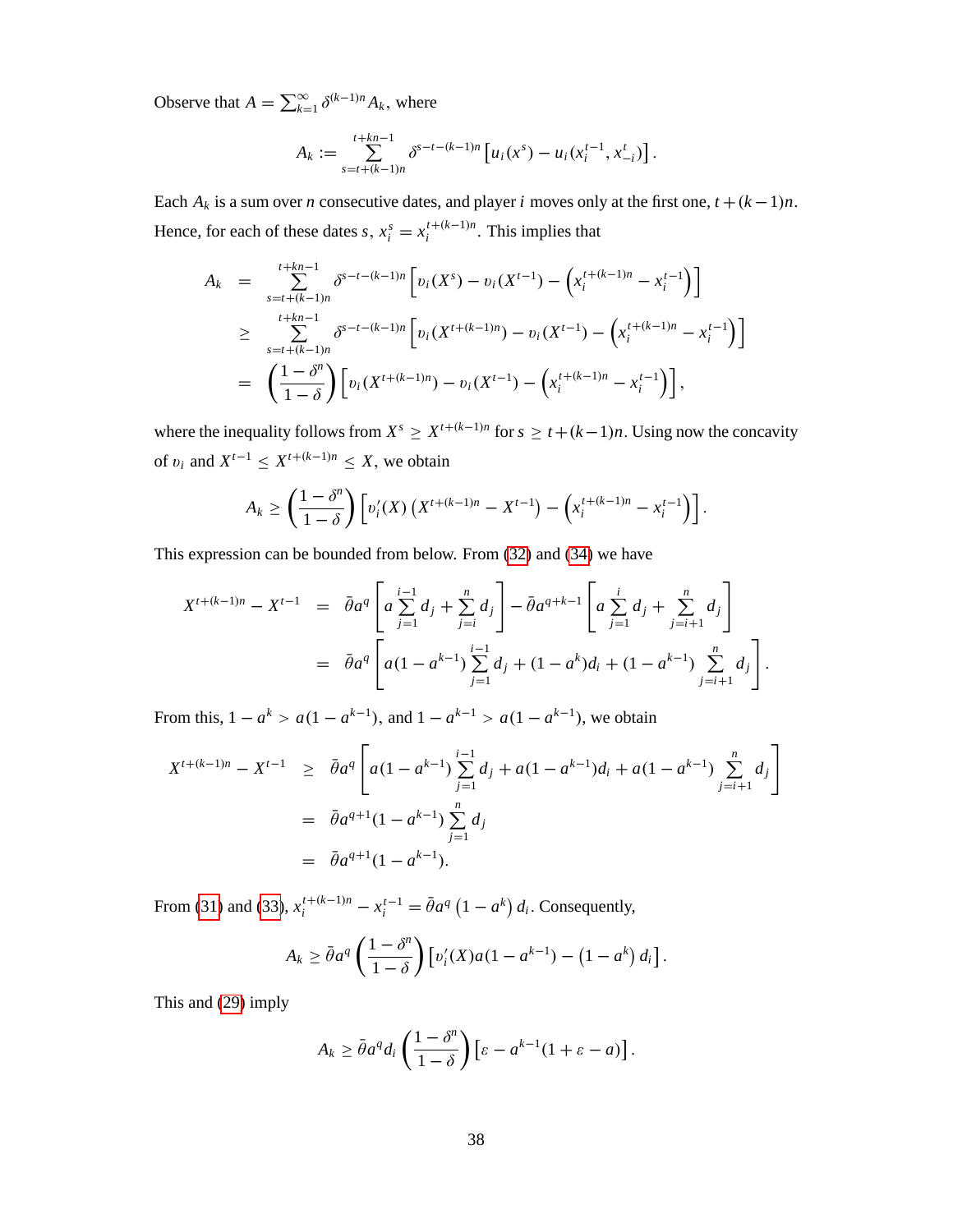Therefore,

$$
A \geq \bar{\theta}a^q d_i \left( \frac{1-\delta^n}{1-\delta} \right) \sum_{k=1}^{\infty} \delta^{(k-1)n} \left[ \varepsilon - a^{k-1} (1+\varepsilon - a) \right]
$$
  
=  $\bar{\theta}a^q d_i \left( \frac{1-\delta^n}{1-\delta} \right) \left\{ \varepsilon \sum_{k=1}^{\infty} (\delta^n)^{k-1} - (1+\varepsilon - a) \sum_{k=1}^{\infty} (a \delta^n)^{k-1} \right\}$   
=  $\left( \frac{\bar{\theta}a^q d_i}{1-\delta} \right) \left\{ \varepsilon - \left( \frac{1-\delta^n}{1-a\delta^n} \right) (1+\varepsilon - a) \right\}.$ 

Thus,  $A \ge 0$  for  $\delta \ge \delta' := (1 + \varepsilon)^{-1/n}$ . As  $\delta'$  does not depend on *t*, Step 1 is proved.

**Step 2.** *A finite, nonincreasing round-robin sequence*  $\{x^k\}_{k=0}^K$  *exists such that*  $x^0 = \bar{x}$ ,  $x^K = 0$ , *and*  $u(x^k) \leq u(\hat{x})$  for each  $k = 0, \ldots, K$ .

**Proof of Step 2.** Let  $x^0 := \bar{x}$ . To define  $x^1$ , let  $x_{-1}^1 = x_{-1}^0$ . Let  $x_1^1 = 0$  if  $u_1(0, x_{-1}^0) \le u_1(\hat{x})$ . Otherwise, let  $x_1^1$  be the  $\tilde{x}_1$  for which  $u_1(\tilde{x}_1, x_{-1}^0) = u_1(\hat{x})$ ; this equation has a unique solution, and it is in the interval  $(0, x_1^0)$ , since  $u_1(\cdot, x_{-1}^0)$  is monotonic and  $u_1(x^0) < u_1(\hat{x}) < u_1(0, x_{-1}^0)$ . Note that  $0 \le x^1 \le x^0$ ,  $u_1(x^1) \le u_1(\hat{x})$ , and  $u_j(x^1) < u_j(\hat{x})$  for  $j \ne 1$ .

Now suppose that for some  $k \geq 1$ , profiles  $x^0, \ldots, x^k$  have been defined, and they satisfy  $0 \le x^k \le x^{k-1}$  and  $u(x^k) \le u(\hat{x})$ . Let  $i = k + 1 \pmod{n}$ . Define  $x_{-i}^{k+1} := x_{-i}^k$ . Let  $x_i^{k+1} = 0$ if  $u_i(0, x_{-1}^k) \leq u_i(\hat{x})$ . Otherwise, let  $x_i^{k+1}$  be the unique  $\tilde{x}_i \in (0, x_i^k]$  for which  $u_i(\tilde{x}_i, x_{-i}^k) =$  $u_i(\hat{x})$ . We now have  $u(x^{k+1}) \leq u(\hat{x})$ .

This defines a nonincreasing and bounded round-robin sequence  $\{x^k\}_{k=0}^{\infty}$ . Let *z* be its limit. We have  $z \le x^k$  for all  $k > 0$ , and  $u(z) \le u(\hat{x})$ .

Assume  $z > 0$ . In addition, assume  $u_i(z) < u_i(\hat{x})$  for some  $i \in N(z)$ . By continuity,  $\tilde{x}_i \in (0, z_i)$  exists such that  $u_i(\tilde{x}_i, z_{-i}) < u_i(\hat{x})$ . Since  $x^k \to z$ , there exists  $k'$  such that  $u_i(\tilde{x}_i, x_{-i}^k) < u_i(\hat{x})$  for all  $k > k'$ . But then, the construction of the sequence implies that for any  $k > k'$  such that  $i = k + 1 \pmod{n}$ ,  $x_i^{k+1} < \tilde{x}_i < z_i$ . This contradicts  $z_i \le x_i^{k+1}$ . Thus,  $u_i(z) = u_i(\hat{x})$  for all  $i \in N(z)$ . Since  $z < \hat{x}$  and (PD) holds, we conclude that  $\hat{x}$  is not strongly minimal. This contradiction proves that in fact,  $z = 0$ .

If  $u_i(0) \ge u_i(\hat{x})$ , then  $\hat{x}$  would not be strongly minimal (let  $S = \{i\}$  and  $z = 0$  in the definition). Hence,  $u(0) \ll u(\hat{x})$ . Since  $x^k \to 0$ , this implies that *K'* exists such that  $u_i(0, x_{-i}^k) < u(\hat{x})$  for all  $k \geq K'$  and  $i \in N$ . The construction of the sequence thus implies the existence of  $K \leq K' + n$  such that  $x^K = 0$ .

**Step 3.** A discount factor  $\delta$  < 1 and a path  $\vec{x} \rightarrow x$  exist such that  $\vec{x}$  is an equilibrium path of  $\Gamma(\delta, \vec{N}^R)$  for  $\delta \in [\underline{\delta}, 1)$ .

**Proof of Step 3.** Reverse the round-robin sequence obtained in Step 2, and add enough copies of 0 to its beginning and  $\bar{x}$  to its end to obtain a finite, nondecreasing round-robin path. This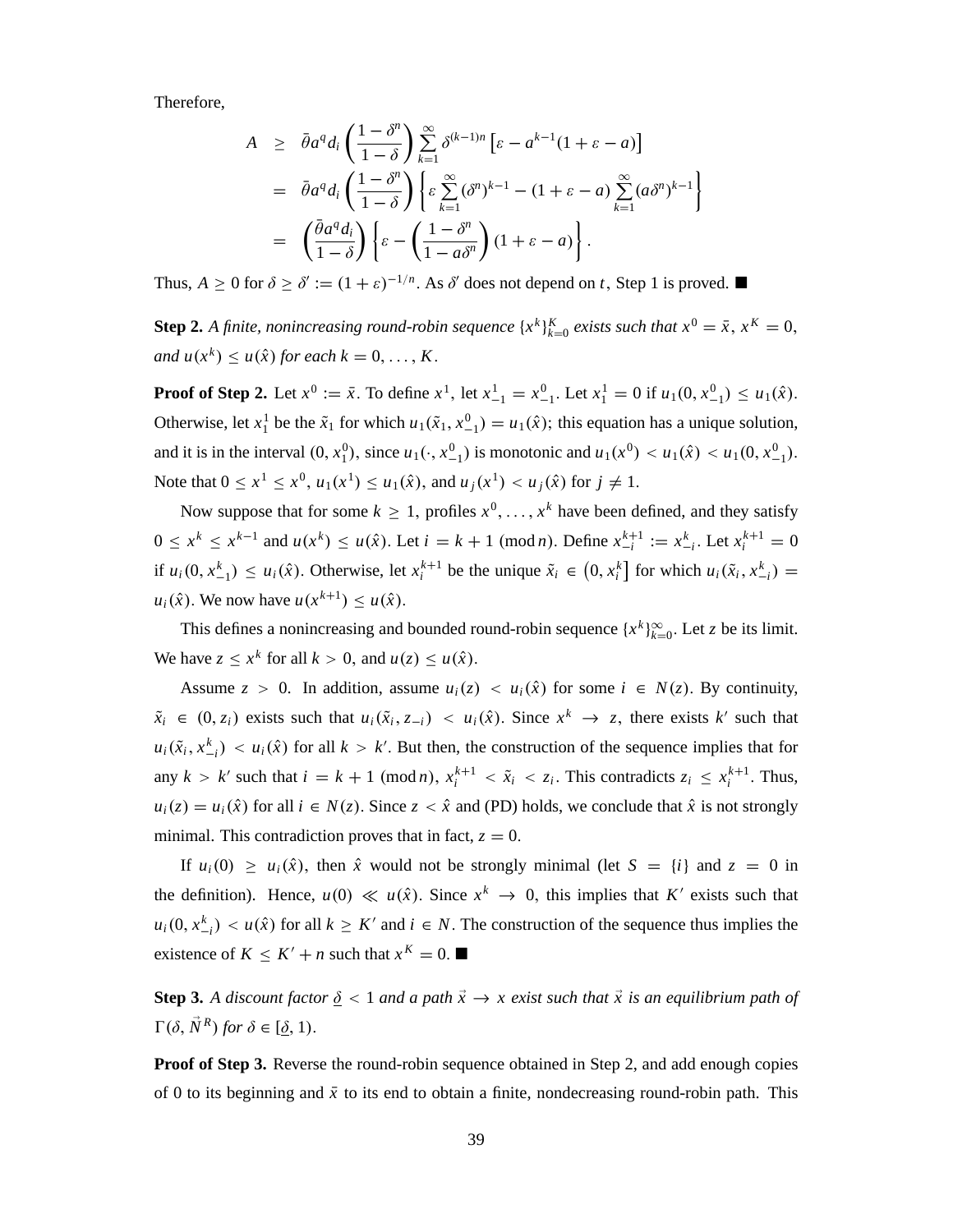yields a path,  $\{z^t\}_{t=0}^T$ , from  $z^0 = 0$  to  $z^T = \bar{x}$ , that has player 1 moving first and player *n* moving last  $(z_{-n}^{T-1} = \bar{x}_{-n})$ . To the end of of this path add the round-robin sequence obtained in Step 1:  $z^{T+s} = x^s$  for all integers  $s \ge 0$ . This yields a path  $\vec{z} = \{z^t\}_{t=0}^{\infty}$  that is feasible for  $\vec{N}^R$  and converges to *x*. To be notationally consistent, relabel it as  $\vec{x} := \vec{z}$ .

Let  $t \ge 1$  and  $i \in N_t^R$ , so that  $i = t \pmod{n}$ . If  $t > T$  and  $\delta > \delta'$  Step 1 implies

<span id="page-41-0"></span>
$$
u_i(x_i^{t-1}, x_{-i}^t) \le U_i^t(\vec{x}, \delta).
$$
 (35)

If  $t \leq T$ , then since  $x_{-i}^t = x_{-i}^{t-1}$ , Step 2 implies

$$
u_i(x_i^{t-1}, x_{-i}^t) = u_i(x^{t-1}) \le u_i(\hat{x}) < u_i(x).
$$

Therefore, since  $U_i^t(\vec{x}, \delta) \to u_i(x)$  as  $\delta \to 1$ ,  $\delta_t < 1$  exists such that [\(35\)](#page-41-0) holds for  $\delta > \delta_t$ . We conclude that [\(35\)](#page-41-0) holds for all  $t \ge 1$ ,  $i \in N_t^R$ , and  $\delta > \underline{\delta} := \max(\delta', \delta_1, \ldots, \delta_T)$ . Lemma [5](#page-20-0) now implies that  $\vec{x}$  is an equilibrium path of  $\Gamma(\delta, \vec{N}^R)$  for all  $\delta \in (\underline{\delta}, 1)$ .

# **D. Proofs Missing from Section 7**

#### **Proof of Corollary [2.](#page-24-0)**

 $(i)$  Let  $\tilde{u} \in P(\tilde{N})$ . Then sequences  $\{\vec{x}^k\}$  and  $\{\delta_k\} \subset (0, 1)$  exist such that  $\vec{x}^k$  is an equilibrium path of  $\Gamma(\delta_k, \vec{N})$ , and  $U(\vec{x}^k, \delta_k) \to \tilde{u}$ . For each *k*, let  $x^k$  be the profile achieved by path  $\vec{x}^k$ . Fix  $i \in N$ . By Lemma [2,](#page-14-0)  $U_i(\vec{x}^k, \delta_k) \leq u_i(x^k)$ . By Theorem [1,](#page-15-0)  $x^k \in D$ . By Lemma B1, *D* is compact. Hence, taking a subsequence if necessary, we can assume  $\{x^k\}$  converges to some  $x \in D$ . We now have

$$
\tilde{u} = \lim_{k \to \infty} U_i(\vec{x}^k, \delta_k) \leq \limsup_{k \to \infty} u_i(x^k) \leq u_i(x),
$$

where the last inequality holds because  $u_i$  is upper semicontinuous at *x*. Thus, letting  $u' = u(x)$ , we have  $\tilde{u} \leq u' \in u(D)$ .

*(ii)* Suppose  $\tilde{u} \in P(\vec{N})$  is efficient. Then an efficient  $\tilde{x}$  exists such that  $\tilde{u} = u(\tilde{x})$ . By *(i)*,  $x \in D$  exists such that  $u(\tilde{x}) \leq u(x)$ . Now the efficiency of  $\tilde{x}$  implies *x* is also efficient, and so  $\tilde{u} = u(\tilde{x}) = u(x)$ . As  $x \in D$ , Proposition [1](#page-17-0) implies  $x \in C$ . This proves that  $\tilde{u} \in u(C)$ .

*(iii)* Let  $x \in D_0$ . By Proposition [4,](#page-22-0)  $\delta \le 1$  and  $\vec{x}$  exist such that  $\vec{x}$  is an equilibrium path converging to *x* for all  $\delta > \delta$ . Hence,  $U(\vec{x}, \delta) \in P(\vec{N})$  for all  $\delta > \delta$ . This implies, since  $P(\vec{N})$ is a closed set and  $\lim_{\delta \to 1} U(\vec{x}, \delta) = u(x)$ , that  $u(x) \in P(\vec{N})$ . Thus,

<span id="page-41-1"></span>
$$
u(D_0) \subseteq P(N). \tag{36}
$$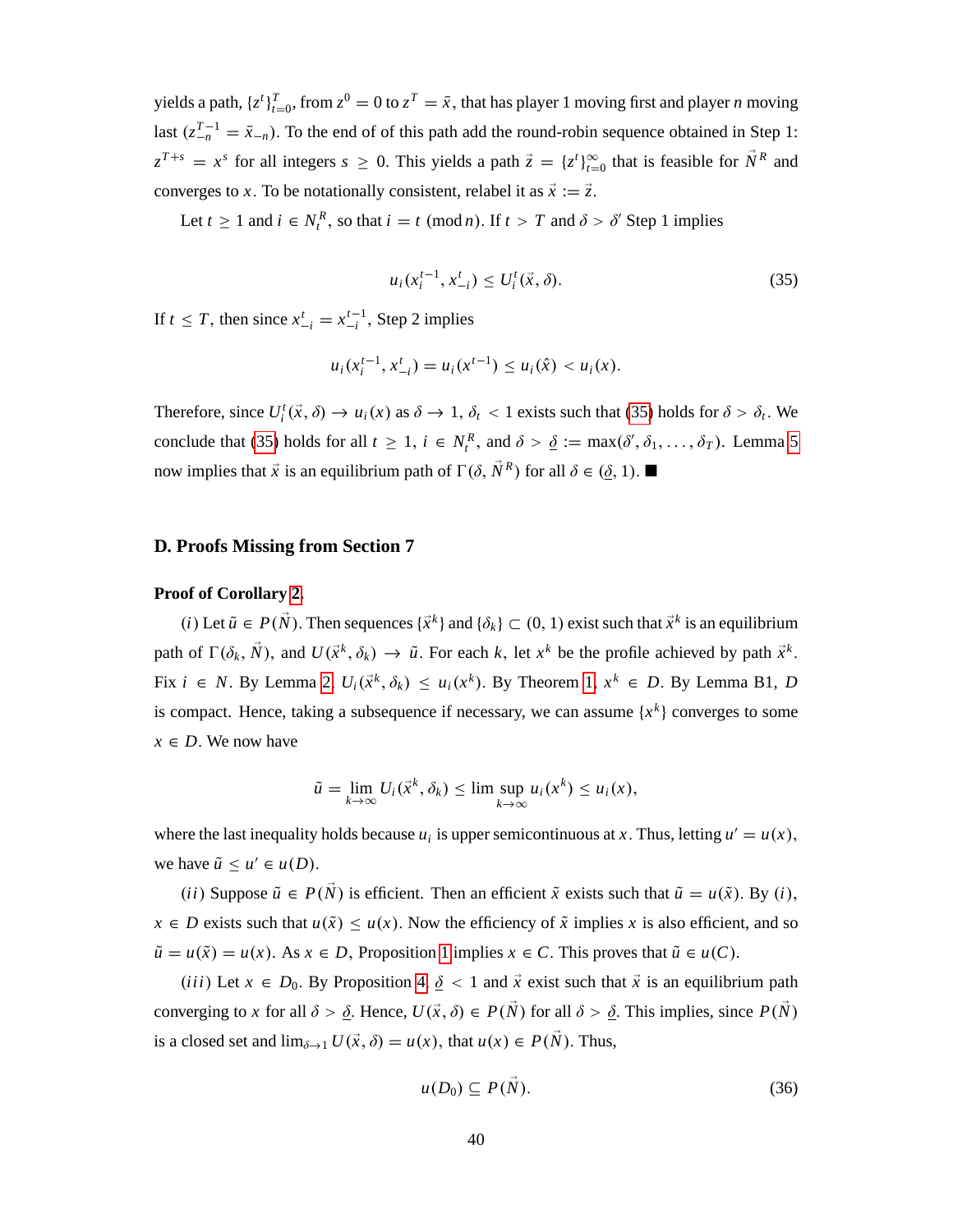Since  $u$  is continuous in a neoclassical setting, and  $D_0$  is dense in  $D$  (Lemma [7\)](#page-22-3), and  $D$  is compact (Lemma B1), we have  $c\ell u(D_0) = u(c\ell D_0) = u(D)$ . Taking closures of both sides of [\(36\)](#page-41-1) now yields  $u(D) \subseteq P(\vec{N})$ , since  $P(\vec{N})$  is closed. This and  $C \subset D$  imply  $u(C) \subseteq P(\vec{N})$ .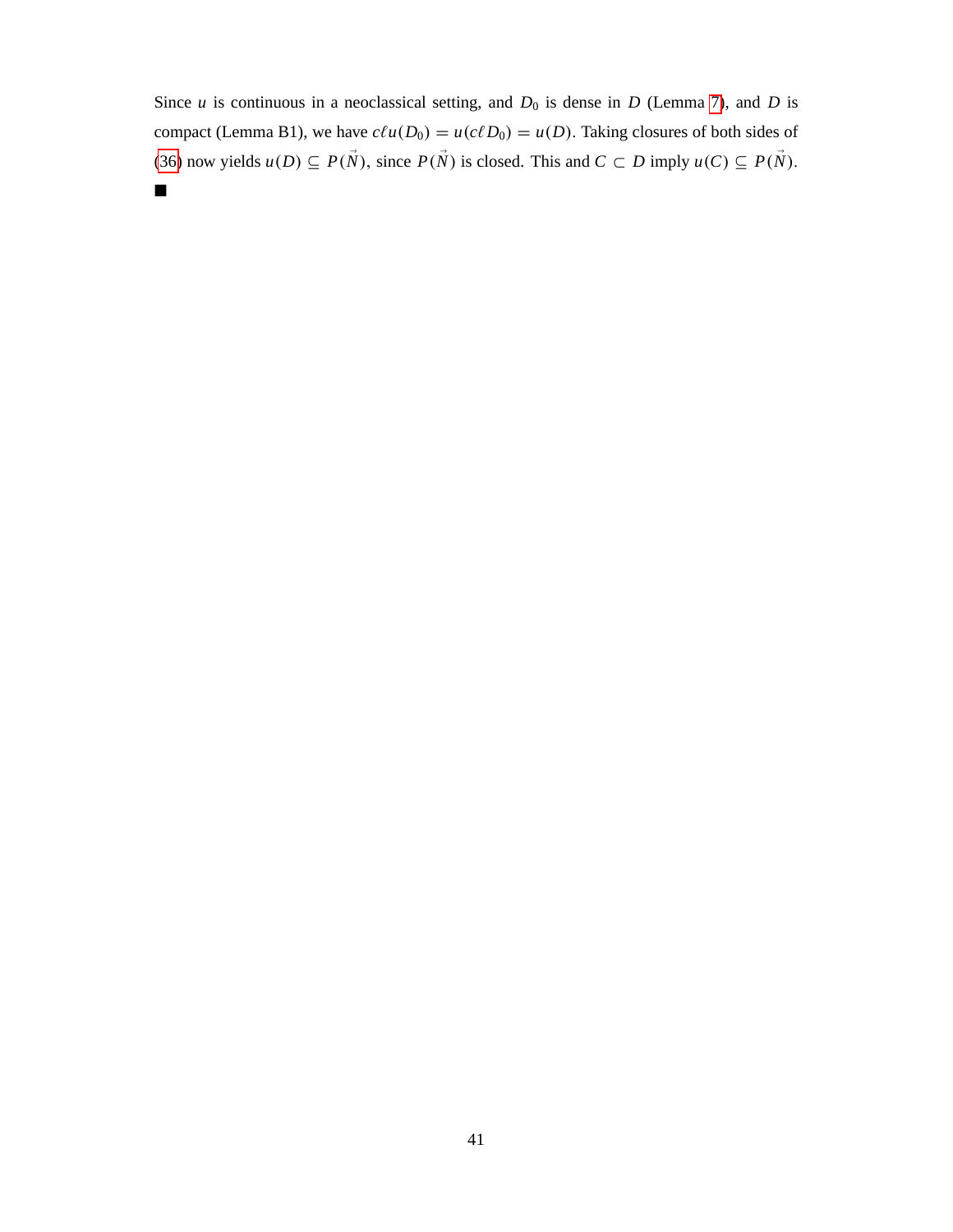# **References**

- ADMATI, A., AND M. PERRY (1991): "Joint Projects without Commitment," *Review of Economic Studies*, 58, 259–276.
- BAGNOLI, M., AND B. L. LIPMAN (1989): "Provision of Public Goods: Fully Implementing the Core through Private Contributions," *Review of Economic Studies*, 56, 583–601.
- BATTAGLINI, M., S. NUNNARI, AND T. R. PALFREY (2010): "Political Institutions and the Dynamics of Public Investment," Discussion paper, Princeton University.
- CHE, Y.-K., AND J. SAKOVICS (2004): "A Dynamic Theory of Holdup," *Econometrica*, 72, 1063–1103.
- CHOI, S., D. GALE, AND S. KARIV (2008): "Sequential Equilibrium in Monotone Games: A Theory-Based JOURNAL = Journal of Economic Theory, YEAR =  $2008$ , VOLUME = 143,  $PAGES = 302-330$ ,".
- COMPTE, O., AND P. JEHIEL (2003): "Voluntary Contributions to a Joint Project with Asymmetric Agents," *Journal of Economic Theory*, 112, 334–342.
- (2004): "Gradualism in Bargaining and Contribution Games," *Review of Economic Studies*, 71, 975–1000.
- DUFFY, J., J. OCHS, AND L. VESTERLUND (2007): "Giving Little by Little: Dynamic Voluntary Contribution Games," *Journal of Public Economics*, 91.
- DUTTA, P. K. (1995): "A Folk Theorem for Stochastic Games," *Journal of Economic Theory*, 66, 1–32.
- FERSHTMAN, C., AND S. NITZAN (1991): "Dynamic Voluntary Provision of Public Goods," *European Economic Review*, 35, 1057–1067.
- FOLEY, D. (1970): "Lindahl Solution and the Core of an Econmy with Public Goods," *Econometrica*, 38, 66–72.
- GALE, D. (1995): "Dynamic Coordination Games," *Economic Theory*, 5, 1–18.
- (2001): "Monotone Games with Positive Spillovers," *Games and Economic Behavior*, 37, 295–320.